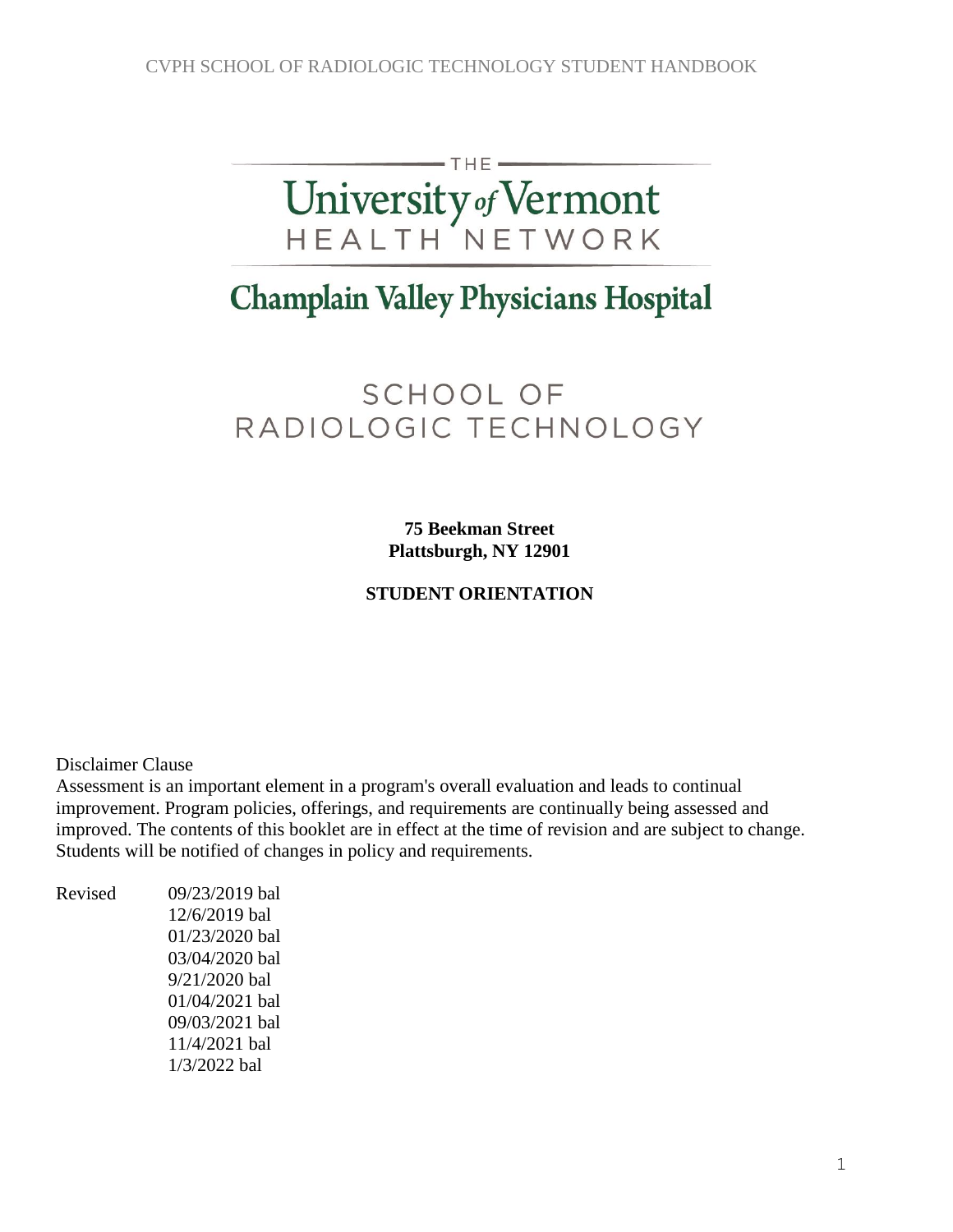## **TABLE OF CONTENTS**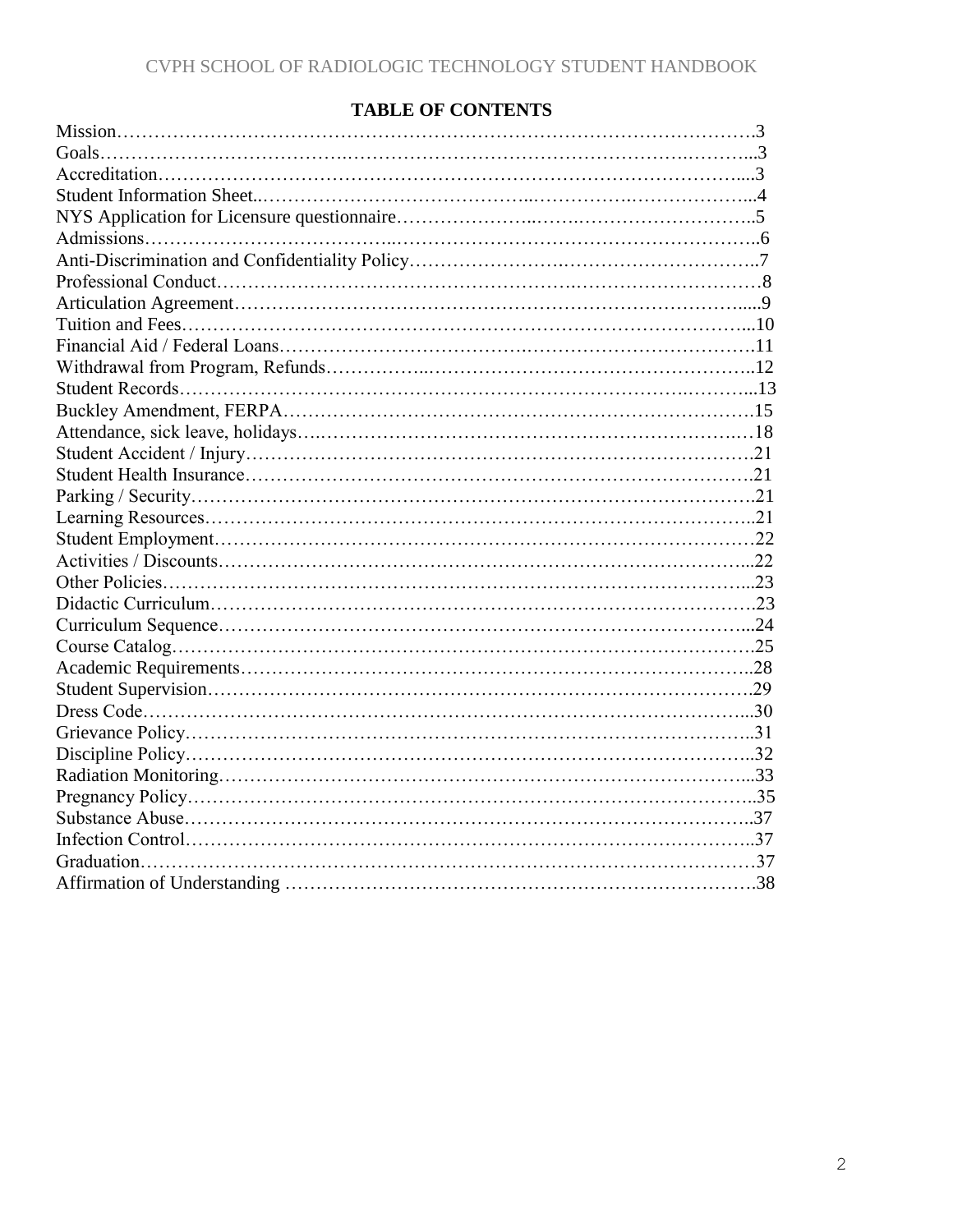#### **Mission**

To provide a quality education in the radiographic sciences, utilizing current, progressive, competency-based clinical/didactic methods of instruction to prepare our graduates for a professional career as a radiographer and qualify to sit for the American Registry of Radiologic Technologist (A.R.R.T.) examination.

Liberal arts studies are provided as part of the program to assure the minimum of an associate degree in Science, Math, and Technology with a concentration in Radiological Studies, to better position the student for the future. As of January 2015, A.R.R.T. requires candidates to hold an associate (or more advanced) degree to be eligible to apply for certification and registration.

#### **Program Goals**

Goal 1: Students will be clinically competent

Goal 2: Students will communicate effectively

Goal 3: Students will use critical thinking skills.

Goal 4: Students will evaluate the importance of professionalism

Rev 04/2018 bal

## **Accreditation**

The CVPH School of Radiologic Technology is accredited by JRCERT (Joint Review Commission on Education in Radiologic Technology). This voluntary accreditation requires that the program maintain standards that provide accountability for the integrity of the program. The accreditation review cycle is currently for eight years; with review occurring in January of 2028.<br>Rev 1/4/21 bal  $\sum$  Rev 1/4/21 bal Contact information: The Joint Review Committee on Education in Radiologic Technology

 20 N. Wacker Drive, Suite 2850 Chicago, IL 60606-3182  $(312)$  704-5300 [mail@jrcert.org](mailto:mail@jrcert.org) Rev. 9/13/19

#### **Licensure and Certification Requirements**

Graduates of this accredited Radiologic Technology Program attain a certificate of completion from CVPH and a minimum of an Associate Degree from SUNY Empire State College, and are eligible to sit for the American Registry of Radiologic Technologists (ARRT) national certification examination. Employers throughout the United States professionally accept ARRT certification.

In New York State, licensure is mandatory. Graduates qualify for NY State Licensure by submitting an application and passing the ARRT certification examination. The Program offers a curriculum based on two years of full-time study, with an adequate number of didactic and clinical experience hours to assure student competency achievement (compliance with NYS & JRCERT).

The Radiologic Technology program at CVPH may be requested by the ARRT and/or NYSDOH to supply documented evidence of each student's clinic and didactic attendance. Therefore, it is the responsibility of the student to attend all classes as scheduled, in order to become eligible for the ARRT examination and New York State Licensure.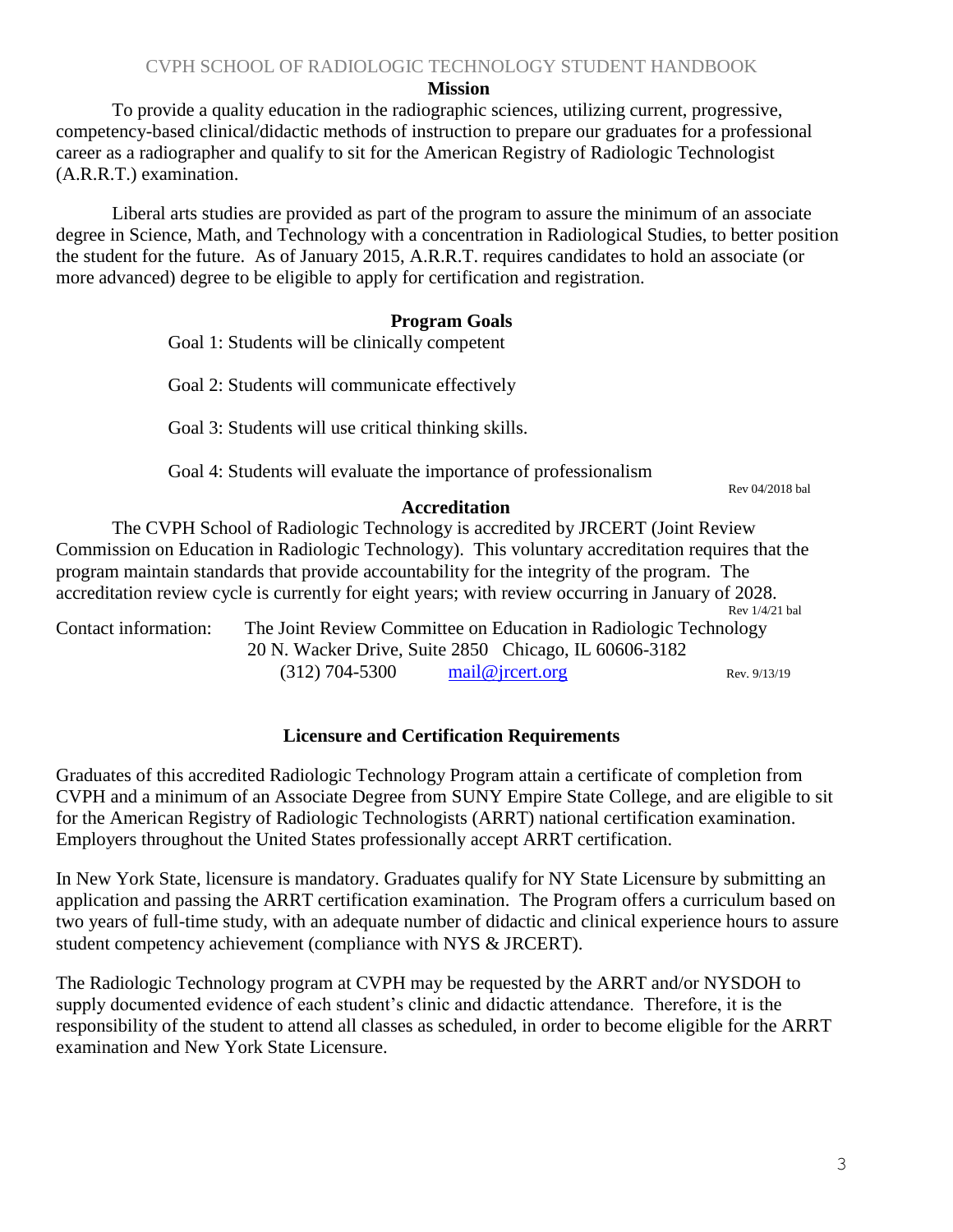## CVPH SCHOOL OF RADIOLOGIC TECHNOLOGY STUDENT HANDBOOK **Student Information**

| <b>Please print:</b>                                                                                                                                                                  |      |       |                                                                                                                                                                                                                                                                                                                                                                                         |                                                                                                                                                                                                                                                                                                                                                     |
|---------------------------------------------------------------------------------------------------------------------------------------------------------------------------------------|------|-------|-----------------------------------------------------------------------------------------------------------------------------------------------------------------------------------------------------------------------------------------------------------------------------------------------------------------------------------------------------------------------------------------|-----------------------------------------------------------------------------------------------------------------------------------------------------------------------------------------------------------------------------------------------------------------------------------------------------------------------------------------------------|
|                                                                                                                                                                                       |      |       | Class of Social Security Number Class of Security Number                                                                                                                                                                                                                                                                                                                                |                                                                                                                                                                                                                                                                                                                                                     |
| Name<br>Last                                                                                                                                                                          |      | First | M                                                                                                                                                                                                                                                                                                                                                                                       | Mr/Miss/Ms                                                                                                                                                                                                                                                                                                                                          |
| <b>Permanent or Legal Address</b>                                                                                                                                                     |      |       |                                                                                                                                                                                                                                                                                                                                                                                         |                                                                                                                                                                                                                                                                                                                                                     |
| <b>Street</b>                                                                                                                                                                         | City |       | County                                                                                                                                                                                                                                                                                                                                                                                  |                                                                                                                                                                                                                                                                                                                                                     |
| <b>State</b>                                                                                                                                                                          | Zip  |       | telephone Number                                                                                                                                                                                                                                                                                                                                                                        | $\overline{a}$ ( $\overline{a}$ ) $\overline{a}$ ) $\overline{a}$ ( $\overline{a}$ ) $\overline{a}$ ( $\overline{a}$ ) $\overline{a}$ ( $\overline{a}$ ) $\overline{a}$ ( $\overline{a}$ ) $\overline{a}$ ( $\overline{a}$ ) $\overline{a}$ ( $\overline{a}$ ) $\overline{a}$ ( $\overline{a}$ ) $\overline{a}$ ( $\overline{a}$ ) $\overline{a}$ ( |
|                                                                                                                                                                                       |      |       | <b>Temporary Address</b> (Address while attending CVPH, if different from above)                                                                                                                                                                                                                                                                                                        |                                                                                                                                                                                                                                                                                                                                                     |
| <b>Street</b>                                                                                                                                                                         | City |       | County                                                                                                                                                                                                                                                                                                                                                                                  |                                                                                                                                                                                                                                                                                                                                                     |
| <b>State</b>                                                                                                                                                                          | Zip  |       | $\begin{picture}(20,10) \put(0,0){\vector(1,0){100}} \put(15,0){\vector(1,0){100}} \put(15,0){\vector(1,0){100}} \put(15,0){\vector(1,0){100}} \put(15,0){\vector(1,0){100}} \put(15,0){\vector(1,0){100}} \put(15,0){\vector(1,0){100}} \put(15,0){\vector(1,0){100}} \put(15,0){\vector(1,0){100}} \put(15,0){\vector(1,0){100}} \put(15,0){\vector(1,0){100}} \$<br>telephone Number |                                                                                                                                                                                                                                                                                                                                                     |
|                                                                                                                                                                                       |      |       |                                                                                                                                                                                                                                                                                                                                                                                         |                                                                                                                                                                                                                                                                                                                                                     |
|                                                                                                                                                                                       |      |       |                                                                                                                                                                                                                                                                                                                                                                                         | Cell Phone: $(\_\_)$                                                                                                                                                                                                                                                                                                                                |
| <b>Ethnic Origin</b> (check one)<br><b>Black / African American</b><br>American Indian or Alaskan Native<br>White<br>Hispanic / Latino<br>Native Hawaiian / Pacific Islander<br>Asian |      |       | <b>Disability/Need Accommodation</b><br>Impaired mobility<br>_Impaired vision / blind<br>__Impaired hearing / deaf<br>__Impaired speech<br>Learning Disability (example: 504 or IEP)<br><b>Emotional Disorder</b>                                                                                                                                                                       |                                                                                                                                                                                                                                                                                                                                                     |

\_\_\_\_\_\_\_\_\_\_\_\_\_\_\_\_\_\_\_\_\_\_\_\_\_\_\_\_\_\_\_\_\_\_\_\_\_\_\_\_\_\_\_\_\_\_\_\_\_\_\_\_\_\_\_\_\_\_ \_\_\_\_\_\_\_\_\_\_\_\_\_\_\_\_\_\_\_\_

SIGNATURE DATE:

Rev. 04/2018 bal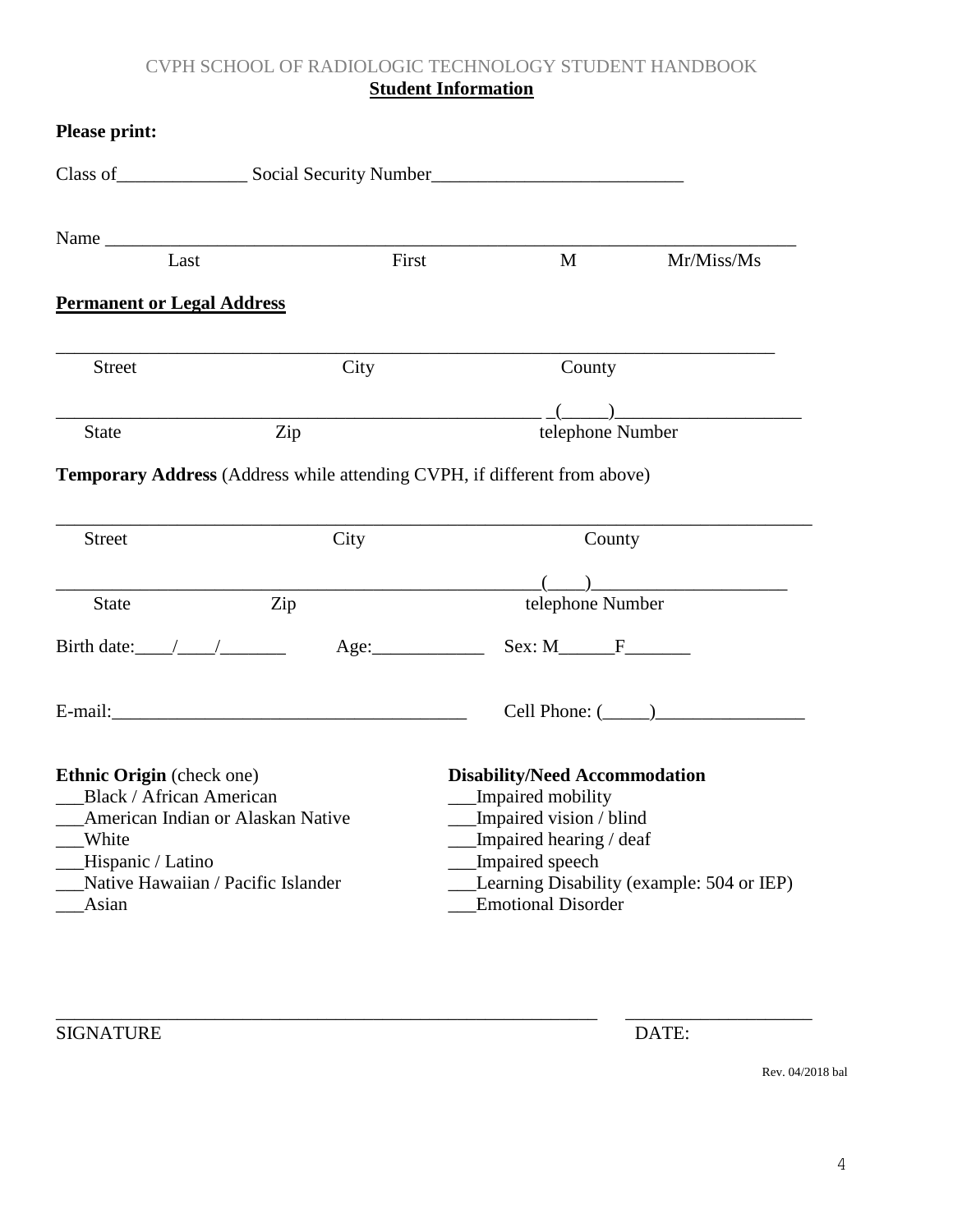In order to assure your eligibility for licensure at the completion of the program at the CVPH School of Radiologic Technology, it is necessary that the school have the following information.

**This question and information appears on the Application for State of New York Licensure:** *Except for minor traffic violations and adjudication as a youthful offender, wayward minor, or juvenile delinquent, have you ever been convicted of one or more criminal offenses involving a threat or use of physical violence, sexual behavior, illegal possession or use of drugs, theft or fraud, received an other than honorable discharge from the armed services?*

(\_\_\_) *Yes (\_\_\_\_) No*

*If yes, please provide details for all charges. Include copies of all documents from the court including Certificate of Disposition, Certificate of Relief from Disabilities or Certificate of good Conduct.*

> A conviction is not an automatic bar to licensure. Each case is considered on its own individual merits.

#### **This question and information appears on the ARRT application for radiography certification:**

*Have you ever been convicted of a misdemeanor or felony (including conviction of a similar offense in a military court-martial)?* 

 *(\_\_\_\_) Yes (\_\_\_\_) No*

*Indicate Yes for:*

- *Charges or convictions, including those that were stayed, withheld/deferred, set aside or suspended.*
- *Any plea of guilty, Alford plea, or plea of no contest (nolo contendere)*
- *Court supervision, probation, or pre-trial diversion*
- *Traffic violations charged as misdemeanor or felony*
- *Traffic violations that involved drugs or alcohol*

*Indicate No for:*

- *Misdemeanor charges or convictions that occurred while a juvenile and that were processed through the juvenile court system*
- *Speeding or parking tickets that did not rise to the level of misdemeanor or felony and did NOT involve drugs or alcohol.*
- *Charges that were dismissed if there were no court conditions required.*
- *Sealed or expunged cases (requires court documents to prove this.)*

\_\_\_\_\_\_\_\_\_\_\_\_\_\_\_\_\_\_\_\_\_\_\_\_\_\_\_\_\_\_\_\_\_\_\_\_\_\_\_\_\_\_\_\_ \_\_\_\_\_\_\_\_\_\_\_\_\_\_\_

**If the answer is yes**, it is imperative that you make an appointment to see the Program Director.

## **Declaration of Understanding:**

I have been informed and I realize that I am responsible for writing to New York State and the ARRT, for the purpose of attaining a ruling on eligibility for licensure and certification in the radiologic sciences.

Print Name Date

\_\_\_\_\_\_\_\_\_\_\_\_\_\_\_\_\_\_\_\_\_\_\_\_\_\_\_\_\_\_\_\_\_\_\_\_\_\_ Student's Signature rev. 04/2018 ball and the version of the contract of the contract of the contract of the contract of the contract of the contract of the contract of the contract of the contract of the contract of the c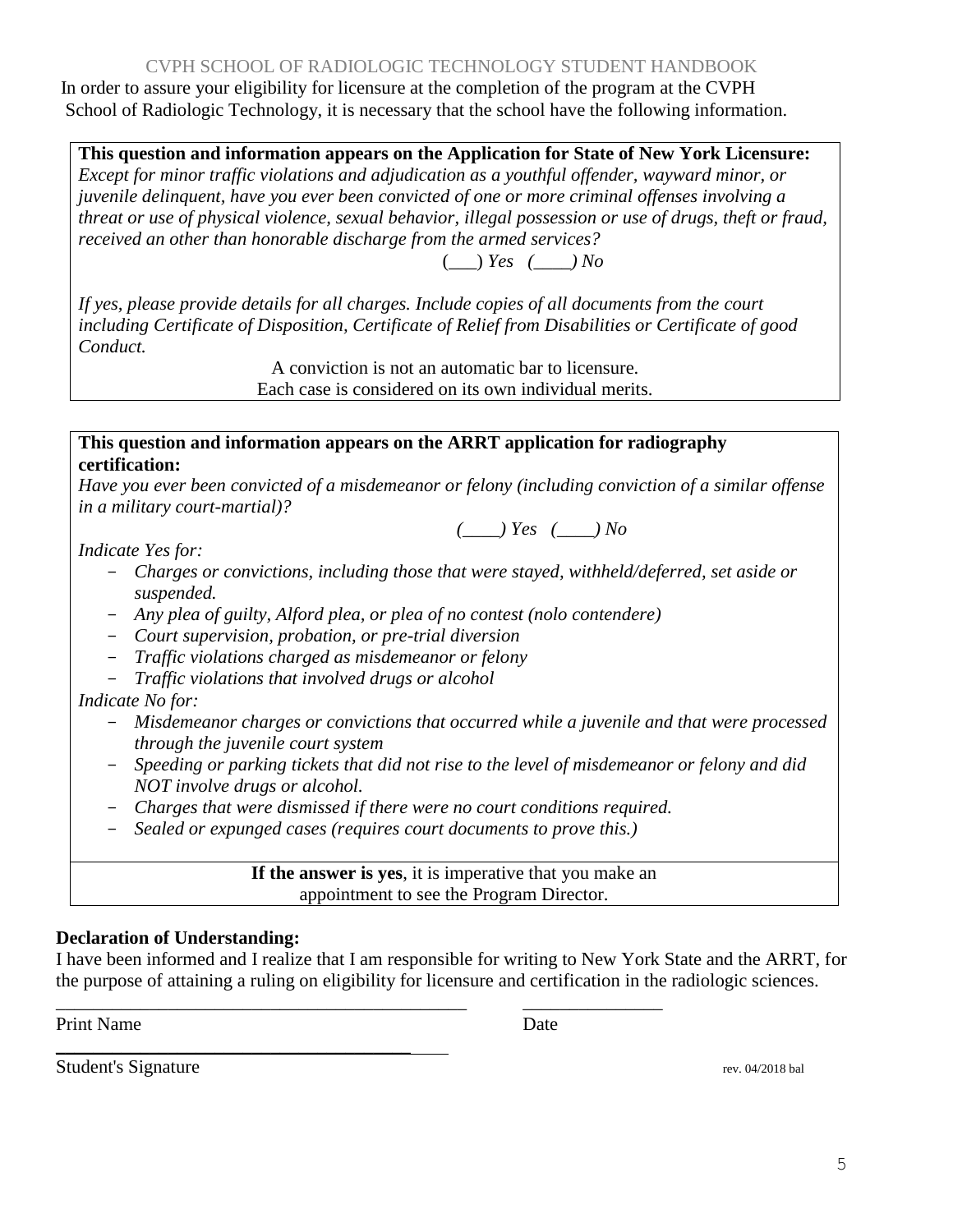The program accepts up to 14 students each year. Class starts in early July, is 40 hours per week and lasts 24 months. As a certificate program, transfer credits are not accepted. No credit is granted for prior education and training. Rev 01/2022 bal

Admissions Requirements:

- 1. Applicants must be at least 17 years of age.
- 2. Possession of a high school diploma or GED
- 3. The required background in the Math and Science related courses could be a minimum of two years math and two years of science at the high school level (preferably regents) with a minimum of a B (or equivalent). College courses in math and science may also be considered with a minimum of a B grade. PSAT, SAT and (or) ACT scores will be evaluated as part of the profile.
- 4. Meet the physical and technical requirements (see below).
- 5. Complete a medical physical provided by CVPH Medical Center's Employee Health Office (at no charge to the student). This physical also includes TB skin testing, mandatory immunizations, and lab draws if necessary. Any student under 18 years of age at the time of the physical, needs to have parental consent.
- 6. Accepted candidates are required to shadow in a radiology department for one day (8 hours) or two (four hour) days prior to the start of classes in July. Rev. 12/6/2019 bal
- Step I: Submit completed application and required transcripts. These are due by December 1st for the following year. Applications received after December 1, will be reviewed on a case by case basis.
- Step II: References are completed. The CVPH School of Radiologic Technology utilizes the web based service, SkillSurvey to obtain references on applicants.
- Step III: Personal interview with the school faculty. During this visit, the applicant may also shadow in the Radiology Department. This provides the student a brief overview of the clinical aspect of the program. The interviews are scheduled during the first quarter of the year. Fulfilling these requirements does not guarantee a position in the program.
- Admission Process: All students with the acceptable academic/competitive transcripts will be considered by the Admissions Committee and chosen by overall performance (grades, references and personal interview attributes). Interviews will end when class is filled and alternates are chosen.

Students accepted at CVPH School of Radiologic Technology are also required enroll at Empire State College [\(Esc.edu\)](http://www.esc.edu/esconline/online2.nsf/ESChome.html). This is included in the tuition paid to CVPH. They will obtain applications during their first semester at CVPH to complete their general education requirements in the liberal arts.

Rev. 3/4/20 bal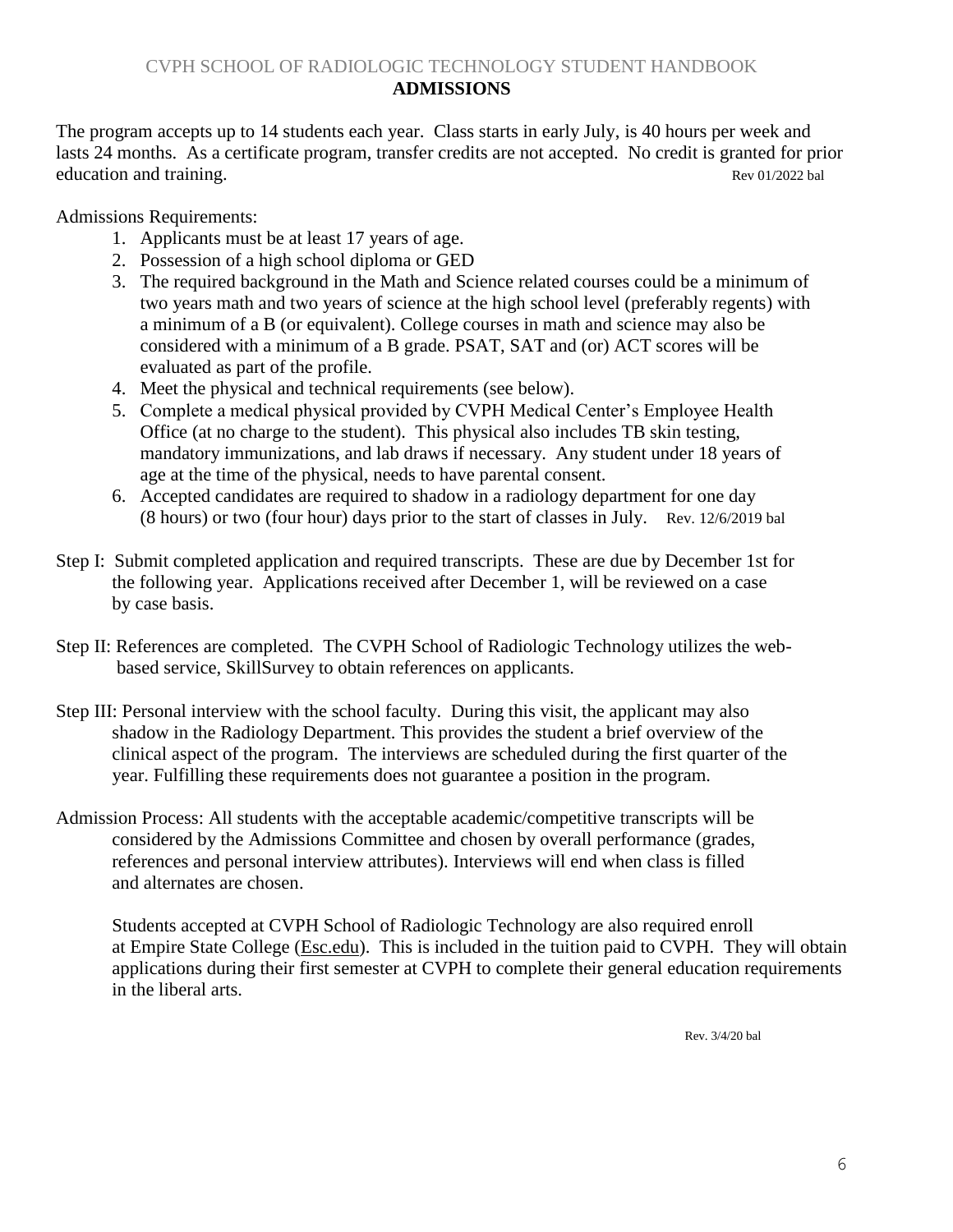### **Physical and Technical Requirements for Admission:**

Applicants to the School of Radiologic Technology should be able to perform the following skills in order to perform the clinical assignments of the School and to perform all procedures required of a diagnostic radiographer in the work force. Corrective devices are permitted to meet the minimum requirements.

- 1. Communicate in English in order to converse and instruct patients, to relieve their anxiety and gain their cooperation during procedures.
- 2. Hear a patient talk in a normal tone from a distance of 20 feet.
- 3. Observe the patient in order to assess his condition and/or needs from a distance of at least 20 feet.
- 4. Read a patient's medical chart and/or physician's orders.
- 5. Evaluate radiographs using a view box and/or computer to make certain that the images contain proper identification and are of diagnostic value.
- 6. Render services and/or assistance to all patients (from very old to very young) depending on the individual patient's needs and abilities when moving, turning, getting on and off the radiographic table or stretcher and when moving in and out of wheelchairs.
- 7. Push, pull and lift 40 pounds.
- 8. Push and manipulate a portable X-ray machine in turning corners, maneuvering on and off elevators and within a patient's room.
- 9. Manually move and maneuver the X-ray tube at standard and non-standard heights up to 7 feet.
- 10. Draw up sterile contrast media and other solutions without contaminating the syringe, needle and/or injecting device.
- 11. Select the exposure factors necessary to produce a radiograph by manipulating dials, buttons and switches.
- 12. Utilize CR cassettes or a detector device and properly manipulate all equipment locking devices.
- 13. Physically be able to administer emergency care including CPR as necessary.
- 14. Physically be able to stand for periods as long as 2 hours while wearing lead aprons and to walk a distance of 2 miles.
- 15. Test by both oral and written methods.
- 16. Be able to pass a physical exam and complete all necessary immunizations. This is provided free of charge by CVPH Medical Center. rev. 1/28/20 bal

## **Anti-Discrimination Policy**

CVPH Medical Center School of Radiologic Technology is an equal opportunity educator that complies with local, state, and federal regulations prohibiting discriminatory practices based on race, religion, color, national origin, age, sex, sexual orientation, military status, marital status, citizenship status, exoffender status, disability, or any other protected status.

## **Confidentiality and HIPAA**

You are reminded that information regarding a patient is always strictly confidential. HIPAA regulations will be followed:

- Medical records must never be placed in the hands of the patients or of anyone else except people directly concerned with the patient's care and treatment.
- Likewise, any information about a patient must never be discussed with the patient or with people in or outside the hospital.
- **A violation may result in immediate dismissal.**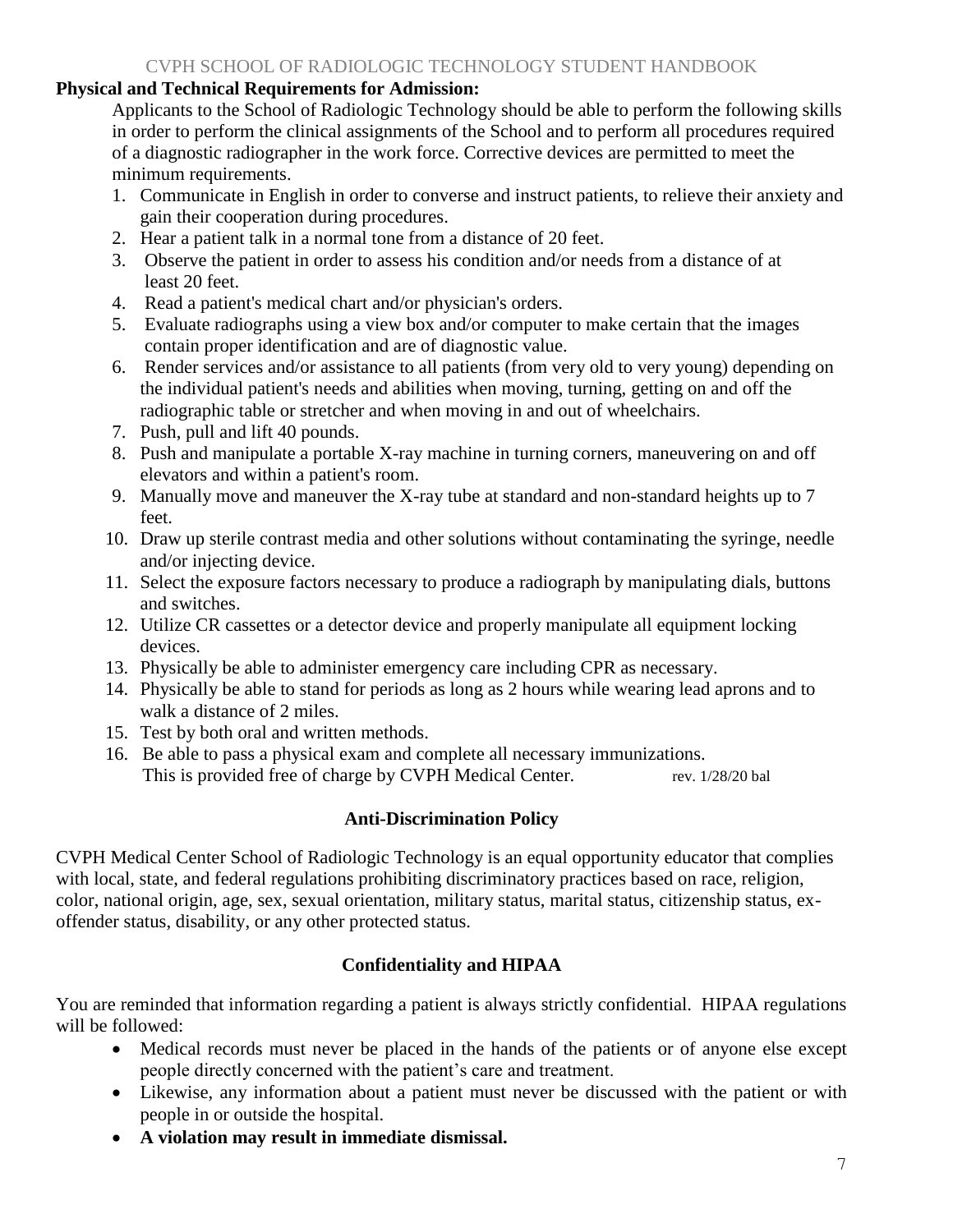#### **Professional Conduct**

As student radiographers entering an allied health profession, you will be expected to conduct yourself in a responsible, mature manner, both with patients and personnel. It is not so much what you do, as the way you do it that impresses people. Sick people and their visitors need and appreciate more than anything else, your quiet cheerfulness and willingness to help them. Courtesy and cooperation with your fellow worker also, will do much to make your school days much happier. Students must show empathy toward the patient, respect for their superiors and an industrious nature.

Students are to conduct themselves **BOTH IN AND OUT OF CLINIC** in a manner, which will not discredit the hospital, school, or the profession of Radiologic Technology.

Your actions and behavior will reflect upon the integrity and standards of our institution and program. This, in turn will reflect upon you, as students of the program.

Student success in Radiologic Technology is dependent on:

- 1. Emotional maturity, academic ability, motivation, self-discipline, and willingness to devote a considerable amount of time to academic study.
- 2. Patience and enjoyment of working with and serving others.
- 3. Ability to follow orders, yet think critically and assess situations quickly and accurately.
- 4. Physical ability to perform the duties of the job.

#### Language Arts / Communication:

- Verbal: Speak clearly, concisely employing correct vocabulary and grammar for communication. Ability to provide verbal explanation and instructions to patients.
- Written: Document accurately by computer entry or handwrite legibly in patients' charts and records. Ability to describe in a factual manner any medical information or incidents that occur.

Sensory Attributes:

- Visual: Ability to confirm patient identity, read physician's orders, read gauges and control panels. Observe patient's physical conditions / limitations.
- Auditory: Receive and respond to verbal information from the patient, physician, team members. Demonstrate ability to respond to auditory radiation protection indicators.
- Touch: Demonstrate tactile dexterity to locate anatomical landmarks on the patient by touch with patient's permission.
- Body Mechanics: Ability to move and support patients by lifting and sliding. Ability to push/pull radiographic equipment, wheelchairs and stretchers

#### Intellectual and Mental/Emotional:

- Use algebra in solving technical equations, graphs, curves and numerical tables.
- Demonstrate critical thinking skills and ability to accurately assess a situation.

Demonstrate emotional strength in dealing with trauma situations and patients with chronic, acute and terminal conditions.

Be willing to provide service to all patients, regardless of age, sex, race, national origin, religion, social status, sexual orientation, physical conditions or disease processes.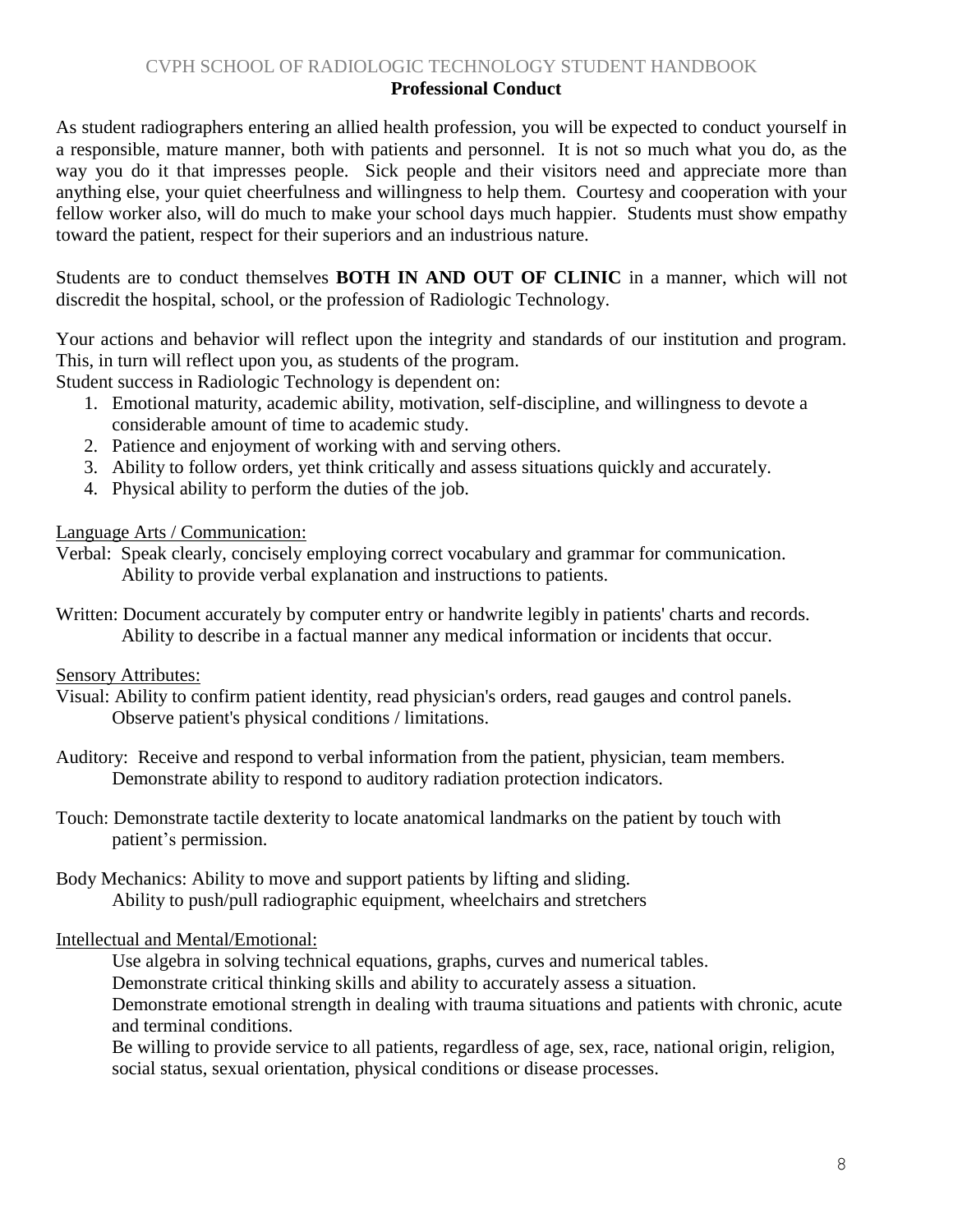#### **Behavior in the Classroom**

A professional is expected to demonstrate maturity, courtesy and restraint. Professional education in Radiologic Technology begins in the classroom and carries into the clinical setting. Therefore appropriate, professional behavior is expected in the classroom at all times.

A free exchange of ideas and opinions is welcomed. It is expected that when addressing school faculty and classmates, it will be done in a respectful manner. One should not speak until recognized by the instructor or facilitator.

If you take issue with an event that took place during class, you should wait until after class to discuss it with the instructor. Confrontation, at any level, is inappropriate.

Regular attendance and active participation in classes are essential elements in the learning process. The student, therefore, is expected to attend classes regularly. Tardiness is disruptive to the flow of the learning activities and should be avoided. Excessive tardiness will be subject to discipline. No show / no call absences will be subject to discipline.

Electronic devices such as smart phones, tablets, pagers, and watches that have cameras should not be brought into the classroom without the instructor's express permission. Text messaging shall not go on during class. Cell phone calculators may never be used during class testing time.

These professional behavior standards apply to the clinical education setting as well. All clinical staff, technologists and other hospital personnel should be treated in the same respectful manner as school faculty. Repeat episodes of disregard for professional behavior will be reported to the Program Director for further action.

Harassment of any kind, sexual or otherwise, will not be tolerated and will follow the policies of CVPH and New York State to protect the students, staff, and faculty.

Rev 010421 bal

#### **Articulation Agreement**

CVPH Medical Center School of Radiologic Technology has an articulation agreement (since 1983) with SUNY Empire State College. The School of Radiologic Technology is a Certificate Program. The student, upon completion of all required course and clinical expectations, will receive a Certificate of Completion.

While the student is enrolled in the Radiology Program, they are required to complete a minimum of 24 credits through SUNY Empire State College, (included in the tuition paid to CVPH). Combining the course work at CVPH and Empire State will make the student eligible for an Associates Degree in Math, Science, and Technology with a concentration in Radiologic Sciences. The ARRT requires that each student (graduating as of 2015) be awarded a minimum of an Associates Degree to be eligible to sit for the Registry Exam.

A minimum of 24 credits must be obtained through SUNY Empire State College (ESC), during the two year Radiology Program. This course load must be divided equally across the three (3) designated semesters. A student entering the CVPH Radiology Program, possessing a minimum of an Associates Degree, has the option to work toward a higher degree as long as they complete the degree prior to graduation.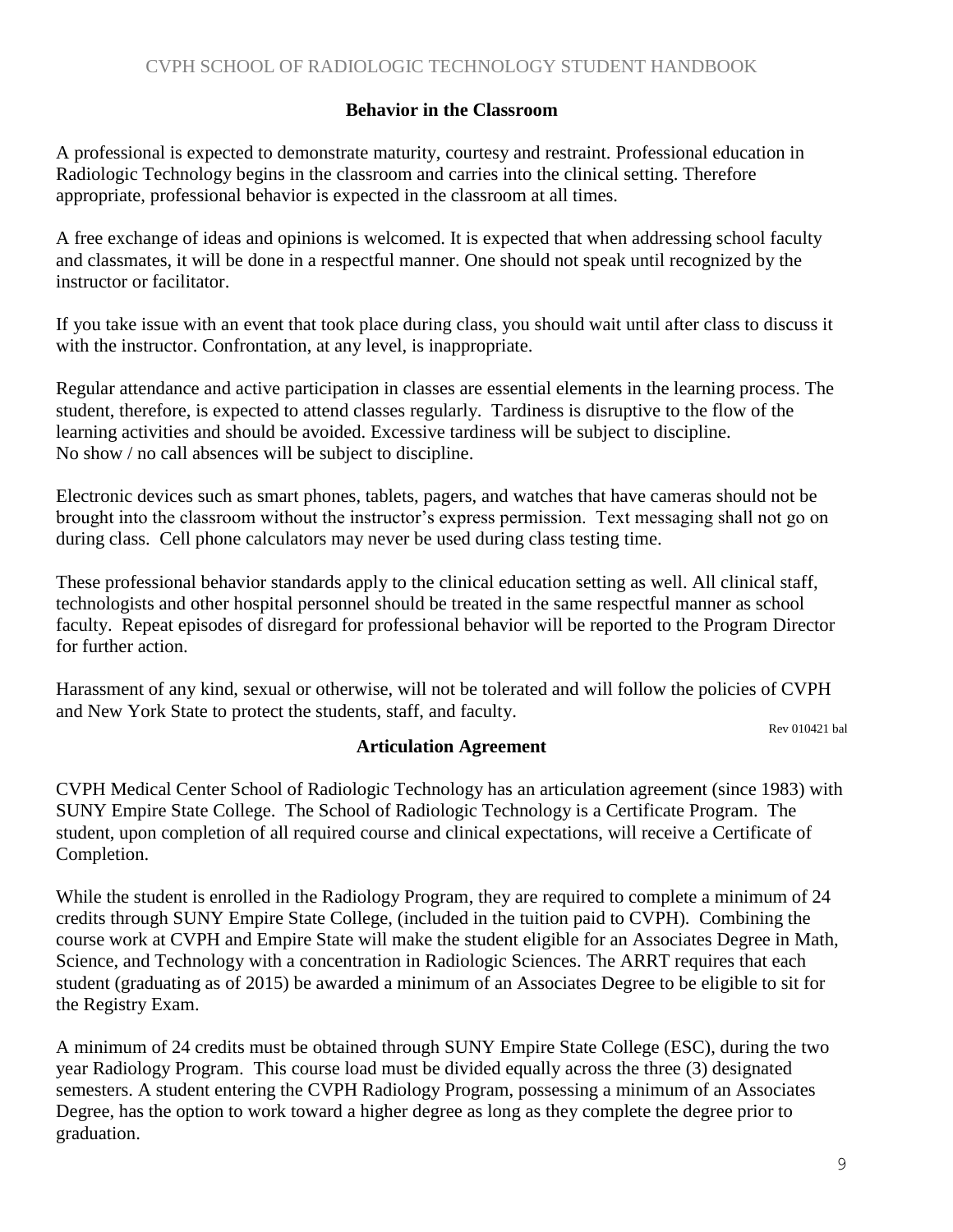Note: Any credits beyond the required 24 credits or courses that need to be repeated because of a failing grade through Empire State are the financial responsibility of the student.

Students are required to provide documentation of successful Empire course completion to the School staff at the end of each ESC semester. Failure to earn the required credits through ESC may result in the student being terminated from the CVPH program.

Rev. 09/03/2021, 07/22/2019 bal

## **Tuition and Fees for the 2022-2023 calendar year**

| Tuition:                  | \$4800.00/6 months. Residency rules apply.                                       |
|---------------------------|----------------------------------------------------------------------------------|
| New York State residents: | This includes the tuition paid to Empire.                                        |
| Out of state residents:   | \$8100.00/6 months. This includes the tuition paid to Empire.<br>Rev 01/2021 bal |

Tuition is due in July (no later than the 20th of the month) and in January (no later than the 20th of the month). The above does not apply if waiting for financial aid awards or if special payment arrangements have been made. The same state of the set of the set of the set of the set of the set of the set of the set of the set of the set of the set of the set of the set of the set of the set of the set of the set of

Veterans Benefits: in compliance with the requirements of 38 USC 3679€, no eligible students shall be penalized due to the delayed disbursement funding from the VA under Chapter 31 or 33.<br>Rev 01/2022 bal  $\frac{1}{2}$  Rev 01/2022 bal

Fees: Empire SUNY one-time processing fee of \$450.00 included on the first semester bill.

There is a \$100.00 non-refundable registration fee, due at the time of acceptance to the program.

#### Other related expenses:

 $T_{\text{max}}$ 

Book costs will be included on the tuition bill. The cost of books varies each year and is normally under \$1200.00 for the two year program. However, books for the Empire State College Liberal Arts studies must be purchased by the student as needed per course.

ASRT Student membership (professional membership) \$35.00, due in the fall of the second year.

Review courses / lectures are required in the last six months of the program; cost is approximately \$270.

Applications for ARRT Registry & NYSDOH licensure are required the last six months of the program. Cost is approximately \$345.00.  $\text{Rev. } 11/4/21 \text{ bal}$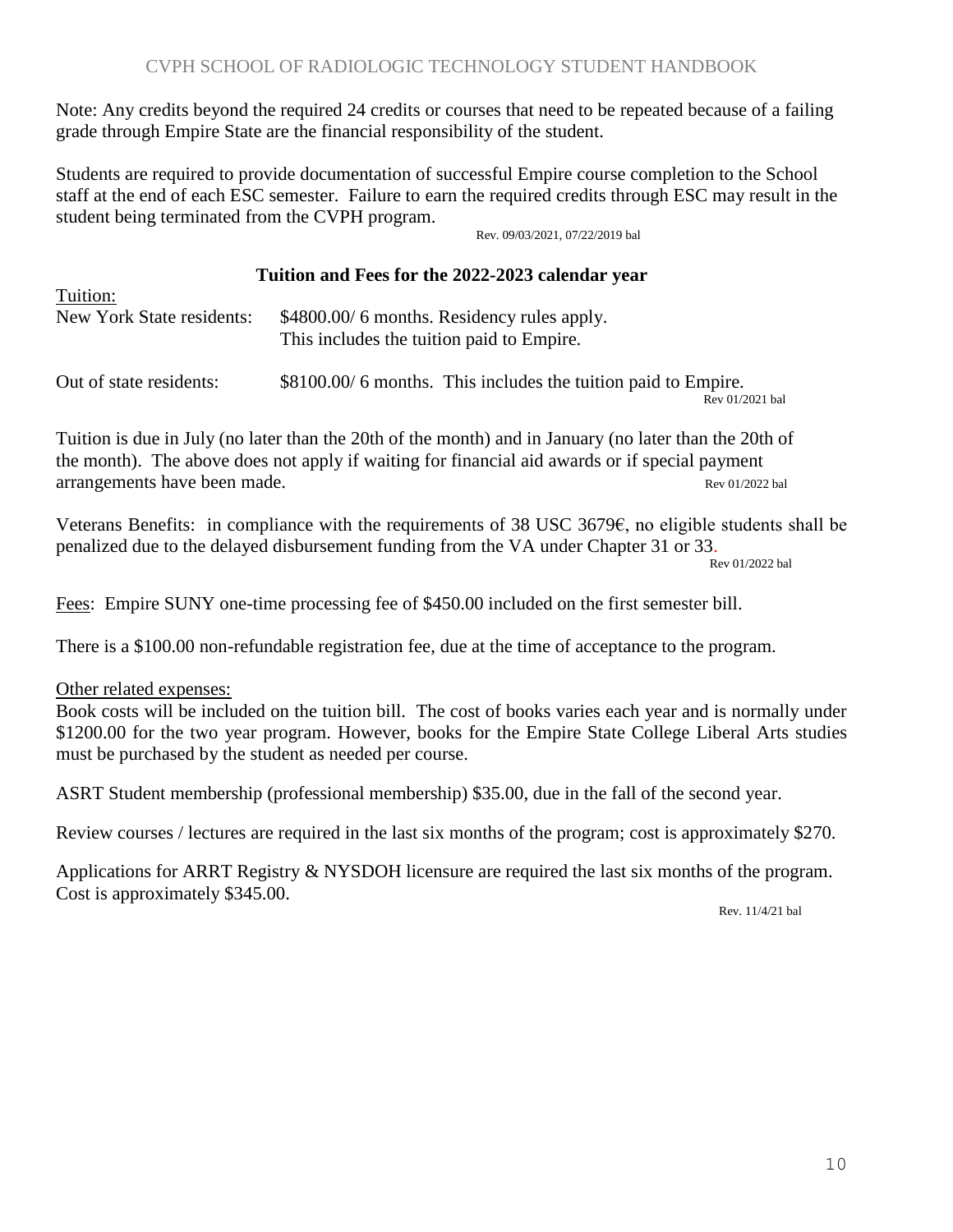### **Financial Aid / Federal Loans**

#### **Step 1: Complete the Free Application for Federal Student Aid (FAFSA)** at [www.FAFSA.gov.](https://www.fafsa.ed.gov/) CVPH School of Radiologic Technology school code is **011614**

*A copy of your SAR (Student Aid Report) must be provided to the Program Director.* Upon receipt of a copy of your SAR, the school's financial aid officer will prepare an award letter. This award letter will include any eligible PELL, TAP or federal loans for the upcoming academic year. The Program Director will provide a copy of this award letter to the student, with an explanation of the process and the student's responsibilities.

#### **Step 2:** Upon receipt of the award letter, **Federal Entrance Counseling may be required:**

All recipients of Stafford Loans are required by federal regulations to complete an entrance interview. This online entrance interview will provide you with information concerning your student loan, including your rights and responsibilities as a borrower, interest rates and other loan details, and who to contact if you have questions. Use your Federal Student Aid PIN to sign in to the website below to complete your interview. You will also need details on your income, financial aid and living expenses. This will take approximately 30 minutes to complete.

This entrance counseling must be completed within 15 days of receiving the award letter. Proof of the completion of this entrance counseling is to be given to the Program Director.

Here are the instructions:

- 1. Go to the website: <https://studentaid.gov/entrance-counseling/>
- 2. Use your Federal Student Aid PIN to log in
- 3. Indicate your student type (undergraduate or graduate)
- 4. Complete and submit the Entrance Counseling.

## **Step 3:** Upon affirmative **acceptance of a [Complete Loan Agreement for a Subsidized](https://studentloans.gov/myDirectLoan/launchMpn.action?mpnType=subUnsubMpn) /  [Unsubsidized Loan \(MPN\)](https://studentloans.gov/myDirectLoan/launchMpn.action?mpnType=subUnsubMpn)**:

- 1. Go to the website: <https://studentaid.gov/mpn/>
- 2. Select Complete Loan Agreement for Subsidized / Unsubsidized Loan (MPN). This will take approximately 30 minutes to complete & must be completed in one session.
- 3. CVPH School of Radiologic Technology school code is **011614**

Loan Recipients are also required to sign a **Master Promissory Note (MPN)** prior to the Stafford Loan being disbursed each semester. Failure to sign the promissory note will result in cancellation of the loan.

#### **Step 4: Complete Exit Counseling:**

Exit counseling provides important information to prepare you to repay your federal student loan(s). If you have received a subsidized, unsubsidized or PLUS loan under the Direct Loan Program or the FFEL Program, you must complete exit counseling when you either leave school or graduate. Use your Federal Student Aid PIN to sign in to the website below to complete your interview. You will also need details on your income, financial aid and living expenses. This will take approximately 20-30 minutes to complete. Here are the instructions:

Go to the website: <https://studentaid.gov/exit-counseling/>

- 1. Use your Federal Student Aid PIN to log in
- 2. Complete and submit the Exit Counseling. The rev. 9/3/2021, 11/2018 bal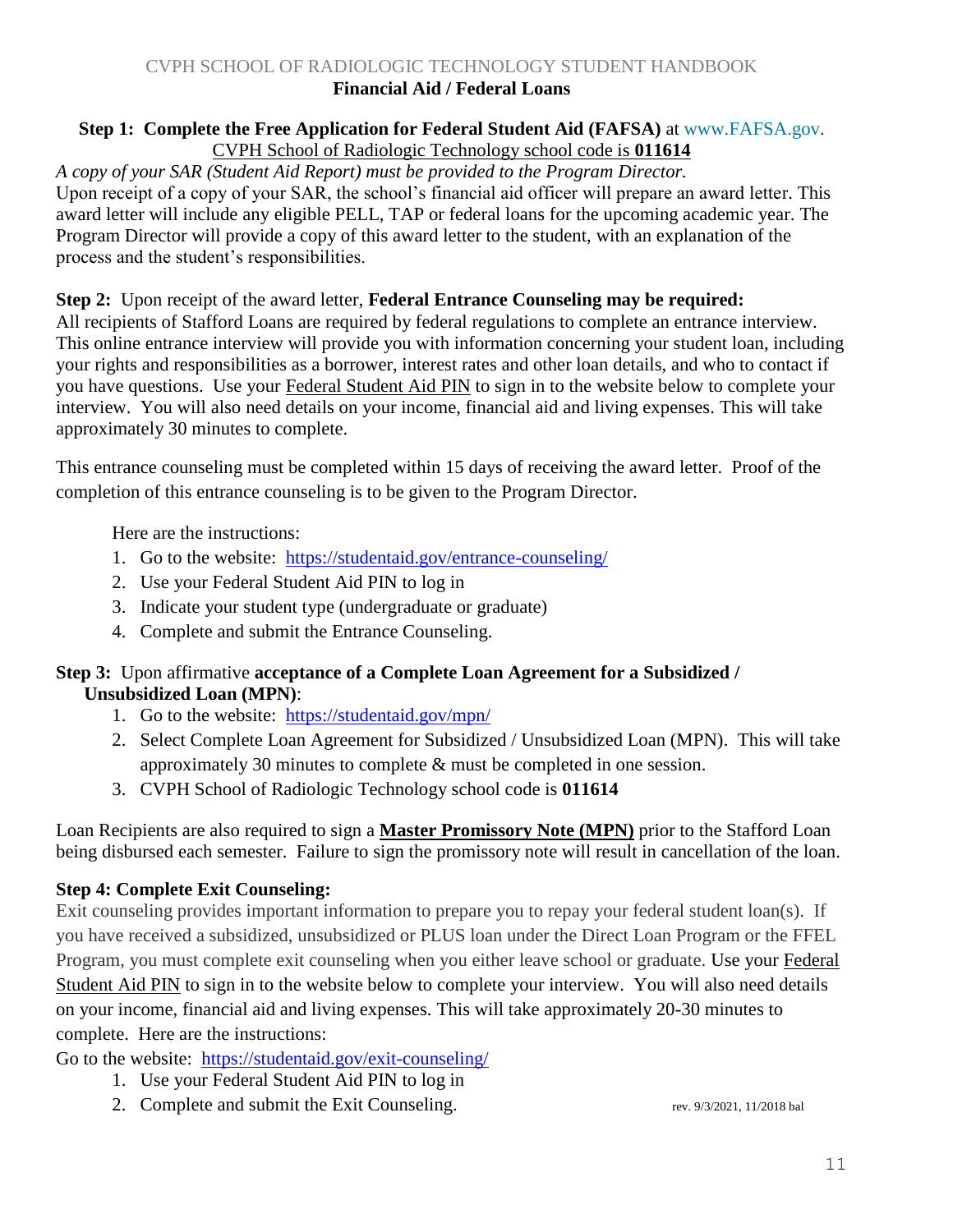#### **Withdrawal or Resignation and Unofficial Withdrawal from the Program**

Many students discover within the first few weeks, that caring for the sick or working in the hospital atmosphere is not quite what they expected and not their desired goal in life. Others may meet with personal complications, health problems, or realize displeasure with the program for a variety of reasons. Some find the technical aspect of the program too difficult to comprehend.

Students contemplating withdrawal should discuss this matter with the program director. Grievances should be discussed before any rash steps are taken. Academic, financial and personal counseling is available. Assistance will be given to those desirous of it, but withdrawal cannot be refused or discouraged.

Students wishing to withdraw from the program MUST submit their reason for resignation in writing to the program director. This information will be sent to the New York State Department of Health and kept with your personal records for future reference. The student's CVPH ID badge must be returned to the Program Director, per NYSDOH regulations.

If the student fails to return to classes within three days without communication with the school staff, this will be considered an unofficial withdrawal from the program. The School will mail (registered mail) a letter notifying the student of termination from the program. This information will be sent to the New York State Department of Health and kept with the student's personal records for future reference. The student's CVPH ID badge must be returned to the Program Director, per NYSDOH regulations.

Students resigning from or dropped from the program will be given the information on the **Federal Exit Counseling** for any student loans incurred while at CVPH.

Rev 9/18 bal

#### **Refunds**

To obtain a refund of tuition, it is necessary to make the request, in writing, to the Director of the school. This will be based on the date the director is notified or if the student has just dropped out without notice, the last day of classes attended. Refunds will be based on the following schedule:

| Prior to the beginning of $\vert$ 100% of tuition paid |                          | Less \$100.00 registration fee non-refundable |
|--------------------------------------------------------|--------------------------|-----------------------------------------------|
| classes                                                |                          |                                               |
| Days 1 - 20                                            | 90% of tuition paid      | Less \$100.00 registration fee non-refundable |
|                                                        |                          | Less \$450.00 Empire Assessment fee           |
| Days 21 - 45                                           | 50% of tuition paid      | Less \$100.00 registration fee non-refundable |
|                                                        |                          | Less \$450.00 Empire Assessment fee           |
| Day $45 +$                                             | 0% of tuition, no refund | No refund                                     |

No refunds will be made for textbooks, assessment fees or registration fees. Students who are dismissed for disciplinary reasons are not entitled to any refunds.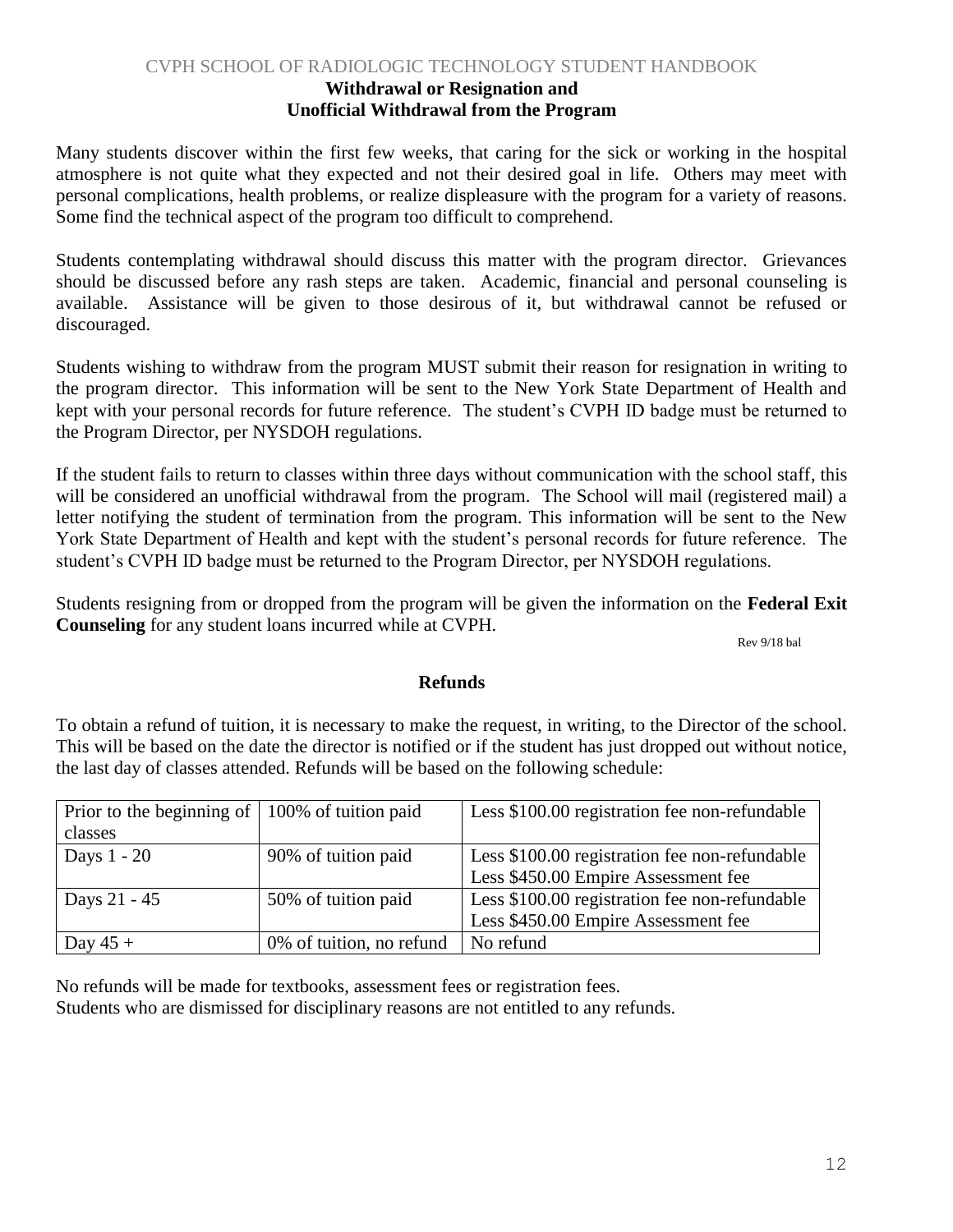#### **Financial Aid Status for Unsatisfactory Academic performance**

Financial aid awarded will be discontinued if the student does not meet the following:

- By the end of the each academic semester measured as a period of time, the student must:
	- 1) Have a C average or better in both clinical and didactic.
	- 2) Have an academic standing consistent with the requirement for a graduation from the program**.**

#### **Allocations of Refunds and Overpayments**

The institution shall allocate refunds and overpayments collected from the student in the **following order:**

- (1) To eliminate outstanding balances on unsubsidized Federal Stafford loans received by the student for the period of enrollment for which he or she is charged.
- (2) To eliminate outstanding balances on subsidized Federal Stafford loans received by the student for the period of enrollment for which he or she is charged.
- (3) To eliminate outstanding balances on Federal Plus loans received on behalf of the student for the period of enrollment for which he or she is charged.
- (4) To eliminate outstanding balances on subsidized Federal Direct Stafford loans.
- (5) To eliminate outstanding balances on subsidized Federal Direct loans.
- (6) To eliminate outstanding balances on Federal Direct PLUS loans..
- (7) To eliminate outstanding balances on Federal Perkins loans.
- (8) To eliminate any amount of Federal Pell Grants awarded to the student for the period of enrollment for which he or she is enrolled.
- (9) To eliminate any amount of other assistance awarded to the student under programs authorized by Title IV for the period of enrollment for which he or she is enrolled.
- (10) To repay required refunds of other Federal, State, private, or institutional student financial aid assistance received by the student.
- (11) To the student.

#### **Students Records Review and Release**

The CVPH Medical Center School of Radiologic Technology Program provides students the right to inspect and review their educational records and to challenge the contents of these records to insure that such records are not inaccurate, misleading, or in violations of the student's privacy or other rights. Certain information is considered to be public and will be released to individuals, who in the best judgment of the school have legitimate purpose. This includes your name, address, and your participation in any school activities, date of attendance, and certificate awarded, and most recent previous educational agency. If you choose not to have this public information released, you must notify the program director within two weeks of the opening of school. Any other record such as transcripts, placement folders, etc. will not be released unless we have your **written consent** specifying which records are to be released and to whom you want them to go.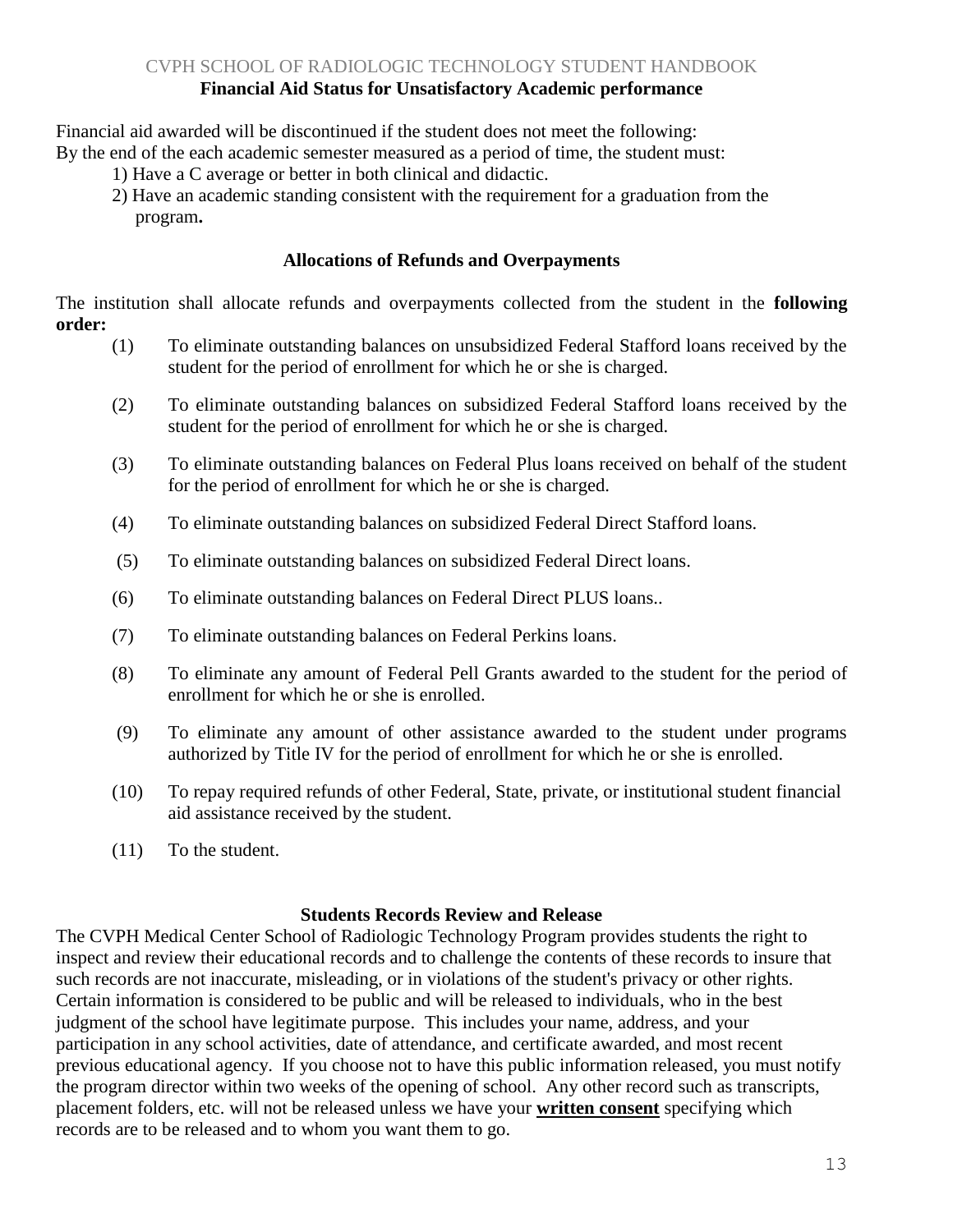## **Transcripts:**

The transcript release form must be completed and on file with the school before any transcripts, official or unofficial can be sent. This form may be obtained from the school office or on our web site. <https://www.cvph.org/Residency-and-Education/School-of-Radiology/School-Admissions>

## **Student Record Retention Policy**

The purpose of recording and storing information on students is two fold:

- 1. To facilitate your educational process
- 2. To facilitate the certifying process of the school

The student informational needs of this program are varied and are designed to gather only essential information. The following information is gathered and stored for varying lengths of time in different areas.

- a. Application records which will include your statement of application, references, transcripts and medical examination forms.
- b. Daily procedure and hour's cumulative record
- c. Clinical evaluation records
- d. Health records
- e. Financial aid records
- f. Access record (which records to whom and when certain information was released.)
- g. Records of disciplinary actions
- h. Tuition receipts
- i. Privileged by law information, (statements by Psychiatrist, M.D., etc.)
- j. Copies of correspondence with you
- k. Academic progress reports
- l. Grade reports
- m. Signed patient information protection form
- n. Notarized emergency treatment form
- o. Radiation dosage reports
- p. Checklist of procedures performed (final green sheet)
- q. ARRT Clinical Competencies Requirement form

With the following exceptions, all of the above are accessible to all administrative and instructional school personnel.

- a. Health records Center for Occupational Health and Wellness, administrative assistant for certifying or transcribing purposes.
- b. Financial aid information accessible to program director, administrative assistant for certifying purposes, and the accounting office to file for financial aid.
- c. Disciplinary records accessible to program director, and individual faculty (if involved, e.g., in charges of plagiarism, HIPPA violations).
- d. Privileged by law information accessible to creator of record and appropriate school personnel.

A student who wishes to review his record should make his request in writing to the Director of the school. Since much of the information is intended for specific purposes, the review process will include interpretation by appropriate staff members.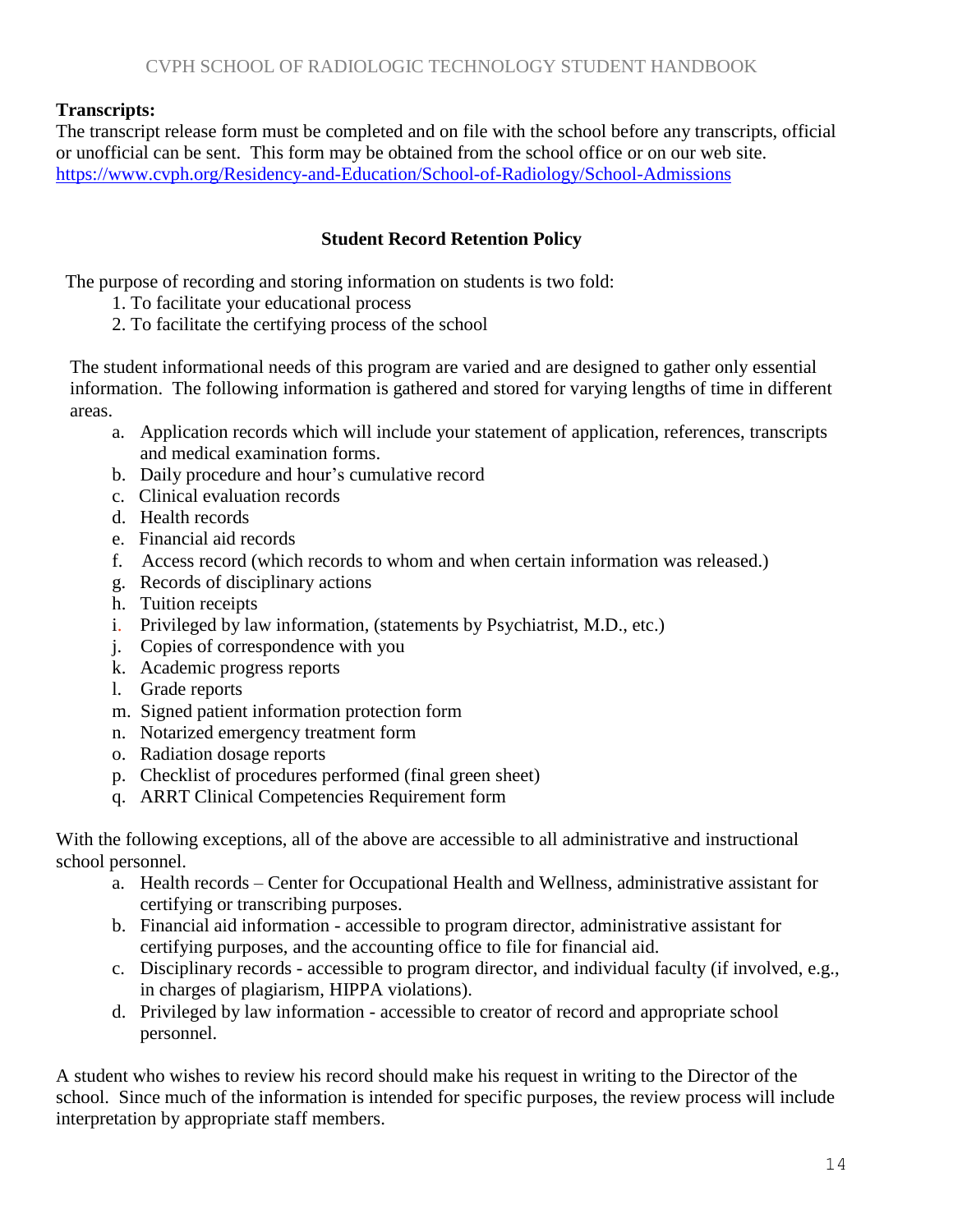It should be further pointed out that in attempting to maintain only essential records, periodic review of certain records are destroyed. All essential records are kept indefinitely either in the Radiology School office or located in a secure off site location owned and operated by CVPH Medical Center.

## **Family Educational Right to Privacy Act (Buckley Amendment)**

BUCKLEY AMENDMENT- Students need to be aware that the post-secondary student receives their grades directly from the school. Parents may access the student's records only with the written permission of the student or with the student present. The school policy is to communicate with the student as per this law.

The entire Buckley Amendment may be viewed at: <http://epic.org/privacy/education/ferpa.html>

CVPH School of Radiology follows the Family Educational Rights and Privacy Act (FERPA).

The Family Educational Rights and Privacy Act (FERPA) (20 U.S.C. § 1232g; 34 CFR Part 99) is a Federal law that protects the privacy of student education records. The law applies to all schools that receive funds under an applicable program of the U.S. Department of Education.

#### **Family Educational Rights and Privacy Act (FERPA)** [Family Policy Compliance Office \(FPCO\) Home](http://www.ed.gov/policy/gen/guid/fpco/index.html)

The Family Educational Rights and Privacy Act (FERPA) (20 U.S.C. § 1232g; 34 CFR Part 99) is a Federal law that protects the privacy of student education records. The law applies to all schools that receive funds under an applicable program of the U.S. Department of Education.

FERPA gives parents certain rights with respect to their children's education records. These rights transfer to the student when he or she reaches the age of 18 or attends a school beyond the high school level. Students to whom the rights have transferred are "eligible students."

- Parents or eligible students have the right to inspect and review the student's education records maintained by the school. Schools are not required to provide copies of records unless, for reasons such as great distance, it is impossible for parents or eligible students to review the records. Schools may charge a fee for copies.
- Parents or eligible students have the right to request that a school correct records which they believe to be inaccurate or misleading. If the school decides not to amend the record, the parent or eligible student then has the right to a formal hearing. After the hearing, if the school still decides not to amend the record, the parent or eligible student has the right to place a statement with the record setting forth his or her view about the contested information.
- Generally, schools must have written permission from the parent or eligible student in order to release any information from a student's education record. However, FERPA allows schools to disclose those records, without consent, to the following parties or under the following conditions (34 CFR § 99.31):
	- School officials with legitimate educational interest;
	- Other schools to which a student is transferring;
	- Specified officials for audit or evaluation purposes;
	- Appropriate parties in connection with financial aid to a student;
	- Organizations conducting certain studies for or on behalf of the school;
	- Accrediting organizations;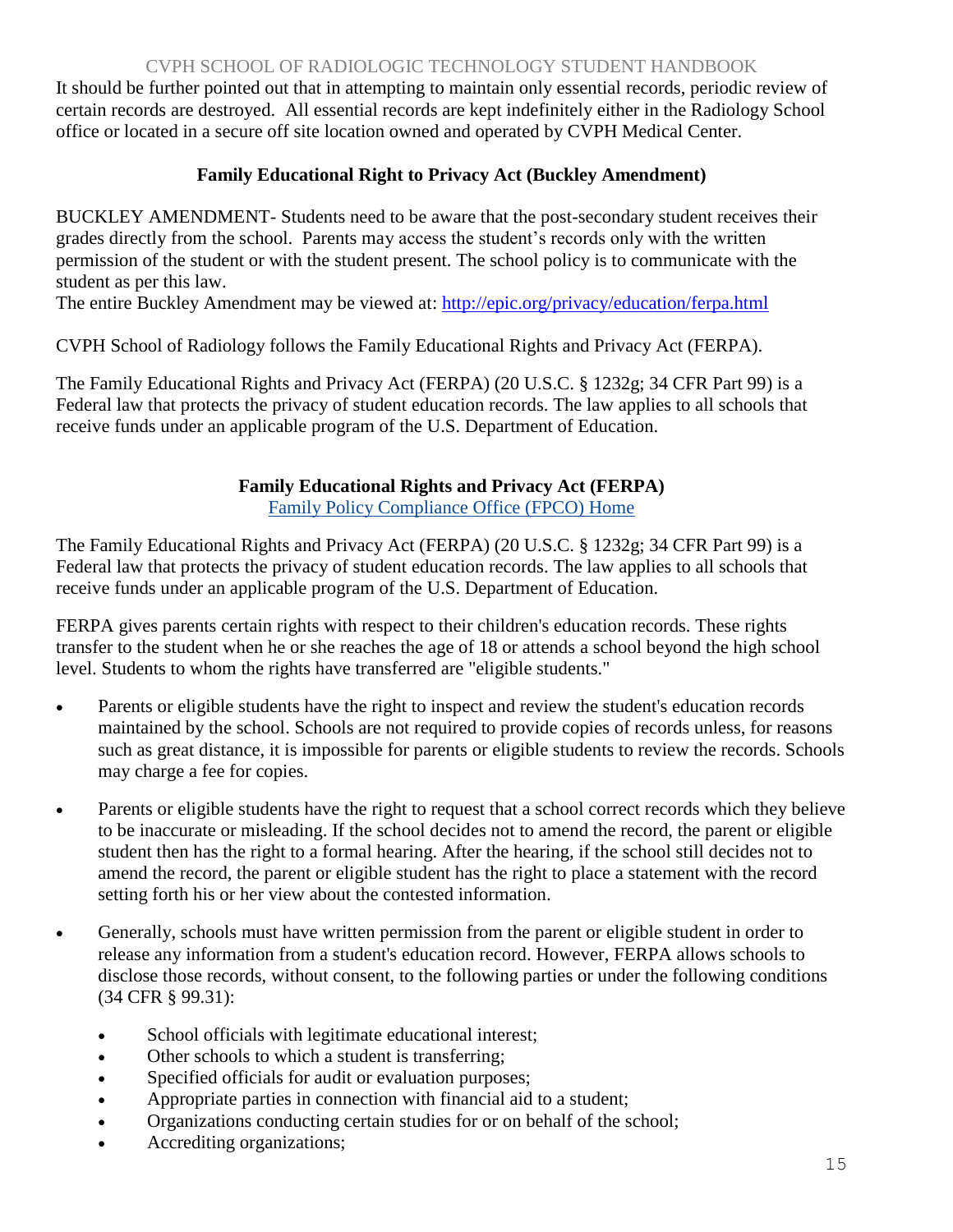• To comply with a judicial order or lawfully issued subpoena; Appropriate officials in cases of health and safety emergencies; and State and local authorities, within a juvenile justice system, pursuant to specific state law.

Schools may disclose, without consent, "directory" information such as a student's name, address, telephone number, date and place of birth, honors and awards, and dates of attendance. However, schools must tell parents and eligible students about directory information and allow parents and eligible students a reasonable amount of time to request that the school not disclose directory information about them. Schools must notify parents and eligible students annually of their rights under FERPA. The actual means of notification (special letter, inclusion in a PTA bulletin, student handbook, or newspaper article) is left to the discretion of each school.

For additional information, you may call 1-800-USA-LEARN (1-800-872-5327) (voice). Individuals who use TDD may use the [Federal Relay Service.](http://www.ed.gov/about/contacts/gen/index.html#frs) Or you may contact us at the following address:

> Family Policy Compliance Office, U.S. Department of Education 400 Maryland Avenue, SW, Washington, D.C. 20202-8520 <http://www.ed.gov/policy/gen/guid/fpco/ferpa/index.html>

## **School in Session**

The current academic calendar can be found on the school webpage: <https://www.cvph.org/Residency-and-Education/School-of-Radiology/Curriculum>

- Classes for the first year students will begin after the July  $4<sup>th</sup>$  Holiday.
- First program quarter ends on the Friday before the Christmas Vacation
- Second program quarter starts the first day back from the Christmas Vacation.
- Second program quarter ends on June 30.
- Third program quarter starts July 1
- Third program quarter ends on the Friday before the Christmas Vacation.
- Fourth program quarter starts the first day back from the Christmas Vacation.
- Fourth program quarter ends on graduation, the last Thursday of June. Graduation is held at CVPH Hospital at 7:30PM in the hospital auditoriums.  *Note: Freshman students are required to attend graduation ceremony.*

Students are required to perform in a clinical setting to acquire their competencies. The normal hours vary from 6 AM till 7 PM (combined clinical/didactic) as per the class and clinical rotation schedule, at the scheduled clinical site. Scheduled shifts will not exceed 8 hours.

During the last 6 months of the student's two year program, they are required to perform:

- $\bullet$  (1) overnight rotation (11 pm till 7 am),
- $\bullet$  (2) Saturdays (7 am till 3 pm).
- $\bullet$  (2) Sundays (7 am till 3 pm).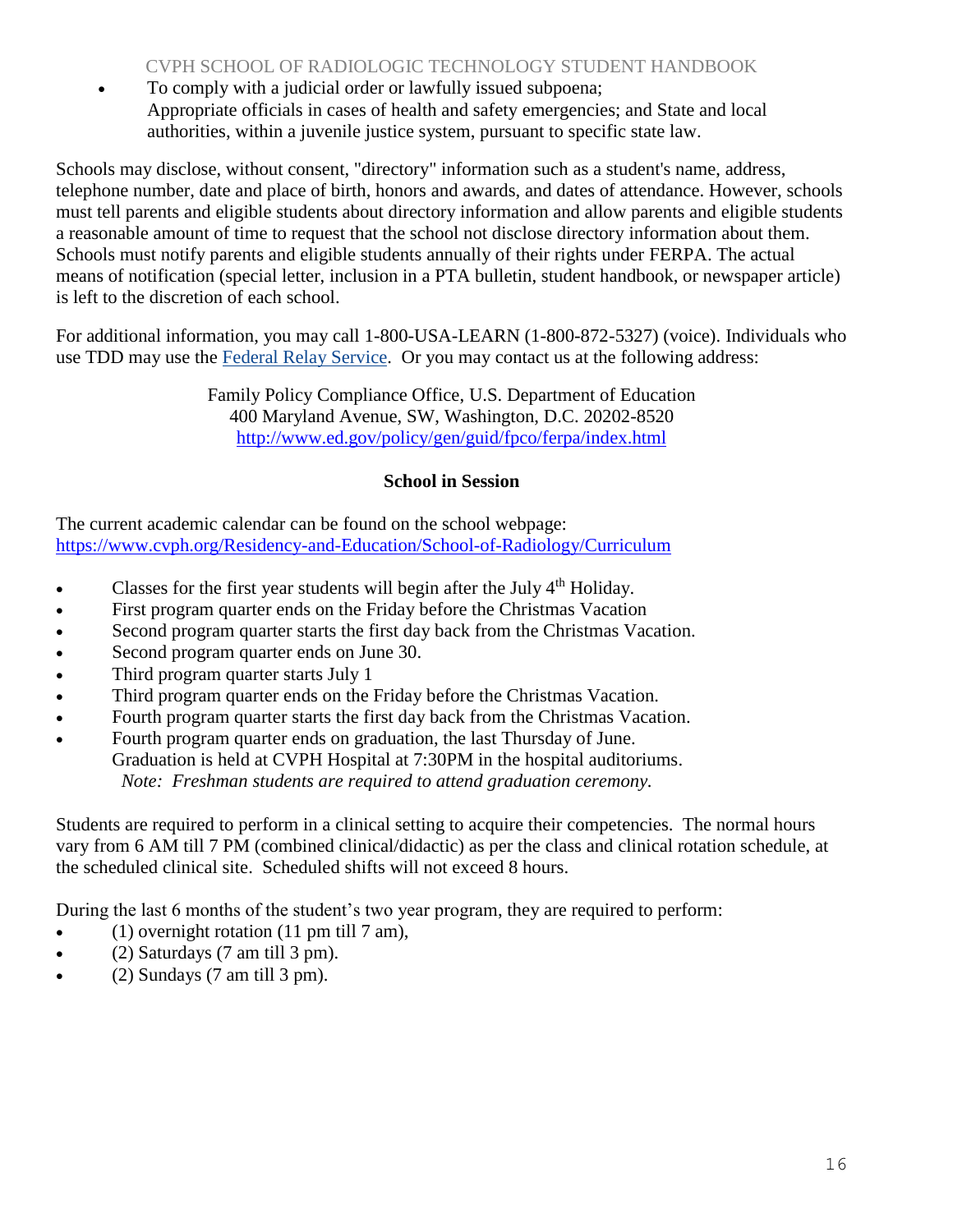See graphic of the two year timeline below:

| <b>YEAR1</b>           | <b>JULY</b>                                                         | <b>AUGUST</b>                      | <b>SEPTEMBER</b>                   | <b>OCTOBER</b>                                                              | <b>NOVEMBER</b>                                                            | <b>DECEMBER</b>                                                             |
|------------------------|---------------------------------------------------------------------|------------------------------------|------------------------------------|-----------------------------------------------------------------------------|----------------------------------------------------------------------------|-----------------------------------------------------------------------------|
| <b>CVPH</b>            | Orientation /<br>class work<br>begins                               | Class work /<br>observation        | Classes $&$<br>clinicals start     | Classes $&$<br>clinicals                                                    | Classes $&$<br>clinicals                                                   | Classes $&$<br>clinicals -<br>6 months<br>finals                            |
| Empire<br><b>State</b> |                                                                     | Apply for<br>enrollment            |                                    |                                                                             | <b>Register for</b><br>spring<br>semester                                  |                                                                             |
| Year 1                 | January                                                             | February                           | March                              | April                                                                       | May                                                                        | June                                                                        |
| <b>CVPH</b>            | 6 month<br>evaluations<br>Classes &<br>clinicals<br>resume          | Classes $&$<br>clinicals           | Classes $&$<br>clinicals           | Classes &<br>clinicals                                                      | Classes &<br>clinicals                                                     | Classes &<br>clinicals<br>12 month<br>finals $/$<br>12 month<br>evaluations |
| Empire<br><b>State</b> | <b>Spring</b><br>semester<br>starts $-$ (2) 4<br>credits<br>courses | Continue (2)<br>on-line<br>courses | Continue (2)<br>on-line<br>courses | Continue<br>(2)<br>on-line<br>courses<br>register for<br>summer<br>semester | <b>Summer</b><br><b>Semester</b><br>starts $-$ (2) 4<br>credits<br>courses | Continue (2)<br>on-line<br>courses                                          |

| Year 2                 | <b>JULY</b>                                                   | <b>AUGUST</b>                                                             | <b>SEPTEMBER</b>                                             | <b>OCTOBER</b>                                              | <b>NOVEMBER</b>                 | <b>DECEMBER</b>                                                       |
|------------------------|---------------------------------------------------------------|---------------------------------------------------------------------------|--------------------------------------------------------------|-------------------------------------------------------------|---------------------------------|-----------------------------------------------------------------------|
| <b>CVPH</b>            | Clinicals<br>(no classes)                                     | <b>Clinicals</b><br>(no classes)                                          | Fall period<br>begins<br>classes $\&$<br>clinicals<br>resume | Classes $&$<br>clinicals                                    | Classes $&$<br>clinicals        | Classes $&$<br>clinicals<br>18 month<br>finals                        |
| Empire<br><b>State</b> | Continue (2)<br>on-line<br>courses                            | Continue<br>(2)<br>on-line<br>courses<br>register for<br>fall<br>semester | <b>Fall Semester</b><br>starts $-$ (2) 4<br>credits courses  | Continue<br>(2)<br>on-line<br>courses                       | Continue (2)<br>on-line courses | Continue (2)<br>on-line courses                                       |
| Year 2                 | January                                                       | February                                                                  | March                                                        | April                                                       | May                             | June                                                                  |
| <b>CVPH</b>            | 18 month<br>evaluations<br>Classes $&$<br>clinicals<br>resume | Classes $&$<br>clinicals                                                  | Classes $&$<br>clinicals                                     | Classes $&$<br>clinicals<br>*Kettering<br>Review<br>Classes | Classes &<br>clinicals          | Review classes<br>begin.<br>Graduation is<br>last Thursday<br>in June |
| Empire<br><b>State</b> |                                                               |                                                                           |                                                              |                                                             |                                 |                                                                       |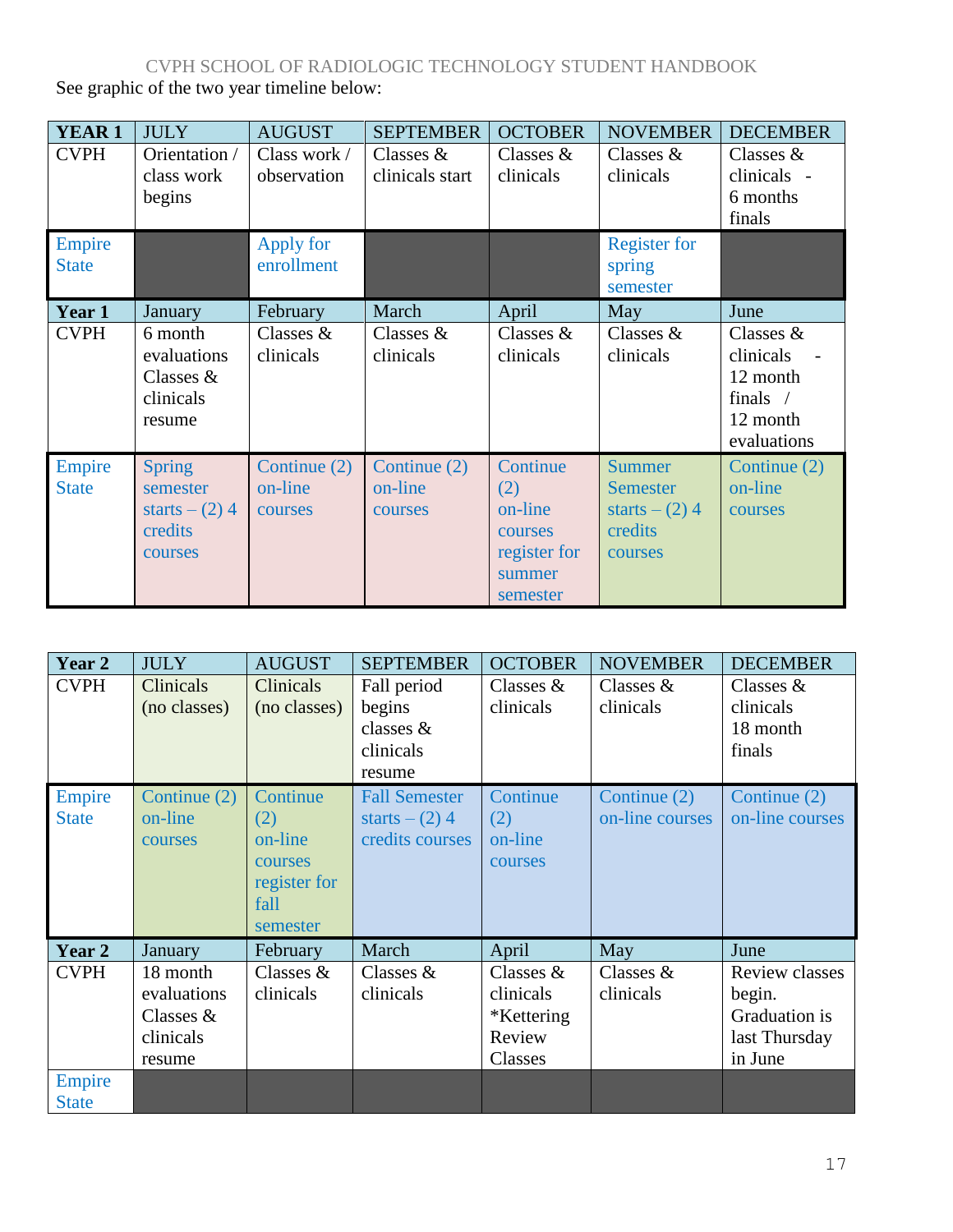#### **Attendance**

Bereavement Leave: Three days are allowed for immediate family which includes: parents, stepparents, foster parent, mother-in-law and father–in-law. Spouse, domestic partner (regardless of gender) residing in same household for the previous six months, children, step children, grandparent, grandparent-in-law, grandchildren, step grandchildren, brother, sister, brother-in-law, sister-in-law and blood relatives who are members of the family's household. Four hours may be used for other relatives up to first cousin.

For all other absences, you must have the approval of the Program Director or Clinical Coordinator.

Illness: Students are allotted 14 sick days for the entire two year program. If absent 3 days or more in a row, a medical provider's note is required. This note must indicate if you are able to return to normal activity and have contact with patients.

If student shows up for clinical and/or class and becomes ill after minimum of 2 hours and is sent home by the faculty; there is no penalty.

Effective July 1 2021, sick time may be used in 2 hour increments for any personal appointments that fall within clinical and / or academic instruction time; prior approval required.

Any sick days beyond the allotted 14 days, will require make up after graduation.

Notification: You must report to the school that you are ill and unable to report to school no later than 7:15 am at (518-562-7510). On clinical days, the student is to also call the assigned clinical site at least one hour prior to your start time.

No show / no call absences will be subject to discipline. Rev. 010421 ball Rev. 010421 ball

Procedure for Reporting Communicable Diseases by the Student: It is the student's responsibility to report 1) exposure to or 2) contraction of a communicable disease directly to the Center for Occupational Health and Wellness. Reporting directly to the Center for Occupational Health and Wellness enables confidentiality to be maintained and information would not be released unless there is a safety factor involved. In the situation where the student is self-referred, the Center for Occupational Health and Wellness will provide no notification to the Radiology School program unless there is a reason to restrict the student from the clinical area.

If a School staff member becomes aware of a communicable disease problem, it is his/her responsibility to refer the student to the Center for Occupational Health and Wellness immediately. For those students referred by the School, the Center for Occupational Health and Wellness will respond in writing with either a clearance for, or a restriction from the clinical area.

#### Extended Illness Policy:

Before a student may return to their studies after an extended illness or absence of four or more consecutive weeks, a physician's certificate of health must be submitted to the program director. Re-admittance is then at the discretion of the program director based upon that student's academic achievement and that student's phase in training.

## **FRESHMEN**

First Quarter 4 weeks or more the student will be dropped Weeks 1-26 from the program and allowed to re-enter the following July.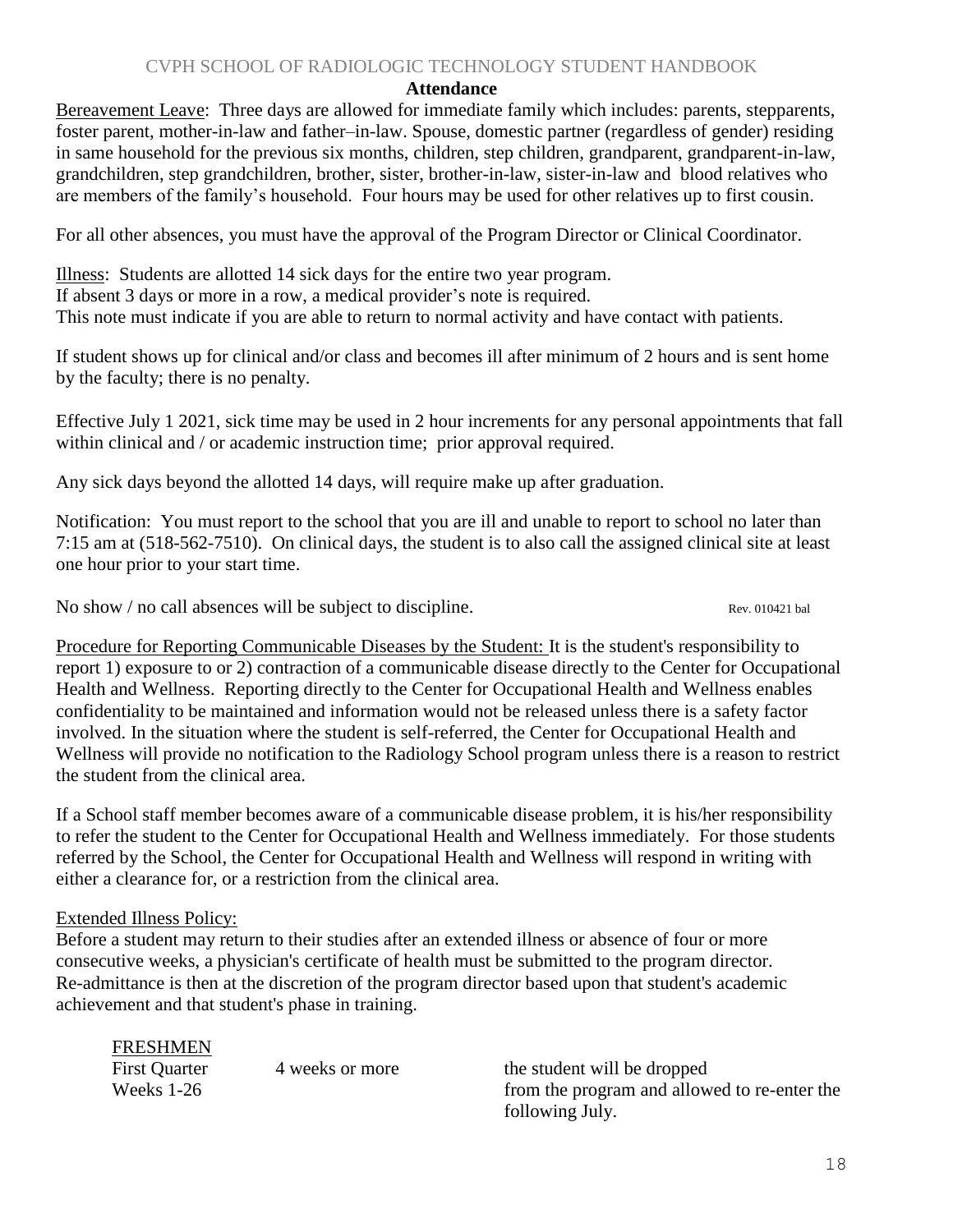| <b>Second Quarter</b>               | 4 weeks-8 weeks | Possible continuation with tutoring and                                                                                    |
|-------------------------------------|-----------------|----------------------------------------------------------------------------------------------------------------------------|
| <b>Weeks 27-52</b>                  |                 | extra classes or allowed to re-enter in July.                                                                              |
| <b>SENIORS</b>                      | 8 weeks or more | The student will be dropped from the<br>program - allowed to re-enter in July.                                             |
| Third Quarter<br><b>Weeks 53-78</b> | 4 weeks-8 weeks | Possible continuation with tutoring and<br>extra classes or allowed to repeat 3 <sup>rd</sup> quarter,<br>if space allows. |
| Fourth Quarter                      | 8 weeks or more | Student will be required to repeat this<br>quarter, if space allows.                                                       |
| <b>Weeks 79-104</b>                 | 4 weeks-8 weeks | Possible continuation with tutoring and<br>extra classes may be required to<br>repeat quarter, if space allows             |
|                                     | 8 weeks or more | Student will be required to repeat the<br>quarter, if space allows.                                                        |

Personal Days: Each student is allowed 1 personal day, each twelve month period.

If a student does not use their personal day from the first year, it may be carried over to the second year. However, personal days may not be taken in sequence. They have to be taken at separate times. All personal days must have prior approval. If a student does not have prior approval, it will be counted as a sick day.

Holidays and Vacations: There are 8 holidays recognized by CVPH, the sponsoring institution. There will be no classes held on these days and no student will be expected to perform in the clinic:

| NEW YEARS DAY           | <b>THANKSGIVING DAY</b> |
|-------------------------|-------------------------|
| GOOD FRIDAY             | CHRISTMAS DAY           |
| MEMORIAL DAY            | PRESIDENT'S DAY         |
| <b>INDEPENDENCE DAY</b> | LABOR DAY               |
|                         |                         |

Spring: One-week vacation is allotted in the spring, corresponding with the Easter Holiday. Summer: Two-weeks of vacation will be taken during July and August between the freshman and senior year at the Program Director's discretion.

Winter: Two weeks of vacation is allotted over the Christmas Season. One week to include Christmas and one to include New Year's Day.

Absence Due to Religious Beliefs: The Radiologic Technology Program will concur with the New York State Education Law, Section 224-A, which states the following:

- 1) No person shall be expelled from or be refused admission as a student to an institution of higher education for the reason that he/she is unable, because of his religious beliefs, to attend classes or to participate in any examination, study, or work requirements on a particular day or days.
- 2) Any student in an institution of higher education who is unable, because of his religious beliefs, to attend classes on a particular day of days shall, because of such absence on the particular day or days, be excused from any examination of any study or work requirements.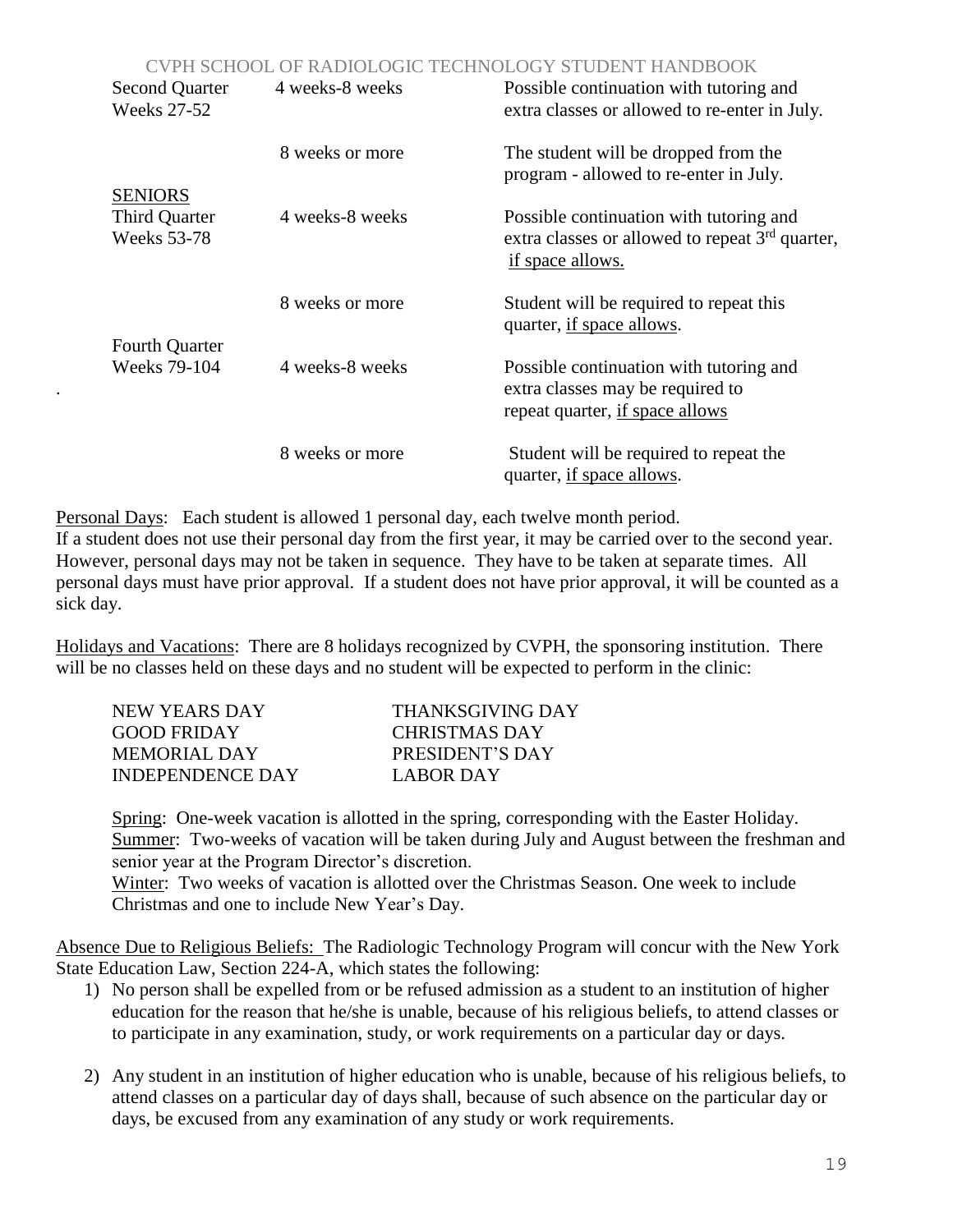- 3) It shall be the responsibility of the faculty and of the administrative officials of each institution of higher education to make available to each student who is absent from school, because of his religious beliefs, an equivalent opportunity to make up any examination, study or work requirements which he/she may have missed because of such absence on any particular day or days. No fees of any kind shall be charged by the institution for making available to the said student such equivalent opportunity.
- 4) If classes, examinations, study or work requirements are held on Friday after four o-clock post meridian or on Saturday, similar or make-up classes, examinations, study or work requirements shall be made available on other days, where it is possible and practicable to do so. No special fees shall be charged to the student for these classes, examinations study or work requirements held on other days.
- 5) In effectuating the provisions of this section, it shall be the duty of the faculty and of the administrative officials of each institution of higher education to exercise the fullest measure of good faith. No adverse or prejudicial effects shall result to any student because of his/her availing him/herself to the provisions of this section.
- 6) Any student, who is aggrieved by the alleged failure of any faculty or administrative officials to comply in good faith with the provisions of this section, shall be entitled to maintain an action or proceeding in the Supreme Courts of the county in which such institution of higher education is located for the enforcement of this rights under this section.

It shall be the responsibility of the administrative officials of each institution of higher education to give written notice to students of their rights under this section, informing them that each student who is absent from school, because of his or her religious beliefs, must be given an equivalent opportunity to register for classes or make up any examination, study or work requirements which he or she may have missed because of such absence on any particular day or days. No fees of any kind shall be charged by the institution for making available to such student such equivalent opportunity.

7) As used in this section, the term "institution of higher education" shall mean any institution of higher education, recognized and approved by the regents of the university of the state of New York, which provides a course of study leading to the granting of a post-secondary degree or diploma. Such term shall not include any institution which is operated, supervised or controlled by a church or by a religious or denominational organization whose educational programs are principally designed for the purpose of training ministers or other religious functionaries or for the purpose of propagating religious doctrines. As used in this section, the term "religious belief" shall mean beliefs associated with any corporation organized and operated exclusively for religious purposes, which is not disqualified for tax exemption under section 501 of the United States Code.

<http://www.jjay.cuny.edu/cunypolicies/NewYorkStateEducationLaw.pdf>

Revised 04/2018 bal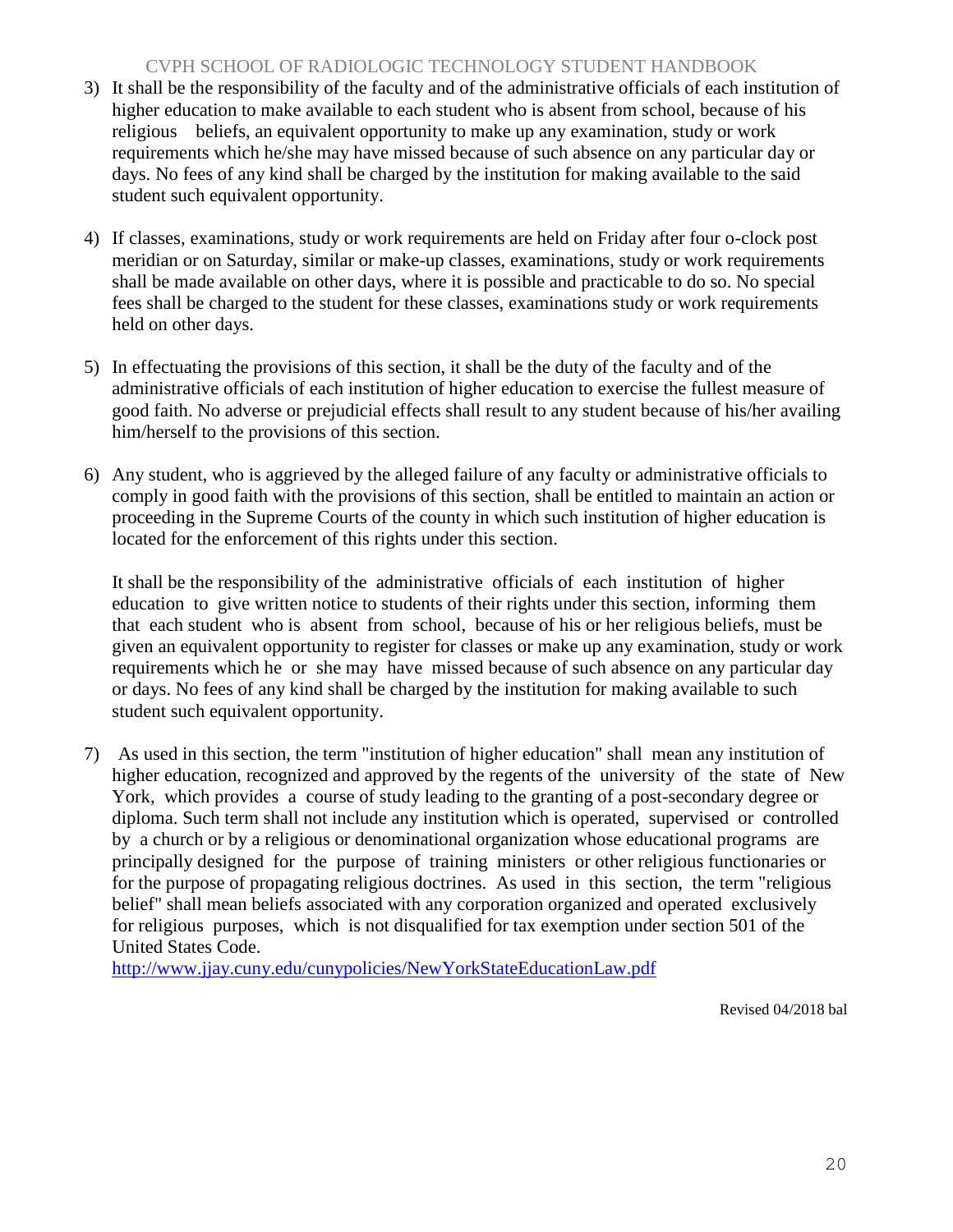#### CVPH SCHOOL OF RADIOLOGIC TECHNOLOGY STUDENT HANDBOOK **Student Accident / Injury**

- 1. Students involved in accidents at CVPH should report to the Program Director or other faculty and then to the Center for Occupational Health and Wellness as soon as possible, preferably on the day of the accident.
- 2. If a student is injured at an off-site location, they will receive emergency care and then transported to the CVPH Emergency Care Center. Follow-up care will be provided by the Center for Occupational Health and Wellness at CVPH. Accidents occurring in the hospital or clinical sites must be documented by the student in the hospital reporting system (Risk Manager).
- 3. A copy of the accident/incident report will be printed and put in the students folder

#### **Student Health Insurance**

Medical Insurance: the student or parents must provide major medical coverage while the student is enrolled in the program. The student must supply the school a copy of the insurance provider card for the school records.

#### **Parking / Security**

All students who wish to park on campus must complete a vehicle registration and obtain on a CVPH parking sticker to be placed on the driver's side window of your car. Students are allowed to park in the designated medical office parking area, off the Cornelia Street entrance. Cars are to be locked and parked in well-lighted areas patrolled by hospital security. **Parking anywhere other than the designated area will result in disciplinary action.**  $\frac{R}{2018}$  ball  $\frac{R}{2018}$  ball  $\frac{R}{2018}$  ball  $\frac{R}{2018}$  ball  $\frac{R}{2018}$  ball  $\frac{R}{2018}$  ball  $\frac{R}{2018}$  ball  $\frac{R}{2018}$  ball  $\frac{R}{2018}$  ball  $\frac{R}{2018}$  ball  $\frac{R}{2018}$  ball  $\frac{R}{2018}$  ball  $\frac{R$ 

Be on the alert to notice any unsafe condition and report it as soon as possible to your supervisors. There is a Safety Committee whose work is to guard against danger and accidents. Each accident that is reported, however slight, will be investigated and the causes corrected.

All students must report criminal actions to hospital security immediately. The hospital security will report back to school and student the outcome of any such event. The hospital security has a working relationship with Plattsburgh City police and New York State Troopers. Both are located close to facility and easily reached. Staff and students complete annual requirements in Healthstream that includes modules on security and safety.

#### **Learning Resources**

- 1. Students have access through any CVPH computer to the CVPH Intranet > Education-and-Training / Library ( a 24 hour/day database of scholarly journals and information)
- 2. The CVPH Medical Center has a hospital medical library to use for research and reference. The Library website:<https://www.cvph.org/Wellness-Resources/library/>Students have full access to this library and its resources.
- 3. Student enrollment with Empire State College and college ID allows you to use the Plattsburgh State College Library. Hours vary but are listed on doors of Library. Also allows students access to any SUNY library.
- 4. There are three computers and one printer in the classrooms with access to the internet and the CVPH Intranet.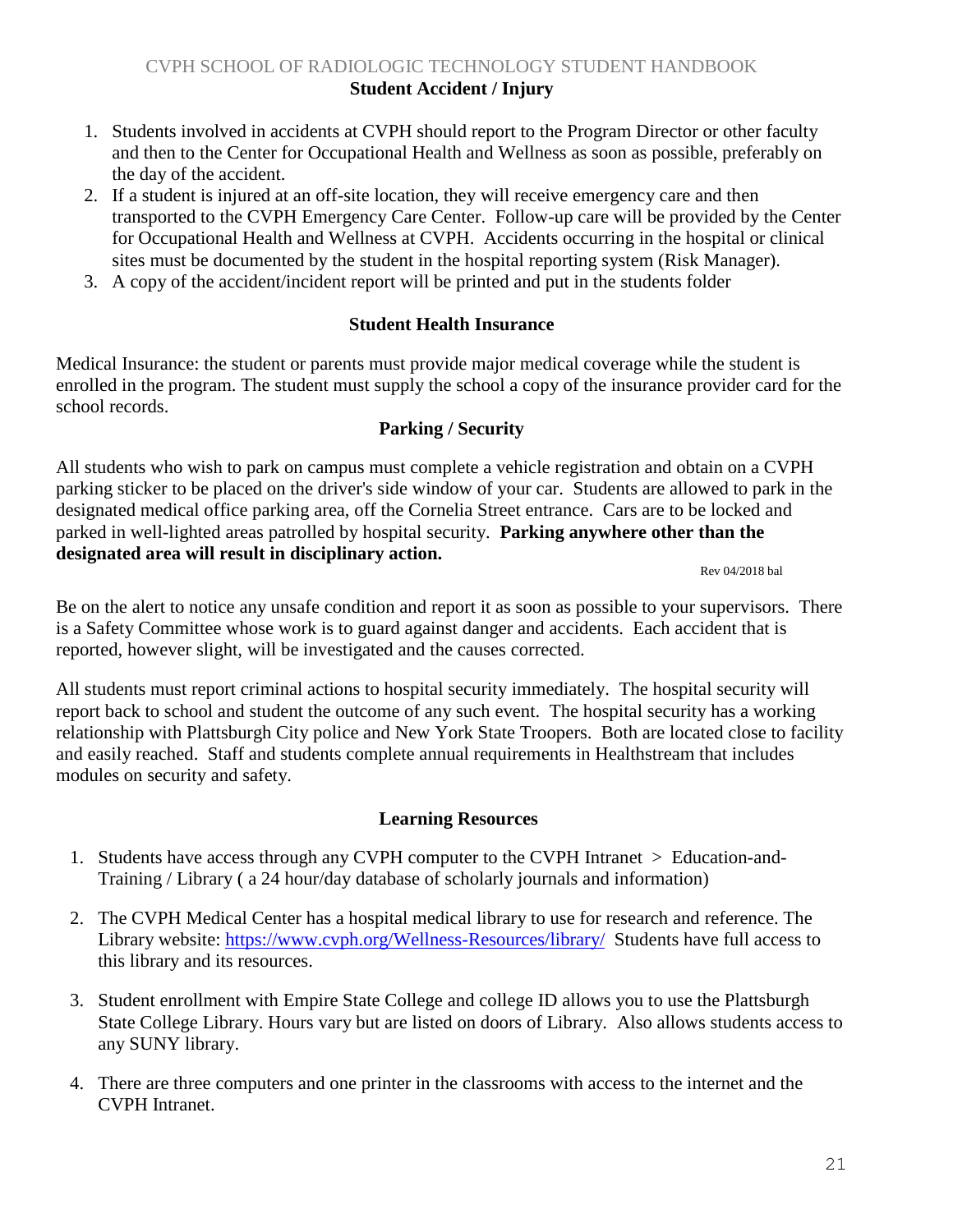- 5. Students may use their own computers on campus, through a wireless connection, by accepting the terms and conditions of use.
- 6. There is a non-energized Lab, located within the school as a student development tool for patient care and positioning lab.

## **Student Employment**

We do not discourage students from holding outside employment if they can maintain at least a 3.0 cumulative index. It is suggested that students refrain from outside employment until after their first six months. By this time, a student has had most of the fundamentals and classes are less stressful.

It should be understood that during the last 6 months, students will be assigned to some evening and weekend clinical shifts. Outside employment cannot interfere with these assignments.

According to Part 89 Chapter II of the Administrative Rules and Regulations and Article 35 of the NYS Public Health Law, Student Technologists could be hired to perform duties such as developing x-ray film, preparing developing solutions, assisting patients into proper attire and onto the x-ray table, or similar duties usually performed by an aide.

Students may practice Radiologic Technology only if they are enrolled and attending an approved school of Radiologic Technology. This indicates that when school is not in session, student technologists may not; measure and position patients, adjust x-ray equipment, or make x-ray exposures, regardless of whether someone else closely supervises them or actually makes the exposure.

While employed, all student identification shall **not** be worn including student name tags and/or CVPH student film badge.

#### **Activities / Discounts Available to Radiology School Students**

CAFETERIA (The Garden): For the benefit of all employees and students, meals are available in the cafeteria. Students also receive the employee discount.

GIFT SHOP: The Gift Shop is available for the purchase of any number of different gifts and snacks.

PHARMACY: The pharmacy is a full service pharmacy and stocks several over the counter items at a low cost to employees and students of the CVPH School of Radiologic Technology.

OTHERS: Various local discounts available to CVPH employees are also offered to the School students.

Visit the CVPH intranet > HR Central > employee Discounts. Students are also welcome to participate in any trip or tickets offered through our R&R Committee.

#### **Other Policies**

Personal Telephone Calls: Our switchboard handles hundreds of calls daily and the hospital phones must be kept open to handle calls, which concern the patient's welfare and hospital business. They must not be used for either in-coming or out-going personal calls. Pay phones are located throughout the building for your convenience to make out-going calls. Unless there is a real emergency, please ask your family and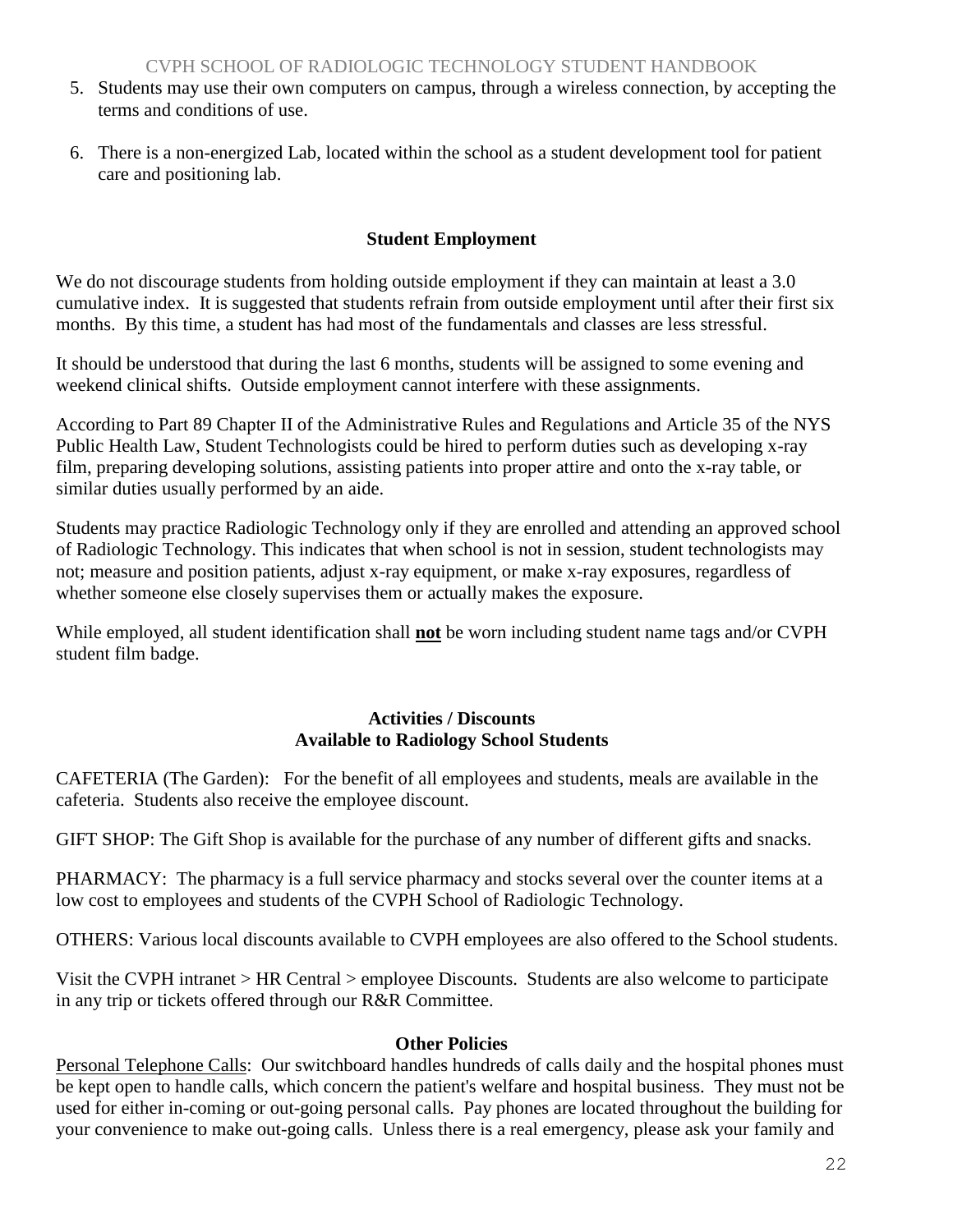friends not to call you at school. In an emergency, have them call your program director or clinical coordinator who will relay the message to you.

Personal Mail: Please do not use the hospital address to receive personal mail. The mailroom, as is the case with our switchboard, must be kept free for hospital business.

Examination of Packages: If you wish to carry any packages or bundles into or from the hospital, they may be inspected at any time by security.

Cell Phones / Electronic Devices: *Cell phones or electronic devices are not permitted in any patient care area or while students are in their clinical assignments*. Cell phones are also prohibited during classes. Students may use their cell phones or electronic devices during lunch and break times, in the cafeteria and outside the building away from patient care settings. This is also true for texting. If a student is caught using a cell phones or electronic devices during an off-break time, disciplinary action will be taken.

School Lockers: School lockers are assigned to each student for storing their books and personal items. The student is advised to keep this locker locked at all times. The contents of lockers are subject to inspection by School Staff or Security at any time. Contents found to be in violation of CVPH rules and policies may be removed.

Tobacco Free Environment: Tobacco usage is prohibited in all CVPH buildings, offices, vehicles, leased spaces, as well as on any CVPH property. Tobacco usage is also prohibited in all entry areas to any CVPH facility. Employees may not utilize tobacco at any time when occupying a CVPH owned or leased vehicle. In addition the use of tobacco in private vehicles while on CVPH property is prohibited. Tobacco free campus shall include but not limited to the following products: cigarettes, electronic cigarettes, cigars, pipes, chew, and snuff as well as any other form of smokeless tobacco. Failure to comply with this policy will result in disciplinary action.

| <b>First Year</b>              | Clock hrs | <b>Second Year</b>                              | Clock hrs |
|--------------------------------|-----------|-------------------------------------------------|-----------|
| Introduction to Radiography    | 25        | Pharmacology                                    | 15        |
| <b>Methods of Patient Care</b> | 15        | Radiographic Pathology                          | 30        |
| <b>Medical Terminology</b>     | 15        | Radiobiology                                    | 30        |
| Radiographic Procedures I      | 30        | Radiographic Procedures II                      | 30        |
| Radiographic Image Critique I  | 30        | Radiographic Image Critique II                  | 30        |
| <b>Office Procedures</b>       | 10        | <b>Cross-Section Anatomy</b>                    | 15        |
| <b>Skeletal Anatomy</b>        | 60        | <b>Advanced Imaging</b>                         | 15        |
| Digital Processing & PACS      | 15        | <b>Contrast Medias and Pertinent Procedures</b> | 15        |
| <b>Radiation Physics</b>       | 60        | Venipuncture                                    | 15        |
| Ethics and Law                 | 30        | <b>Quality Assurance</b>                        | 15        |
| Exposure I                     | 60        | Exposure II                                     | 60        |
| <b>Radiation Protection</b>    | 40        | Physiology I & II                               | 60        |
|                                |           | <b>Department Administration</b>                | 15        |

## **DIDACTIC CURRICULUM GUIDE**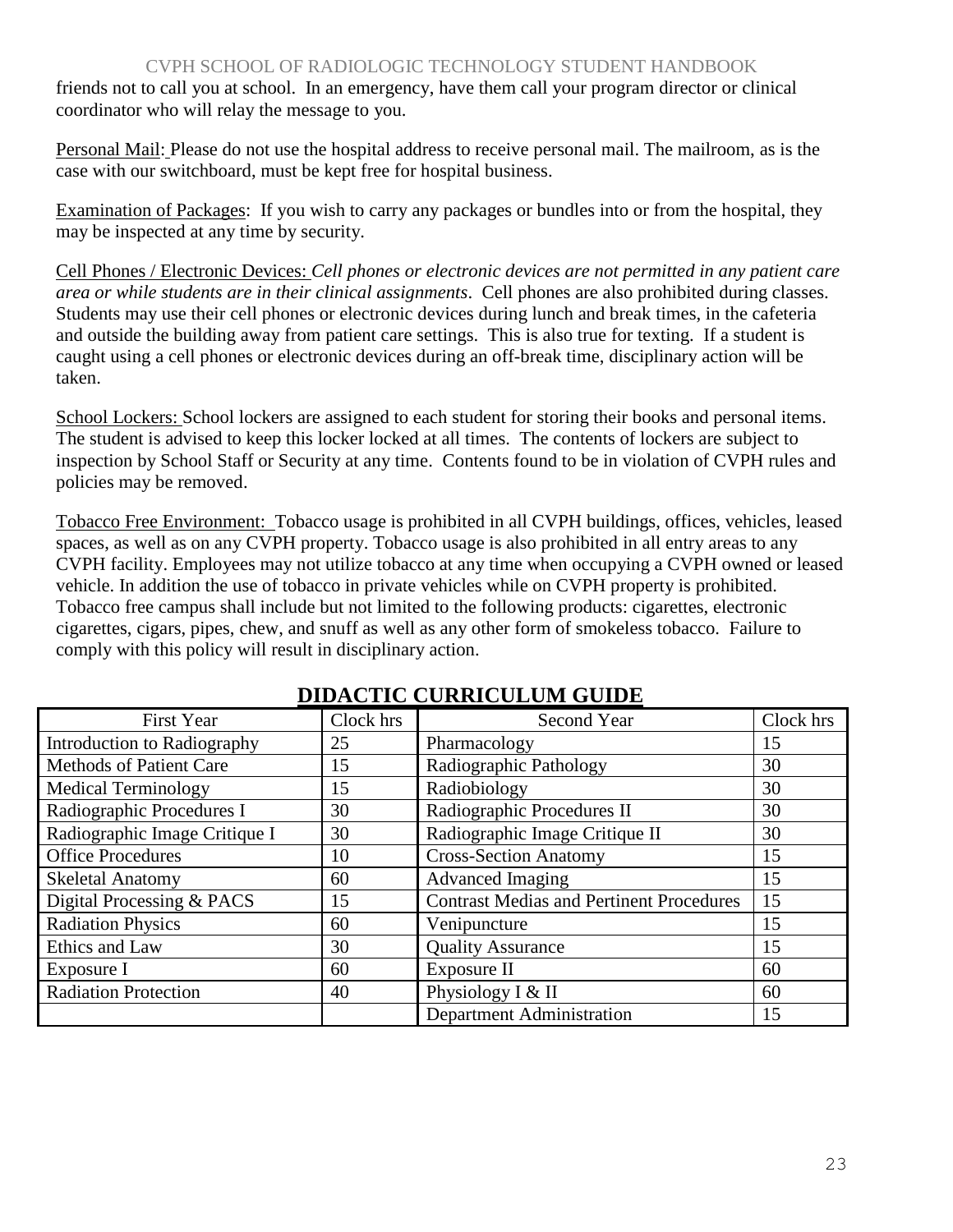# **CURRICULUM**

**SEQUENCE**

| <b>CVPH School of Radiologic</b> |  |
|----------------------------------|--|
|----------------------------------|--|

|                   | <b>JUNUAL OF MUDICIPLE</b>           |                           |                    |                    |                    |              |                    |                    |                           |                    |                           |                    |                           |
|-------------------|--------------------------------------|---------------------------|--------------------|--------------------|--------------------|--------------|--------------------|--------------------|---------------------------|--------------------|---------------------------|--------------------|---------------------------|
| 2022              | Technology                           | curriculum sequence       |                    |                    |                    |              |                    |                    |                           |                    |                           |                    |                           |
| YEAR <sub>1</sub> | course                               | July                      |                    | Aug Sept           | Oct                | <b>Nov</b>   | <b>Dec</b>         | Jan                | Feb                       | Mar                | Apr                       | May                | June                      |
|                   | Orientation                          | $\mathsf{X}$              |                    |                    |                    |              |                    |                    |                           |                    |                           |                    |                           |
| <b>NUR190</b>     | <b>Methods of Patient Care</b>       | $\mathsf{X}$              | X                  |                    |                    |              |                    |                    |                           |                    |                           |                    |                           |
| <b>RAD191</b>     | <b>Office Procedures</b>             | $\boldsymbol{\mathsf{X}}$ | X                  |                    |                    |              |                    |                    |                           |                    |                           |                    |                           |
| <b>RAD190</b>     | Introduction to Radiography          | $\pmb{\chi}$              | $\mathsf{x}$       |                    |                    |              |                    |                    |                           |                    |                           |                    |                           |
| <b>RAD192</b>     | <b>Medical Terminology</b>           |                           |                    | X                  | X                  | X            | $\pmb{\mathsf{X}}$ |                    |                           |                    |                           |                    |                           |
| <b>RAD102</b>     | <b>Radiation Protection</b>          |                           | Χ                  | $\pmb{\mathsf{X}}$ | $\mathsf{X}$       | Χ            | Χ                  | $\mathsf{X}$       | $\mathsf{X}$              | X                  | $\boldsymbol{\mathsf{X}}$ | $\pmb{\mathsf{X}}$ | $\mathsf{X}$              |
| <b>RAD193</b>     | Radiographic Procedures I            | $\mathsf{X}$              | Χ                  | Χ                  | $\mathsf{X}$       | Χ            | Χ                  | X                  | $\mathsf{X}$              | X                  | $\mathsf{X}$              | $\mathsf{X}$       | $\sf X$                   |
| ANA101            | Skeletal Anatomy                     | X                         | $\pmb{\mathsf{X}}$ | Χ                  | Χ                  | X            | Χ                  | Χ                  | $\mathsf{X}$              | Χ                  | $\boldsymbol{\mathsf{X}}$ | Χ                  | $\boldsymbol{\mathsf{X}}$ |
| <b>RAD194</b>     | Radiographic Image Critique I        |                           |                    | X                  | X                  | X            | Χ                  | $\mathsf{X}$       | $\mathsf{X}$              | X                  | $\mathsf{X}$              | X                  | $\mathsf{\chi}$           |
| SC101             | <b>Radiation Physics</b>             |                           |                    | Χ                  | Χ                  | X            | Χ                  | Χ                  | $\boldsymbol{\mathsf{X}}$ | X                  | $\mathsf{X}$              | $\pmb{\mathsf{X}}$ | X                         |
| MA100             | Exposure I                           |                           |                    | Χ                  | Χ                  | Χ            | Χ                  | X                  | $\boldsymbol{\mathsf{x}}$ | X                  | X                         | X                  | X                         |
| <b>RAD100</b>     | <b>Clinical Practicum I</b>          |                           |                    | $\pmb{\chi}$       | $\mathsf{x}$       | X            | Χ                  | $\mathsf{X}$       | $\boldsymbol{\mathsf{X}}$ | Χ                  | $\mathsf{X}$              | $\mathsf{X}$       | $\boldsymbol{\mathsf{X}}$ |
| SC100             | <b>Digital Processing &amp; PACS</b> |                           |                    | X                  | Χ                  | Χ            | Χ                  |                    |                           |                    |                           |                    |                           |
| <b>RAD101</b>     | Ethics & Law                         |                           |                    |                    |                    |              |                    | $\mathsf{X}$       | $\mathsf{X}$              | $\mathsf{X}$       | $\mathsf{X}$              | $\mathsf{X}$       | $\mathsf{X}$              |
|                   | 6 month final                        |                           |                    |                    |                    |              | X                  |                    |                           |                    |                           |                    |                           |
|                   | 12 month final                       |                           |                    |                    |                    |              |                    |                    |                           |                    |                           |                    | $\mathsf{x}$              |
|                   |                                      |                           |                    |                    |                    |              |                    |                    |                           |                    |                           |                    |                           |
| Year <sub>2</sub> | course                               | July                      | Aug                | Sept               | Oct                | <b>Nov</b>   | <b>Dec</b>         | Jan                | Feb                       | Mar                | Apr                       | May                | June                      |
| <b>RAD293</b>     | <b>Radiographic Procedures II</b>    |                           |                    | X                  | $\mathsf{X}$       | X            | X                  | $\pmb{\mathsf{X}}$ | $\boldsymbol{X}$          | $\mathsf{X}$       | $\boldsymbol{\mathsf{X}}$ | $\pmb{\mathsf{X}}$ | <b>REVIEW</b>             |
| <b>RAD294</b>     | Radiographic Image Critique II       |                           |                    | Χ                  | $\pmb{\mathsf{X}}$ | Χ            | X                  | X                  | $\mathsf{\chi}$           | $\mathsf{X}$       | $\pmb{\mathsf{X}}$        | $\pmb{\mathsf{X}}$ | <b>REVIEW</b>             |
| <b>RAD291</b>     | <b>Department Administration</b>     |                           |                    |                    |                    |              |                    | Χ                  | $\mathsf{X}$              | X                  | $\mathsf{X}$              | $\mathsf{X}$       | <b>REVIEW</b>             |
| <b>ANA202</b>     | <b>Cross-Section Anatomy</b>         |                           |                    |                    |                    |              |                    | Χ                  | $\boldsymbol{\mathsf{X}}$ | X                  | $\pmb{\mathsf{X}}$        | $\pmb{\mathsf{X}}$ | <b>REVIEW</b>             |
| <b>RAD298</b>     | Venipuncture                         |                           |                    |                    |                    |              |                    |                    |                           |                    | $\pmb{\mathsf{X}}$        | $\pmb{\mathsf{X}}$ | <b>REVIEW</b>             |
| <b>ANA201</b>     | Physiology I & II                    |                           |                    | Χ                  | $\mathsf{X}$       | Χ            | Χ                  | $\pmb{\mathsf{X}}$ | $\pmb{\mathsf{X}}$        | $\pmb{\mathsf{X}}$ | $\pmb{\mathsf{X}}$        | $\pmb{\mathsf{X}}$ | <b>REVIEW</b>             |
| <b>NUR200</b>     | Pharmacology                         |                           |                    | Χ                  | X                  | X            | Χ                  | X                  |                           |                    |                           |                    | <b>REVIEW</b>             |
| MA200             | <b>Exposure II</b>                   |                           |                    | X                  | $\mathsf{x}$       | X            | X                  | X                  | $\mathsf{X}$              | X                  | $\boldsymbol{\mathsf{X}}$ | $\pmb{\mathsf{X}}$ | <b>REVIEW</b>             |
| ANA200            | Radiographic Pathology               |                           |                    | Χ                  | Χ                  | Χ            | Χ                  | Χ                  | $\pmb{\mathsf{X}}$        | Χ                  | $\pmb{\mathsf{X}}$        | X                  | <b>REVIEW</b>             |
| <b>RAD202</b>     | Radiobiology                         |                           |                    | $\pmb{\mathsf{X}}$ | $\pmb{\mathsf{X}}$ | X            | X                  | X                  | X                         | X                  | X                         | $\pmb{\mathsf{X}}$ | <b>REVIEW</b>             |
| <b>RAD201</b>     | <b>Advanced Imaging</b>              |                           |                    |                    |                    |              |                    | $\mathsf{X}$       | $\mathsf{X}$              | X                  | $\mathsf{X}$              | $\mathsf{X}$       | <b>REVIEW</b>             |
| <b>RAD203</b>     | <b>Quality Assurance</b>             |                           |                    | $\mathsf{X}$       | $\mathsf{X}$       | $\mathsf{X}$ | $\mathsf{X}$       |                    |                           |                    |                           |                    | REVIEW                    |
| <b>RAD200</b>     | <b>Clinical Practicum II</b>         | X                         | $\pmb{\times}$     | $\mathsf{X}$       | $\mathsf{X}$       | $\mathsf{X}$ | $\mathsf{X}$       | $\mathsf X$        | $\mathsf X$               | $\mathsf{X}$       | $\mathsf{X}$              | $\mathsf{X}$       |                           |
|                   | <b>Contrast Media</b>                |                           |                    |                    |                    |              |                    |                    |                           |                    |                           |                    |                           |
| <b>RAD295</b>     | & Pertinent Procedures               |                           |                    |                    |                    |              |                    | $\mathsf{X}$       | $\pmb{\times}$            | $\pmb{\mathsf{X}}$ |                           |                    | <b>REVIEW</b>             |
|                   | 18 month Final<br>24 month final     |                           |                    |                    |                    |              | $\mathsf X$        |                    |                           |                    |                           |                    |                           |

\*\* Note: This curriculum does NOT include the required Empire SUNY coursework. Refer to the two-year timeline on page 17.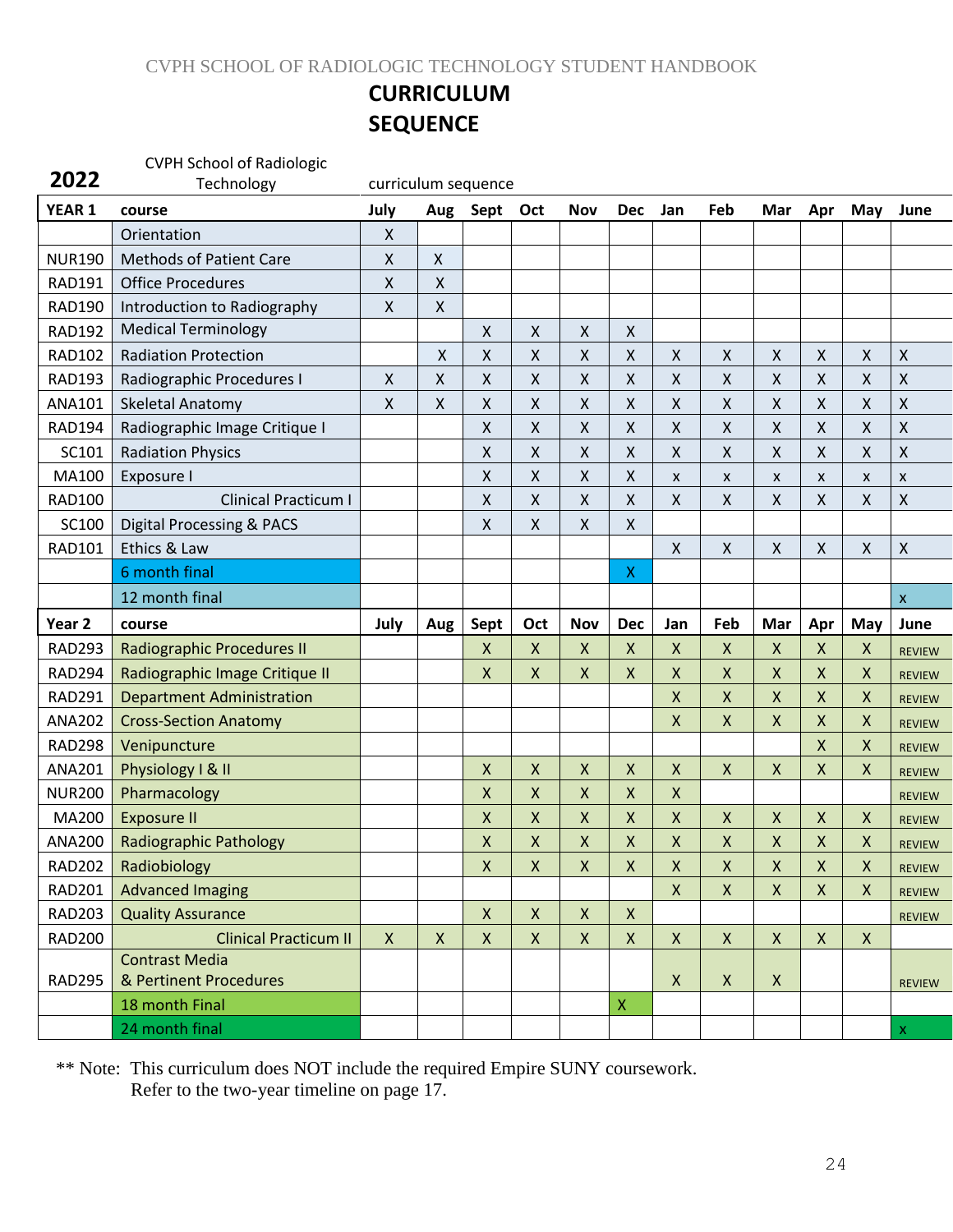## **COURSE CATALOG**

#### **Advanced Imaging**

This course is designed to provide the student with a knowledge of advanced technology and other aspects of medical imaging and therapy; i.e. Interventional, Nuclear Medicine, MRI, Ultrasound, Cardiology, Radiation Therapy, Orthopedic office, etc.

#### **Contrast Medias and Pertinent Procedures**

This course is designed to provide the student with an understanding of the physics of contrast media, their responsibility for emergencies in regard to iodine sensitivity and the proper use for procedures.

#### **Cross-Section Anatomy**

This course is designed to aid the student in understanding the component parts of the body in a transverse plane, to identify imaging modalities that utilize transverse anatomy, and to identify and label diagrams given in computed tomography and magnetic resonance imaging.

#### **Department Administration**

This course is designed to provide the student with an understanding of the administrative procedures involved in managing a Radiology Department including JCAHO accreditation.

#### **Digital Processing and PACS**

This course is designed to help the student develop the skills and knowledge necessary for understanding film, computed radiography, and direct radiography processing, manipulation and presentation of images. The student will study the history of radiographic film and the current use of CR and DR. The student will study and understand image acquisition, storage and retrieval. The use of HIS and RIS systems and image storage using the PACS systems will be included.

#### **Ethics and Law**

This course provides a foundation in the ethics and law related to the practice of medical imaging. An introduction to terminology, concepts and principles will be presented. Students will examine a variety of ethical and legal issues in clinical practice.

#### **Exposure I**

This course is designed to introduce the student with the essential factors influencing radiographs and their effect upon the quality of that radiograph. This knowledge will help the student develop into a technologist, capable of devising technique based upon sound principles.

#### **Exposure II**

This course is a continuation of Exposure I, with an in-depth look at techniques and equipment used in the imaging department.

#### **Introduction to Radiology**

Students will be more aware of the responsibilities entailed by becoming a member of the health care profession. This includes the relationship of the technologists to other technologists, to the patients, to the radiologists, to the attending physicians and to other members of the hospital staff. Medical Law will be reviewed, as will dress code, and ethical behavior, cleanliness and confidentiality. It also includes Diversity in the Workplace. The student will also recognize the potential danger of radiation and be instructed on how to observe the principles of protection, which are necessary to themselves and their patient.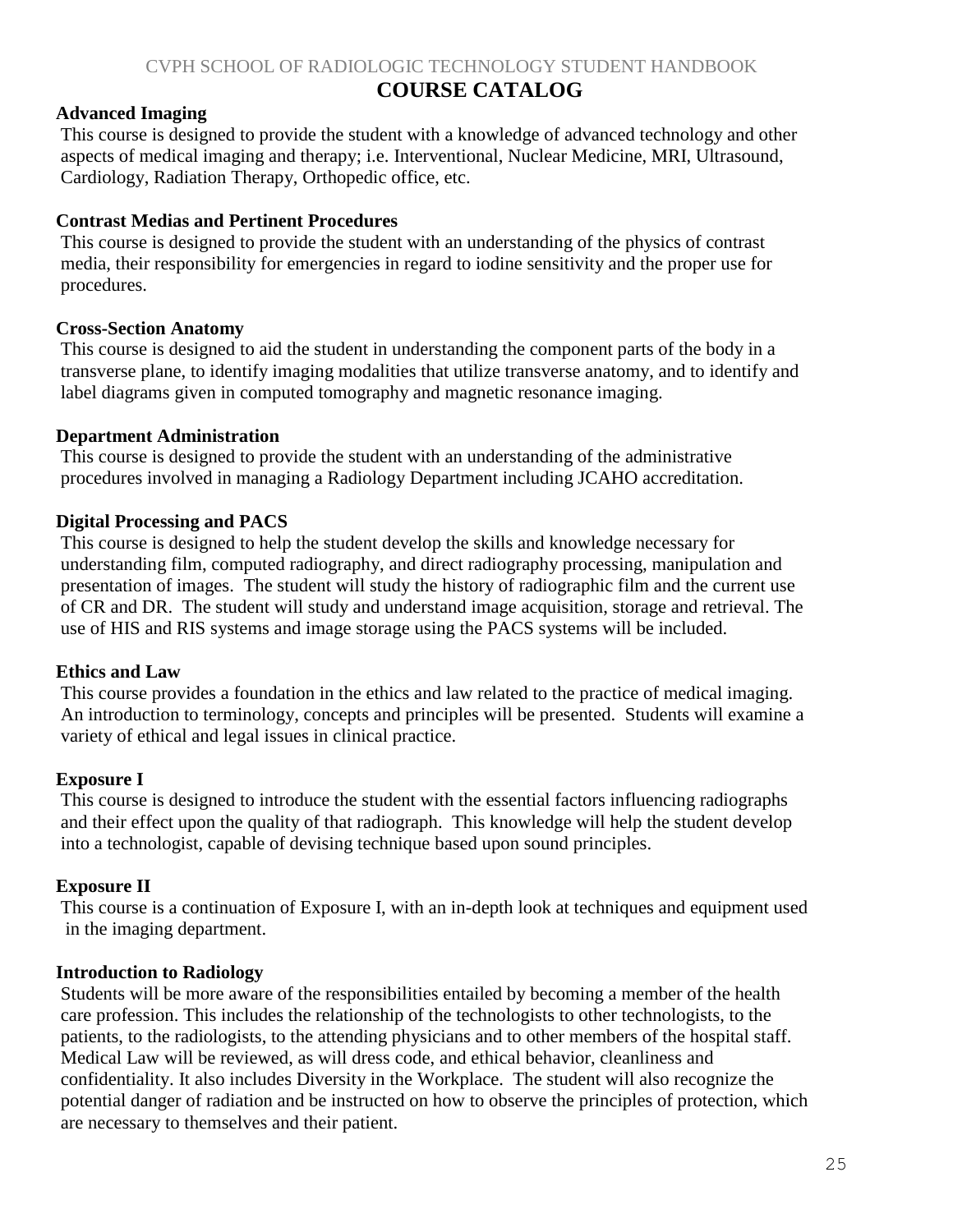#### **Medical Terminology**

This course is designed to help the student to master medical terminology as applied to the specialty of radiology. Specifically, the student will learn the anatomical names of bones and organs and other anatomical descriptive terms, commonly used medical terms, prefixes and suffixes and understand the meaning of such terms and their proper usage and spelling.

#### **Methods of Patient Care**

This course is designed to acquaint the student with nursing procedures and techniques used in the general care of the radiology patient. Students will have demonstrations and practice many of these procedures, including safe patient handling techniques. They will become certified in BLS (basic life support) and CPR (cardiopulmonary resuscitation).

#### **Office Procedures**

This course is designed to give the student a broad understanding of our radiology department workflow and tracking system, associated terminology and forms. Operation of telephones, faxes and other office equipment will be reviewed in a clinical lab. Introduction to computer literacy is included, which teaches history of computers, basic computer language and the use of computers in the hospital. An introduction to RIS and PACS is also included.

#### **Pharmacology**

This course is designed to enable the student to recognize various categories of drugs, recognize normal drug nomenclature, basic concepts of pharmacology and discuss specific drugs and to understand the actions, reactions and possible interactions of drugs.

#### **Physiology I & II**

This course is designed to give the student a basic knowledge and understanding of the function of tissues and organs, as they relate to medical imaging.

#### **Quality Assurance**

This course is designed to provide the student with an understanding of quality assurance pertaining to the radiology department and to identify the required testing of the equipment & processes, time intervals and the standards as they pertain to state and federal guidelines.

#### **Radiation Physics**

This course is designed to help the student understand the field of science that deals with the fundamentals of X-ray phenomenon. Electrical physics, principles of X-ray generation, biological effects of radiation, and the operation of X-ray equipment and auxiliary devices will be discussed.

#### **Radiation Protection**

This course is designed to help the student recognize the dangers that are present in an ordinary radiographic department. This course will provide the student with an understanding of ionizing radiation and the need for protective measures and maximum safety for the patients and themselves.

#### **Radiobiology**

This course is designed to help the student recognize the radiation dangers that are present in an ordinary radiographic department. This course will provide the student with an understanding of ionizing radiation and the impact on the cell development.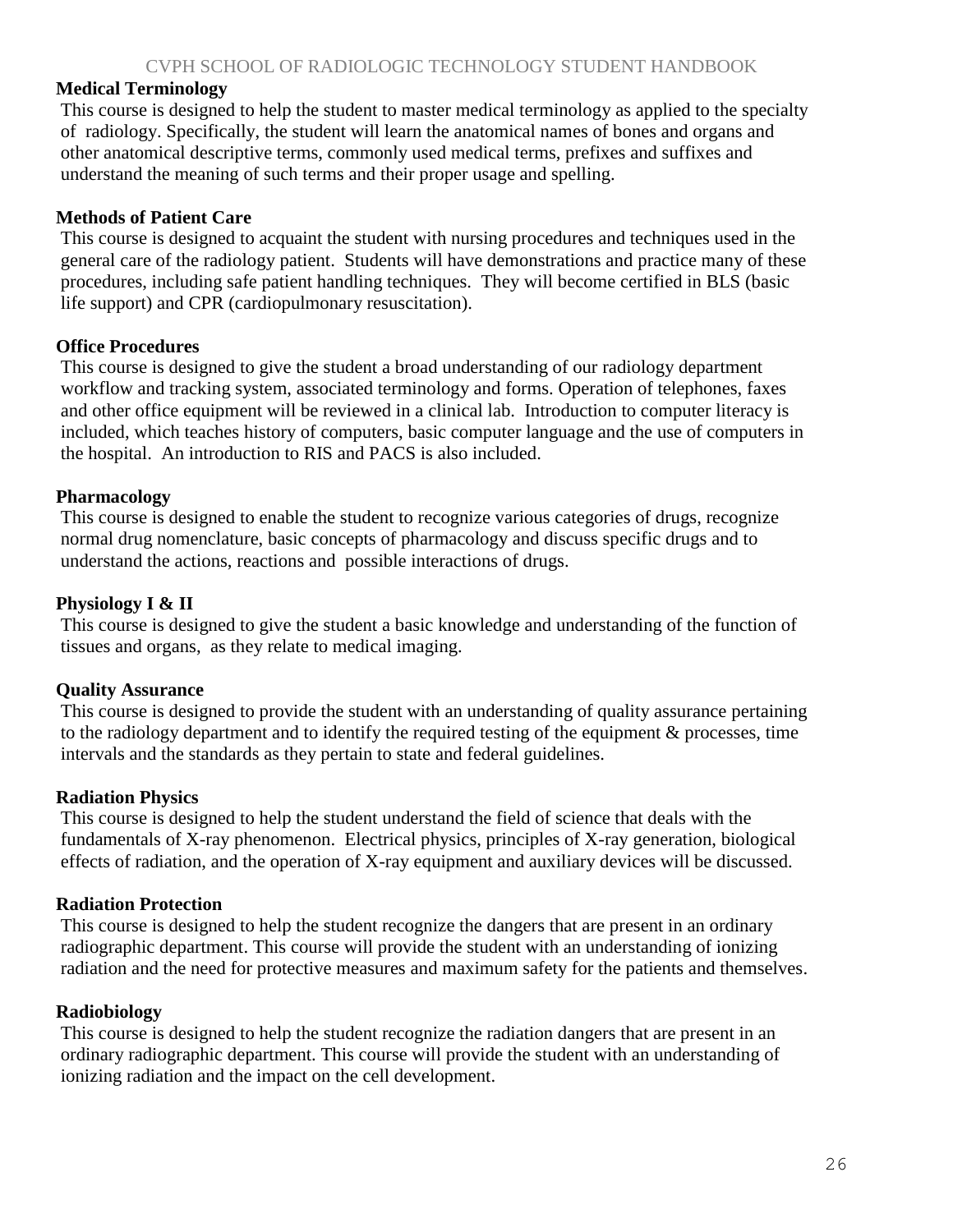#### **Radiographic Image Critique I**

This course is designed to help students evaluate their own images, to recognize required anatomy and assess quality to ensure maximum information is presented for interpretation. Review of interesting cases will expand the student's knowledge of imaging challenges and abnormalities. Select image critique classes are images of the instructor's choosing, to supplement discussions in other courses. Student presentation's provide opportunities for unique case history discussions and feedback regarding their work.

#### **Radiographic Image Critique II**

This course is a continuation of Radiographic Image Evaluation, with a more in-depth study of cases and image evaluation.

#### **Radiographic Pathology**

This course is designed to provide an introduction to pathological conditions and diseases with application to Radiology. A basic introduction to the nature of pathology, followed by a systemic classification of diseases will enable the student to understand the importance of providing informative radiographs for diagnosis.

#### **Radiographic Procedures I**

This course is designed to help the student acquire skill in positioning the various parts of the body to demonstrate the desired structures to their best. Stress will also be upon the location of each organ using surface landmarks and the relationship of an organ to other organs within the same image read by a Radiologist. This course has a lab component.

#### **Radiographic Procedures II**

This course is a continuation of Course I in positioning of the body for additional radiographs of a more specialized nature. It concentrates on the skull, urinary studies and fluoroscopy, which include the use of contrast medias and appropriate equipment. Pediatric radiography is covered, as well as, the basics of mammography. This course includes a lab component.

#### **Skeletal Anatomy**

This course is designed to give the student a basic knowledge and understanding of the various structures of the human body as a whole and of the various parts. This will help the student to interpret requests for radiographic examinations, to properly position the area to be radiographed, to recognize the structures being examined.

#### **Venipuncture**

This course is designed to provide the student with the theory and practice of the basic techniques of venipuncture and the administration of contrast media and/or intravenous medication.

Rev. 3/4/20 bal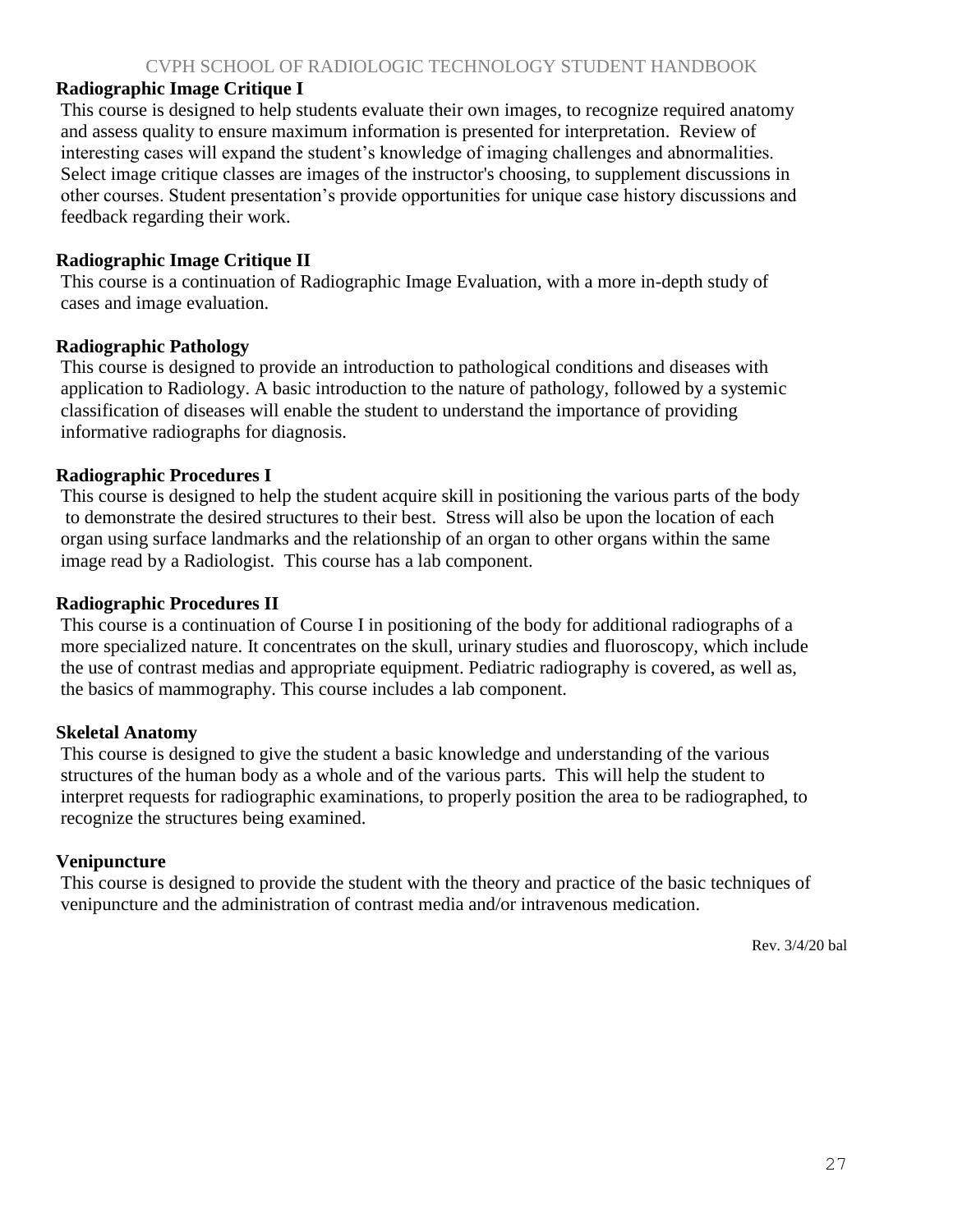#### **Academic Requirements**

As the program is intense and fast-paced, there is no academic probationary period for new students. A grade of 75% must be accomplished in each subject in order to continue in the program. This is consistent with the requirement of 75% on the ARRT registry as a passing score. During the two years, a student must pass all subjects as noted. The failure of any course with a grade of 74% or lower will result in dismissal from the program and the inability to graduate.

Student grades will be evaluated at the end of each semester and the student may be dismissed for unsatisfactory didactic or clinical progress. A grade of 75% or above in clinical practicum must be maintained, along with the required number of competencies, to be eligible for graduation. Clinical competency is an integral part of the program. In the event of dismissal from the program (regardless of reason), the only pathway available is to apply for consideration in the next class. There is no re-entry option.

Practical and oral examinations will be given periodically during your training period in each didactic subject with or without notice. The type, sequence and grading of the examination will be at the discretion of your instructors. Original projects and papers will be required from the student at various levels of his or her training to develop initiative and research abilities.

| All Numerical grading will be converted to a Letter grade for transcript purposes. |  |                                                                                           |           |  |  |  |
|------------------------------------------------------------------------------------|--|-------------------------------------------------------------------------------------------|-----------|--|--|--|
|                                                                                    |  | A (GPA 4.0) 93 - 100   B+ (GPA 3.3) 87 - 89   C+ (GPA 2.3) 77 - 79   D+ (GPA 1.3) 67 - 69 |           |  |  |  |
|                                                                                    |  | A- (GPA 3.7) 90 - 92   B (GPA 3.0) 83 - 86   C (GPA 2.0) 75 - 76   D (GPA 1.0) 63 - 66    |           |  |  |  |
|                                                                                    |  | B- (GPA 2.7) 80 - 82   C- (GPA 1.7) 70 - 74   F (GPA .0)                                  | $\leq 63$ |  |  |  |

All Numerical grading will be converted to a Letter grade for transcript purposes.

#### CLINICAL COMPETENCY REQUIREMENTS AND CLINICAL ASSIGNMENTS:

The radiography program includes the clinical training for diagnostic procedures and the basics of mammography, bone densitometry and computerized axial tomography. The student can anticipate approximately 1500 hours of clinical experience over the 24 month period. Assignments in Nuclear Medicine, Mammography, MRI, Ultrasound, Cardiology & Radiation Therapy are strictly observational.

Clinical sites: CVPH Hospital campus, Plattsburgh, NY CVPH Plaza, Plattsburgh, NY CVPH Valcour Imaging, Plattsburgh NY CVPH Diagnostic Center, Champlain NY CVPH Orthopedic and Sports Medicine Clinic rev 1/4/21 bal

The intent of clinical training is to provide a real time learning environment in a structured manner, in accordance to the student's knowledge base. In general an exam should be observed at least five times, before the student attempts to perform the exam under direct supervision. Ideally, the competency can be attempted after the student has performed three exams under direct supervision.

Clinical Competencies: In accordance with A.R.R.T. Clinical Competency requirements, students must demonstrate competency in all 36 mandatory procedures and 15 elective procedures.

Procedures should be performed on patients; however, a minimum number of mandatory procedures may be simulated if demonstration on patients is not feasible. Simulations may only be obtained during the 30 day time period prior to graduation allowing for more opportunity to perform on patients. Additionally, there are program specific requirements for BMD and CT of the head, chest, and abdomen/pelvis. **All competencies and assignments apply to both male and female in a fair and equitable manner**. Rev. 11/4/21 bal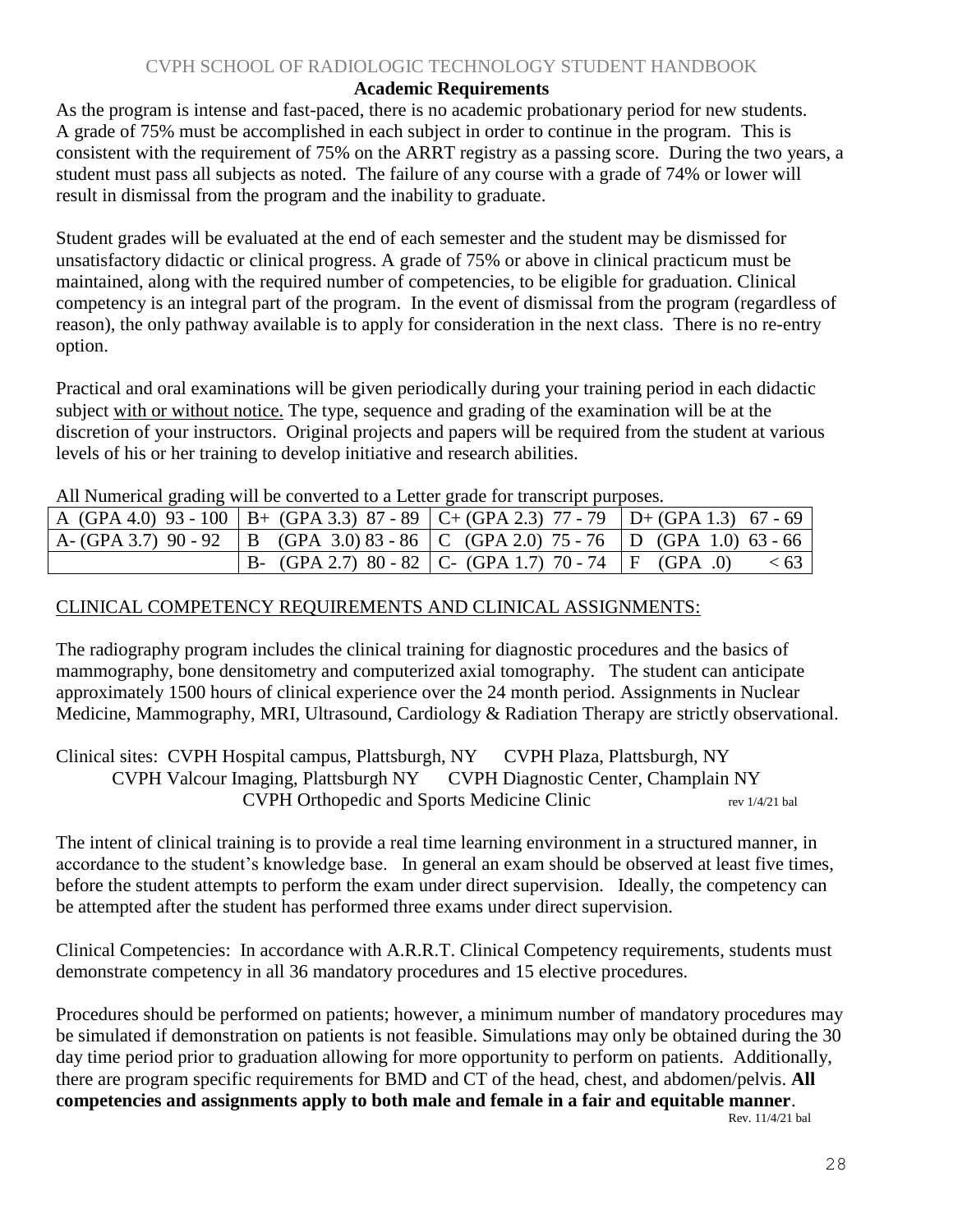#### **Supervision of the Student in the Clinical Setting**

**Observation:** The student will stay with the qualified radiographer throughout the procedure. The student is expected observe the interaction with the patient, positioning techniques, equipment manipulation and subsequent actions that are part of the exam workflow. The intent is to watch and learn how to perform high quality exams in a safe and professional manner.

**Direct Supervision:** All students must abide by the direct supervision policy to maintain a safe environment for everyone. The intent is to practice and learn how to perform high quality exams in a safe and professional manner.

- A qualified radiographer reviews the request for imaging with the student (in relation to the student's knowledge base).
- A qualified radiographer evaluates the condition of the patient with the student (in relation to the student's knowledge base)
- A qualified radiographer is in the exam room for the entire duration of the procedure.
- A qualified radiographer reviews, approves the images /procedure and sends the images to PACS.
- The radiographer and student follow the proper procedure for completing the exam according to department policy.

#### **Indirect Supervision:** (Competency complete)

The intent is to perform and learn how to improve upon performing high quality exams in a safe and professional manner.

- A qualified radiographer must be immediately available (within speaking distance) upon request to assist the student, regardless of the level of achievement.
- The student is not allowed to accept an electronic image and send it to the PACS, only a radiologic technologist is able to perform this part of the exam.

**Portables and Operating Room Procedures:** In order to provide high quality patient care, particularly in portable and the operating room environments, the ultimate responsibility lies with the licensed radiographer. JRCERT regulations require that the student assigned to portable procedures, will be directly supervised by a licensed radiographer at all times. The school program extends this rule to the operating suite procedures as well. A student is never allowed to perform an exam in the operating room or portables without a registered technologist in the room.

**Repeat of an image or an exam:** A qualified radiographer must be present during student performance of any repeat image or exam. The technologist must be in the exam room to check positioning, technique, and image outcome. The student is not allowed to accept an electronic image and send it to the PACS; only the technologist is able to perform this part of the exam. The student is also not allowed to reject an image; this must also be performed by a technologist.

Rev. 06/2015 deo

**Student Participation in Fluoroscopy Studies:** According to New York State Public Health Law, Part 89, *"*Practice beyond the scope of the practice of radiologic technology for the purpose of Section 3510 of the Public Health Law shall include, but not be limited to, any use of fluoroscopes of fluoroscopy. The foregoing notwithstanding, a radiologic technologist under the immediate personal supervision of a licensed practitioner may assist the licensed practitioner in the operation of fluoroscopic equipment in the course of the performance by the licensed practitioner of a fluoroscopic examination or of a special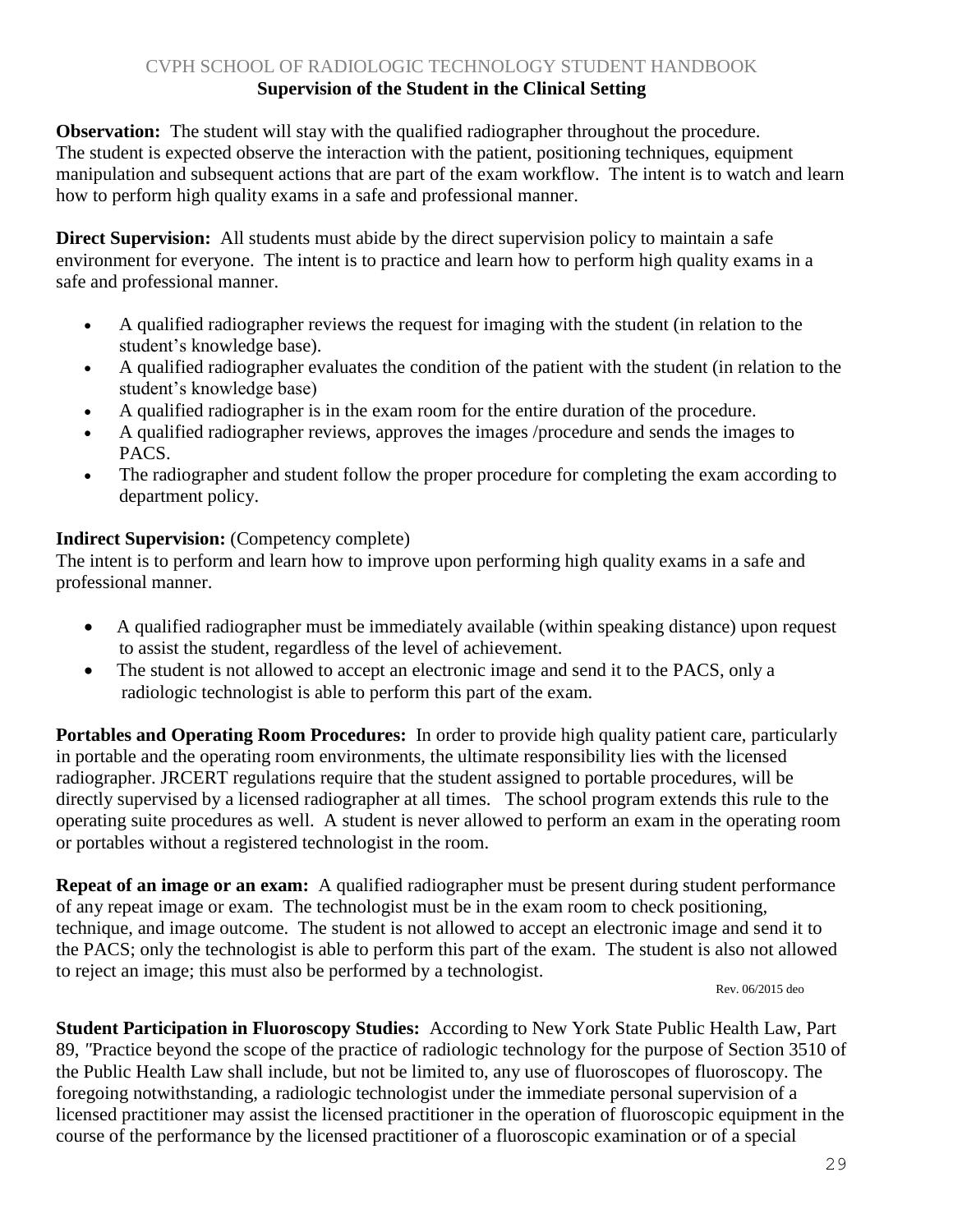radiographic examination which includes fluoroscopy, and a radiologic technologist may use fluoroscopy for localization purposes prior to the taking of a spot film of a mobile organ such as the gall bladder or the duodenal cap*."*

Therefore, students may operate fluoroscopic equipment, during a fluoroscopic examination, only under direct supervision of a licensed practitioner, when the need arises.

### **School of Radiologic Technology Dress Code**

The patients we serve, place themselves in the care of the entire hospital staff. They must be able to place their trust in us for the care we provide. It is important, therefore, that each employee and student display a personal appearance in which both patients and public alike can place their confidence.

In addition to their outward appearance, students should take precautions to assure personal cleanliness at all times because of their close physical contact with patients, co-workers and the public.

- 1. CVPH Student name tag, film badge (radiation monitor) and markers are a required part of the student uniform. Name tags will be worn at the collar with your name facing out, without any obstructions.
- 2. School uniforms (scrubs) must be neat, clean and worn at ALL times while in the clinical setting. Uniforms are worn for all hours including lunch and breaks. Students will wear only pewter grey tops and black pants. T-shirts or long sleeved shirts may be used under the scrub tops but must be grey (to match) or black.
- 3. Black (solid color) shoes/sneakers only. No Crocs with holes, sandals, or canvas shoes allowed.
- 4. Socks and undergarments are required at all times.
- 5. Lab jackets are to be are recommended, but not required, and may not be any longer than hip length. Lab jackets are to be in pewter grey, black, white or approved mixture.
- 6. OR scrubs are only to be worn on days you have OR rotation and only if there is a case scheduled.
- 7. Personal grooming: Good grooming is an essential. While in clinical, hair must be off the shoulders and collar (tied back) and hair dyes of abnormal colors (orange, purple, etc.) are not acceptable. It is essential that all students keep their hair neatly combed. Facial hair should be clean and neatly shaped and trimmed. Makeup, perfume or cologne/aftershave should be minimal.
- 8. The only jewelry allowed is a single set of earrings of the button type. Hoop earrings are not allowed. No other facial or tongue piercing is allowed, not even clear plastic. No necklaces are permitted. Watches and rings are acceptable.
- 9. No long fingernails, finger nail polish or fake nails (*infection control concern*) and no gum chewing.
- 10. Hats / ball caps or hoods are not allowed in the public areas (cafeteria or in the Doctor's office buildings 210, 206 or 214).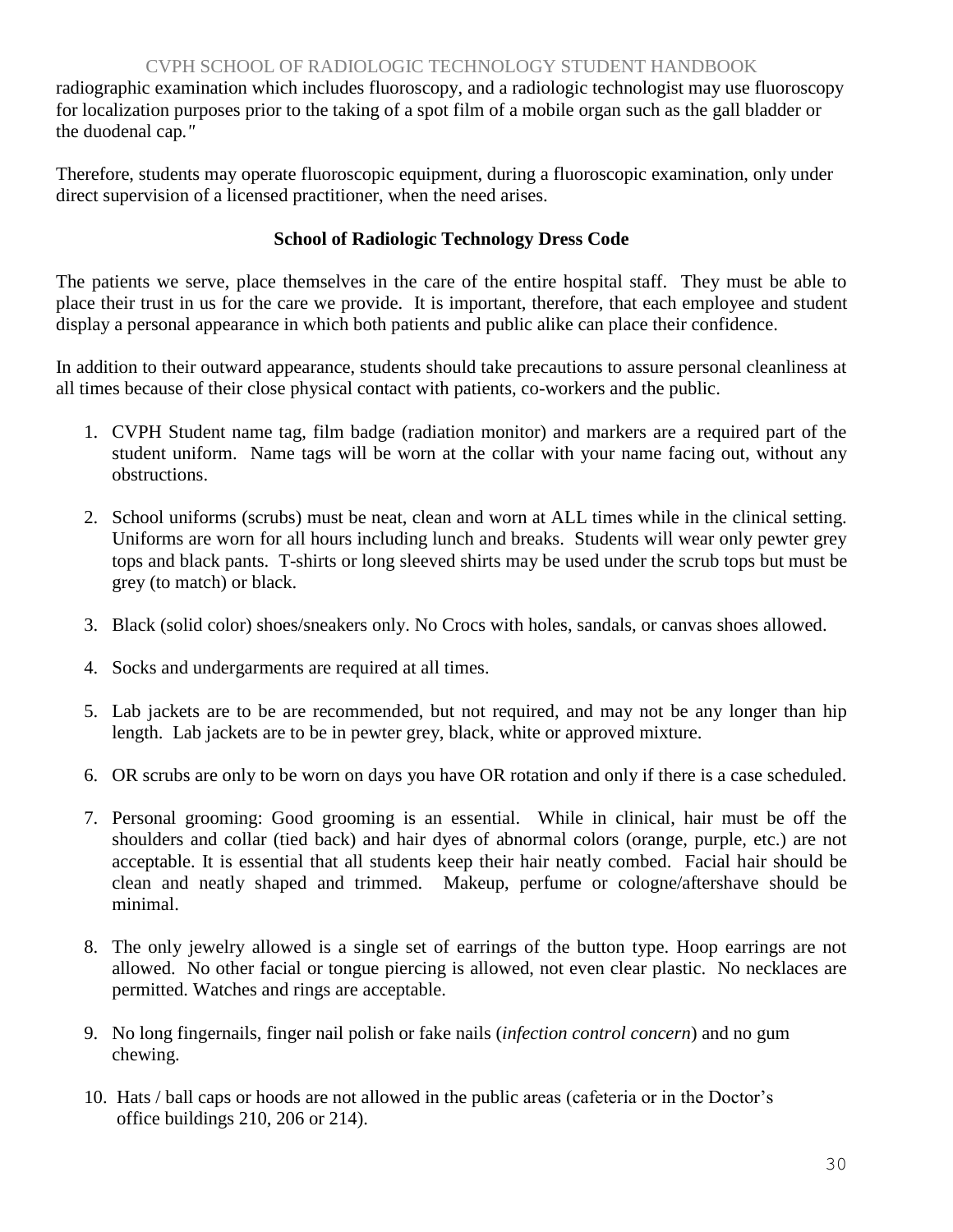11. On non-clinic days and review days, appropriate street clothes may be worn. No crop tops, sleeveless shirts, no shorts that go above the knees (male and female), no beach type sandals or clogs and no under garments showing under clothing. Tops showing cleavage are not allowed.

#### FINAL JUDGEMENT ON GOOD GROOMING CONTROVERSIES IS AT THE DISCRETION OF THE PROGRAM DIRECTOR, CLINICAL COORDINATOR AND CLINICAL NSTRUCTOR.

Rev. 4/2018 bal

#### **Student Grievance Policy**

All students of the School of Radiologic Technology have the right to file a formal grievance in regards to any violation, misinterpretation or unequitable application of any existing policy, procedure or regulation.

These steps should be followed in the event that a student has a grievance with the Radiology School or the Radiology Department. Grievances may include Code of Conduct, JRCERT compliance or legal matters.

- Step One: submit the grievance in writing within three business days of the occurrence to the program director. In the event that the program director is not available, this can be given to either the clinical coordinator or clinical instructor, who will in turn give it to the program director.
- Step Two: The program director will meet with the student to discuss the submitted grievance within two days of submission. If the grievance involves the radiology department, the program director will discuss the grievance with the radiology department director. If this discussion does not lead to resolution within three business days, proceed to:
- Step Three: Convene the Advisory Committee\*\* and present the grievance within five business days. The Advisory Committee will make a decision within five days of said meeting. If the solution is not satisfactory, proceed to final appeal.
- FINAL APPEAL**:** Within 7 days of the decision, the student may request a final appeal to the Senior Vice President of Human Resources (a source external to the school). That ruling will be given within 7 days and is final.
- *\*\** Advisory Committee will consist of the program director, clinical coordinator, clinical instructor, student representative, one member of radiology management, one member from Empire SUNY and one member from hospital senior administration.

rev. 9/2019 bal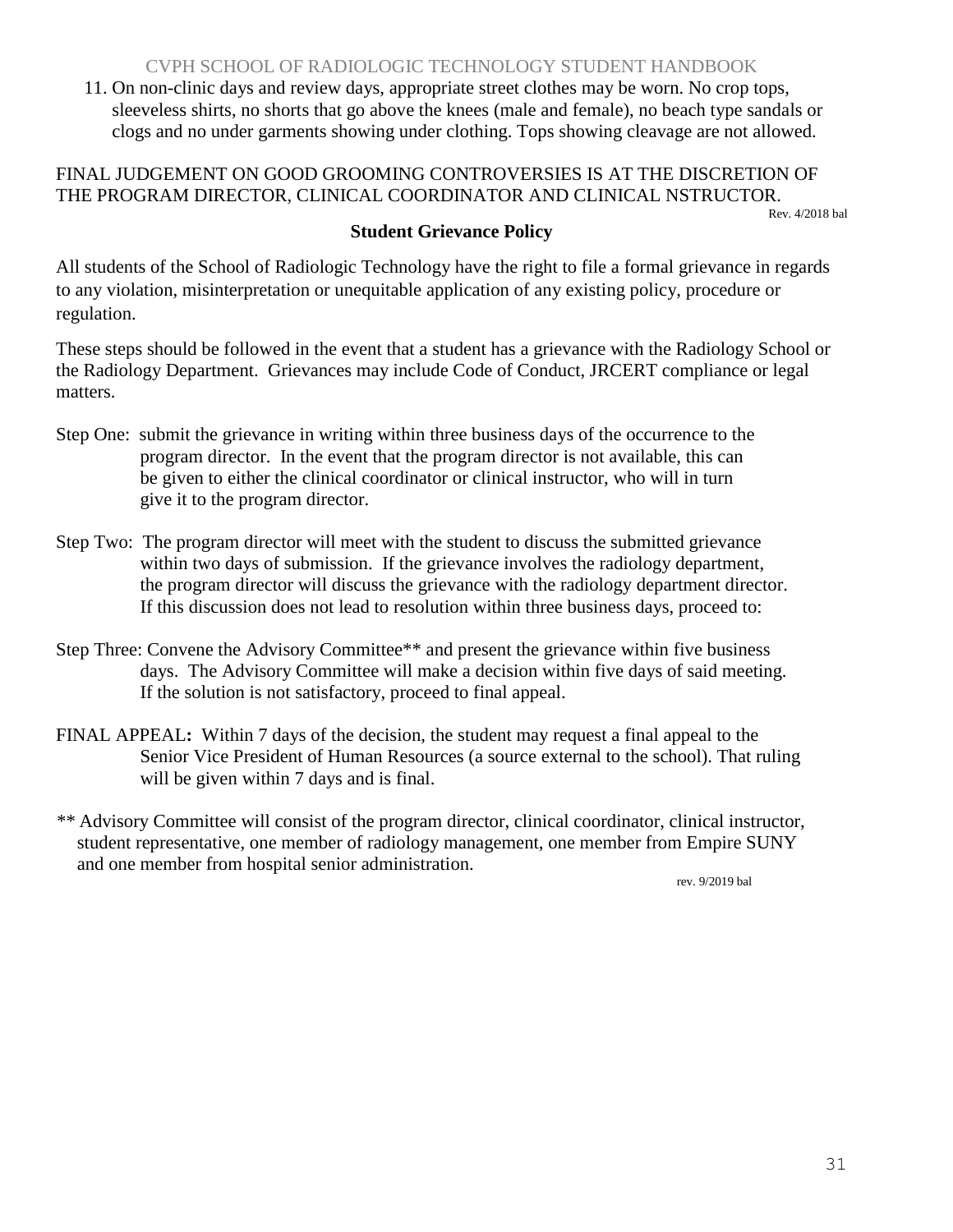## **School of Radiologic Technology Discipline Policy**

The primary purpose of discipline is to assure conformance with the rules and regulations which our school has established as an aid in achieving its' objectives.We will start with the assumption that you as a student technologist want to do a good job, therefore, we take constructive supportive measures to help you. It is recognized that some students will not meet these standards and therefore a policy of disciplinary penalties must be initiated.

To provide our patients with the best possible care, we must all work together as an effective team. If you have any problems, difficulties, suggestions, or grievances connected with your schooling, your supervisors would like to know about them promptly. Naturally, you may present these matters in private if you wish to do so. You are requested to go to the Program Director, Clinical Coordinator, Clinical Instructor, or other school faculty with these matters. If unable to work out a compromise or settle issues, the next step is due process.

#### Sequential methods of disciplinary action

STEP 1 - ORAL WARNING: explaining offense and possible further action if offense is repeated. STEP 2 - WRITTEN WARNING: explaining possible further action if offense is repeated and

placing student on PROBATION for a period not to exceed 90 days.

STEP 3 - SUSPENSION: not to exceed one week (7days); time will be counted as absent. STEP 4 - FINAL DISMISSAL

Due to the variety of circumstances involved, not one disciplinary standard can apply. The type and degree of disciplinary action will depend upon the type of infraction, the seriousness of it and the repetition of the offense.

The severity of the disciplinary action may range from STEPS 1-4 (above), in a progressive manner, or immediately to the dismissal at the discretion of the program director and/or medical advisor; as per Due Process.

**APPEALS PROCESS**: All students of the School of Radiologic Technology have the right to appeal certain decisions. This should be done through "due process". Due process is an elusive term. There are, however, two concepts inherent in due process - one is substantive and the other, procedural.

Substantive due process requires the purpose of a rule (or law) examined for reasonable and fairness. Procedural due process concerns the methods and steps utilized to maintain rules and regulations, while assuring justice and protection of the rights of all parties involved.

The student must be notified of his/her academic status. The student must be given the right to an orderly, unbiased examination of a faculty decision perceived by the student as capricious, arbitrary or based on inadequate rationale/documentation.

This is done through the APPEALS PROCESS OF THE SCHOOL OF RADIOLOGY.

#### **ACADEMIC APPEALS PROCESS**

Academic Appeals will be limited to:

- 1) Unsatisfactory Clinical Evaluation
- 2) The inaccurate recording & reporting of an academic grade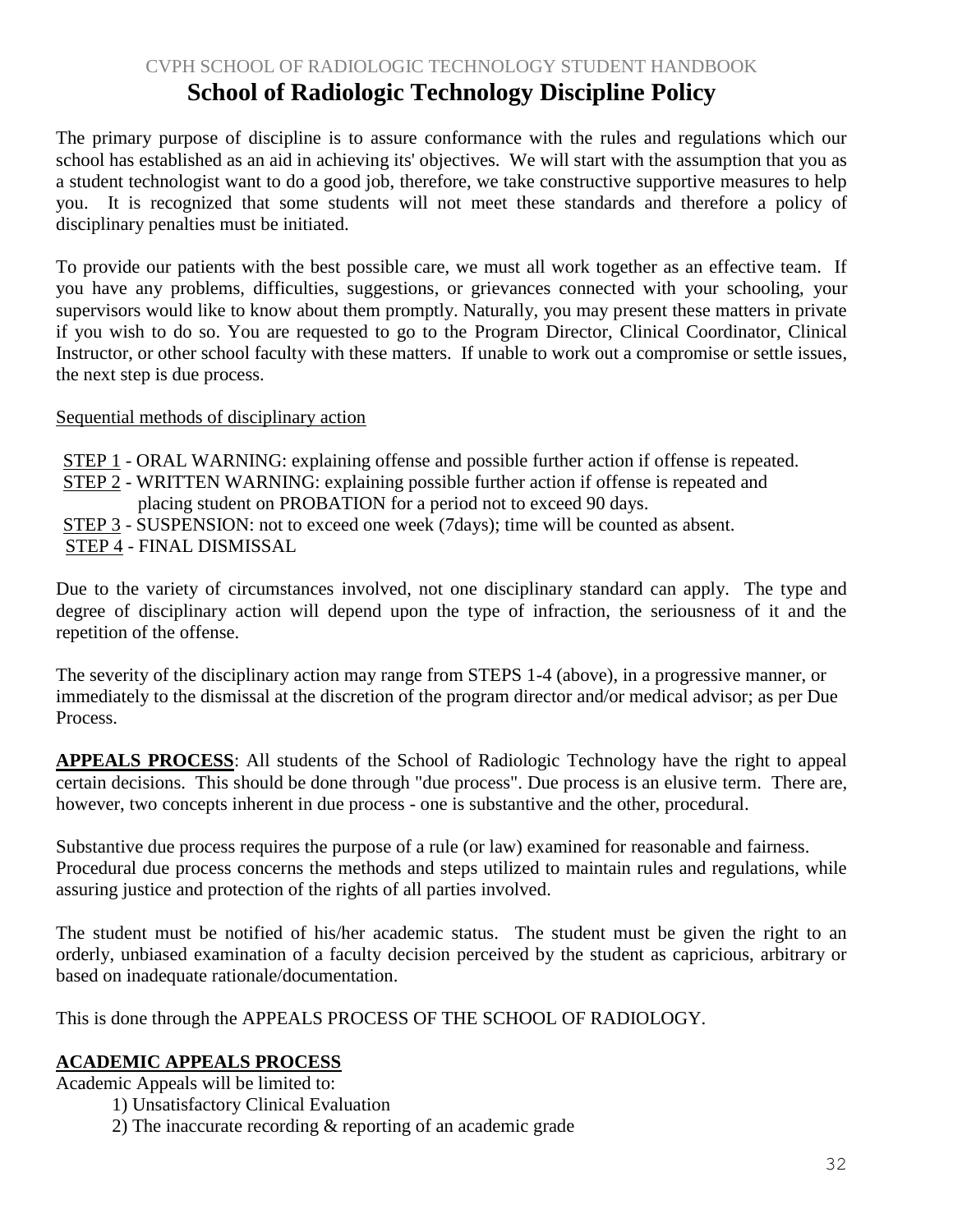## CVPH SCHOOL OF RADIOLOGIC TECHNOLOGY STUDENT HANDBOOK The Appeals Process will proceed in the following manner:

- 1) The student should attempt to settle the discrepancy with the involved faculty member(s)
- 2) If the student is not satisfied with the outcome of this meeting, he/she may request an appeal. This is instituted by submitting a written statement of the intent to the Program Director within 48 hours of the student/faculty conference. The Program Director will then immediately notify the student and the instructor involved of a meeting. The student may request the attendance of another instructor or leave the selection of the instructor to the Program Director.
- 3) The student and instructor (s) will meet with the Program Director and/or the Medical Advisor within 5 school days at a designated time to present the conflict, substantiate their respective positions and answer any questions.
- 4) The decision will be made by the Program Director and/or Medical Advisor. The Program Director will notify the student and the instructor of the final decision within 5 days.
- 5) Either party may request an Administrative Hearing if they are not satisfied with the decision.
	- a) A written request for this hearing will be submitted to the Program Director within 48 hours of receipt of the decision from the Program Director.
	- b) Members of the Administrative Hearing panel will be the
		- 1) Director of Radiology
		- 2) Program Director, School of Radiology
		- 3) Medical Advisor School of Radiology
		- 4) Associate Vice President of Patient Care Operations
	- c) All written materials from the previous appeal will be copied and distributed to all parties prior to

the administrative hearing for review.

**FINAL APPEAL:** Within 7 days, the student may request a final appeal to the Senior Vice President of Professional Services (a source external to the school). That ruling will be given within 7 days and is final. Rev. 09/2019 bal

#### **Radiation Monitoring**

ALARA PRINCIPLE: "As Low As Reasonably Achievable" (ALARA) means making every reasonable effort to maintain exposures to radiation as far below the dose limits in these regulations as is practical, consistent with the purpose for which the licensed or registered activity is undertaken, taking into account the state of technology, the economics of improvements in relation to state of technology, the economy of improvements in relation to benefits to the public health and safety, and other societal and socioeconomic considerations, and in relation to utilization of nuclear energy and licensed or registered sources of radiation in the public interest. Part 16-Ionizing Radiation N.Y.S. Sanitary Code, Chapter 1 Part 16.2 (11).

[https://www.health.ny.gov/environmental/radiological/radon/radioactive\\_material\\_licensing/docs/part16.](https://www.health.ny.gov/environmental/radiological/radon/radioactive_material_licensing/docs/part16.pdf) [pdf](https://www.health.ny.gov/environmental/radiological/radon/radioactive_material_licensing/docs/part16.pdf)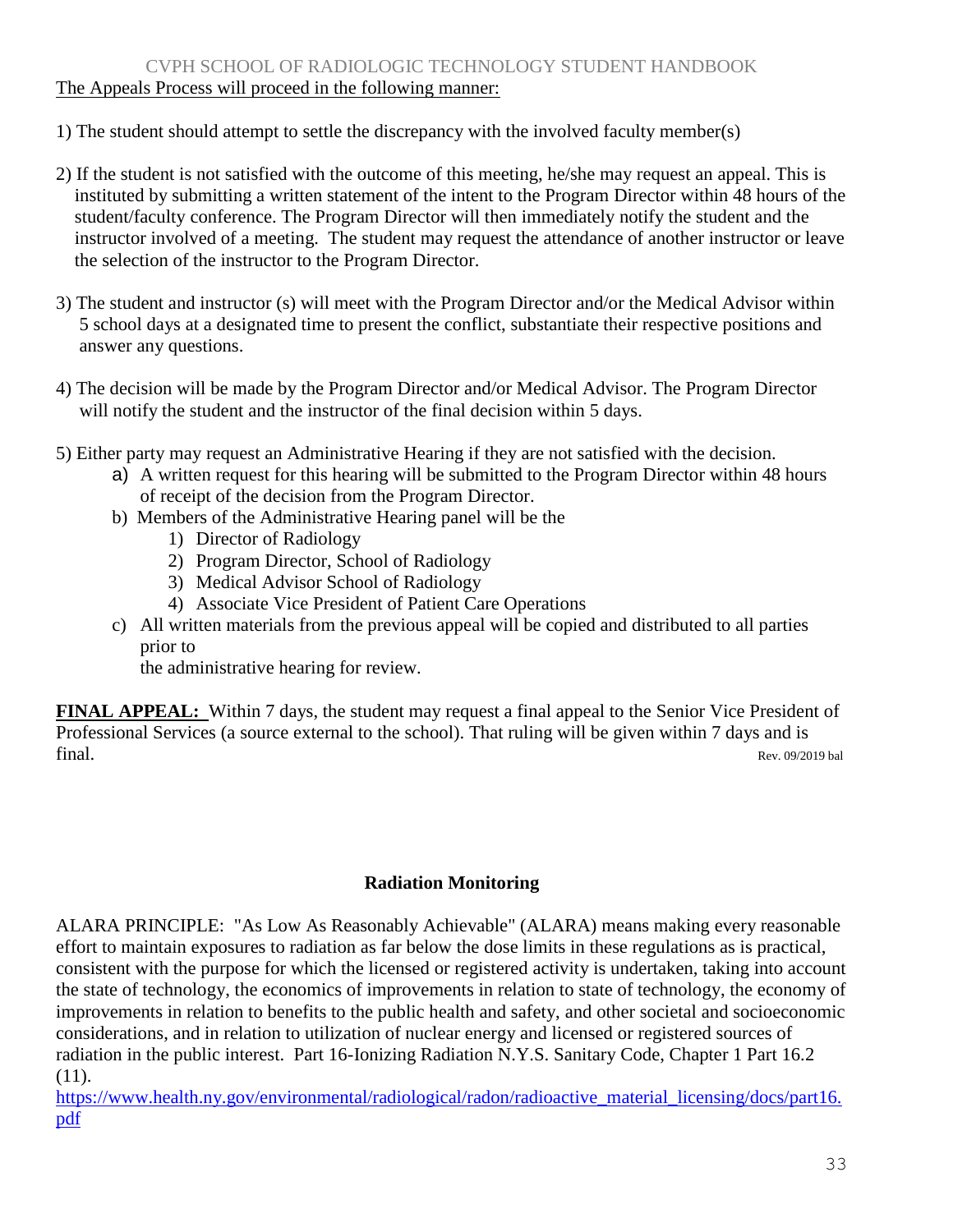#### CVPH SCHOOL OF RADIOLOGIC TECHNOLOGY STUDENT HANDBOOK Additional information on state regulations for radiation safety can be obtained by contacting: NYSDOH Bureau of Environmental Radiation Protection New York State Department of Health Bureau of Environmental Radiation Protection Radiation Equipment Section Empire State Plaza- Corning Tower #1221 Albany, New York 12237

New York State Law demands that students wear film badges (radiation monitoring device) at all times in the clinical setting. Any student found in the clinical setting without a current film badge, will be asked to leave. This would mean that the student would have to make up the missed time.

Each student is given a film badge (whole body radiation dosimeter), from the Radiology Department during their first month of training. It is to be worn at all times while in the department. At the end of the day, the students are to leave their film badges in a designated location. If a student loses their film badge, they are to immediately report this to the Program Director so that a new one can be obtained. If this is a frequent occurrence, disciplinary action will be taken.

Film badges should be clipped to an article of clothing at the collar level; however when performing Fluoroscopy or on Portable procedures, the film badge is to be worn outside the lead apron, clipped to the uniform collar, never on the lead apron.

A film badge that has been assigned to an individual may not be used by any other person. The participants' number is a lifetime assignment and is not transferable to another person. Film badges must not be tampered with in any manner. Keep your film badge away from extreme hot or cold temperatures, and radiation sources when not in use. Do not leave your film badge on lab coats, uniforms or lead aprons.

Film badges are turned in for exchange around the  $20<sup>th</sup>$  of each month. It is the responsibility of each student to make sure their film badge is exchanged, so there is no question about the validity of their radiation exposure records.

Student Exposure Limits Policy:New York State Department of Health recommends that student diagnostic radiographer's whole body deep dose exposure for a given month should not exceed 30 mR (Per NYS site-visit 1982). Monthly radiation badge reports are reviewed by the Hospital's Radiation Safety Officer. An initialed copy is then forwarded to the School, where each student will review  $\&$ initial their respective personal exposure record. If any out of the ordinary readings are found, the student will be contacted to discuss the matter and complete documentation if necessary.

Per NYSDOH Article 89 & JRCERT Standards, Students are NEVER allowed to hold patients during any radiographic or fluoroscopy procedure, while the actual exposure is taken. Any requests to do so should also be reported to the Program Director. This is reinforced during orientation.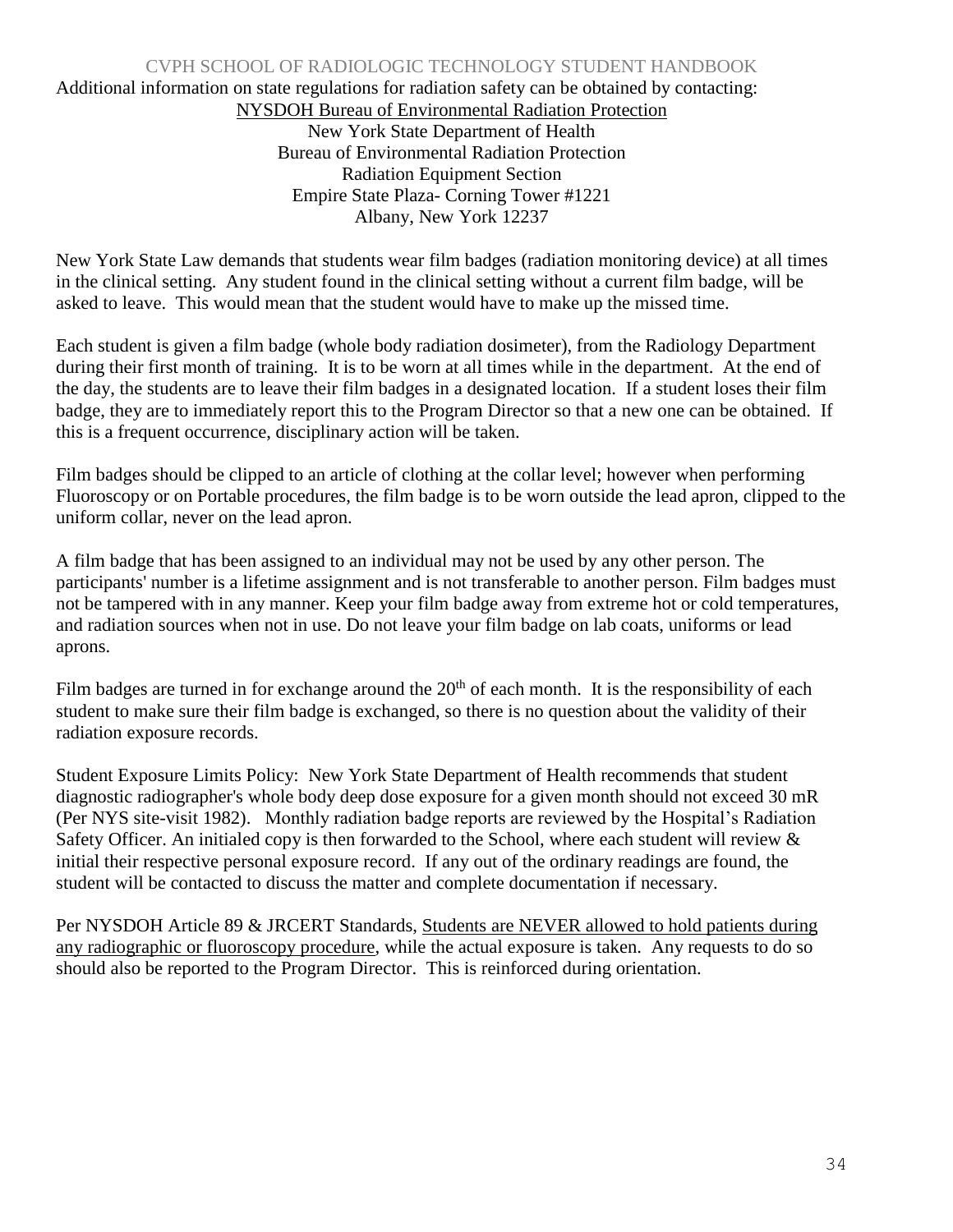**Pregnancy Policy**

Pregnancy Declaration: Declaration of pregnancy is voluntary and the student is by no means obligated to declare her pregnancy.For the female radiology student, who is likely to be exposed to radiation, their embryo/fetus radiation exposures conform to NYDOH radiation protection standards in accordance with 10 NYCRR 16, the following procedures will be followed:

In the event that a student becomes pregnant, she is not required to notify the school. If she chooses to notify the Program Director, she will be asked complete a Declaration of Pregnancy form. An additional film badge (baby badge) will be ordered to monitor the embryo/fetus's exposure. This baby badge is to be worn at the employee's waist and under the apron.

Where a baby badge has been issued, the Pregnancy Declaration form will be forwarded to the RSO (Radiation Safety Officer) to back calculate the dose from conception date to present. Each additional month of fetal exposure shall be recorded by the RSO until the baby is delivered. The embryo/fetal dose shall not exceed 500 mrem for the entire pregnancy. If the dose approaches this level, the student shall be removed from the radiation area and may be assigned to alternate clinical areas. After delivery of the child and the fetal dose is calculated; a copy will be retained in the student's school records and Occupational Health and Wellness Center.

Options for the pregnant student:

- Pregnancy declaration is voluntary; the pregnant student is NOT required to declare their pregnancy.
- Student may withdraw and return after the baby is born.
- Student may continue and complete the current academic semester, request a LOA and return fulltime in the appropriate program quarter after the baby is born.
- Student may continue and complete the current academic and clinical semester, request a LOA and return full-time in the appropriate program quarter after the baby is born.
- Student may continue in the academic portion of the program until the baby is born.
- Student may continue in the academic and clinical portions of the program until the baby is born.
- Student may revoke their declaration of pregnancy in writing at any time. The lower dose limit for the embryo/fetus will no longer apply and the student will return to previous clinical assignments. (USNRC Regulatory Guide 8.13, appendix item 16, June 1999.)

See attached Declaration of Pregnancy form.

rev 9/13/19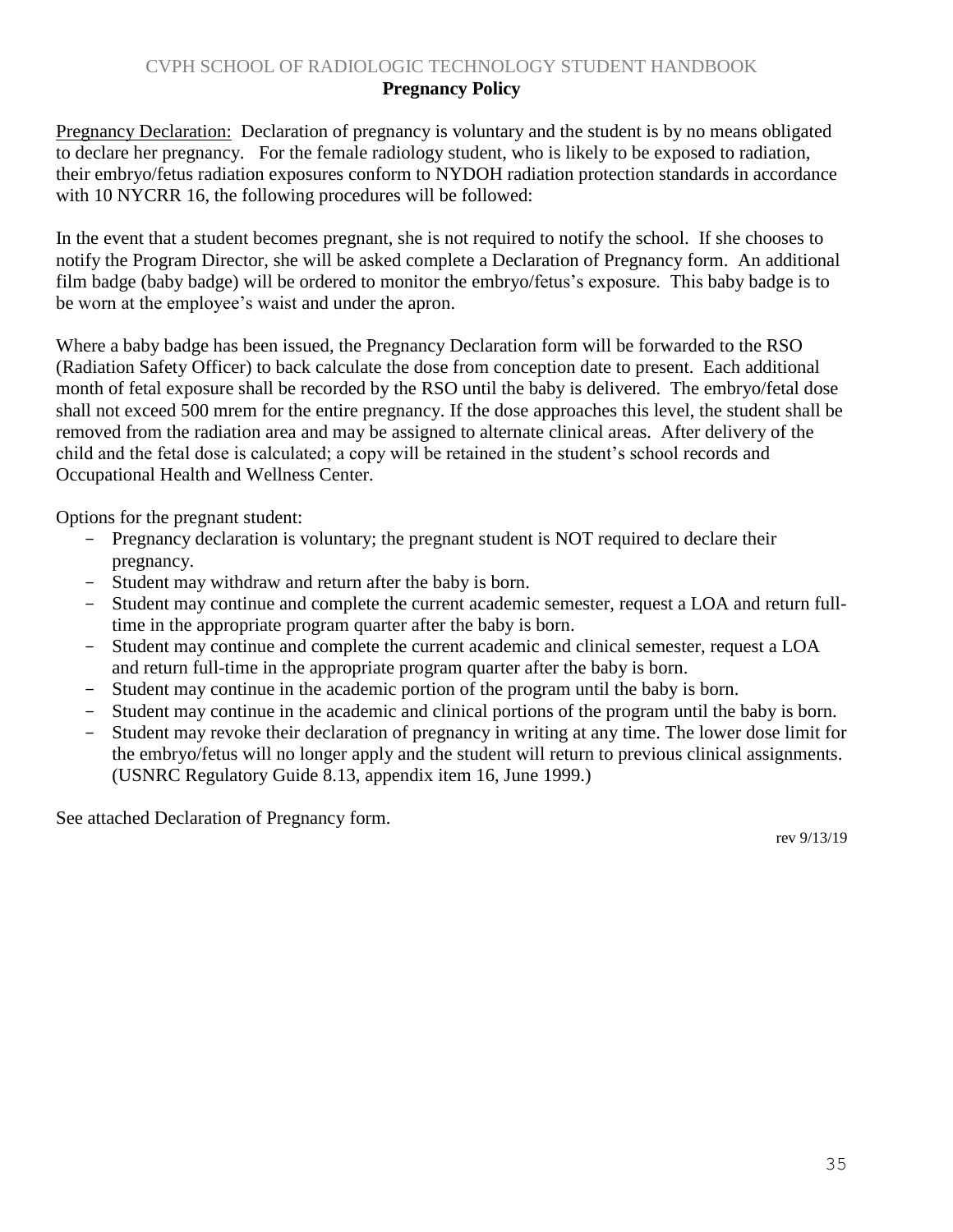#### CVPH SCHOOL OF RADIOLOGIC TECHNOLOGY STUDENT HANDBOOK CVPH MEDICAL CENTER DEPARTMENT OF RADIOLOGY SERVICES DECLARATION OF PREGNANCY AND EMBRYO/ FETUS DOSE

| <b>Student Name:</b>                     |                     |  |
|------------------------------------------|---------------------|--|
| Date of Voluntary Pregnancy Declaration: | Date of Conception: |  |

I declare that I am pregnant and expect to deliver my child on: \_\_\_\_\_\_\_\_\_\_\_\_\_\_\_\_

Student Signature: \_\_\_\_\_\_\_\_\_\_\_\_\_\_\_\_\_\_\_\_\_\_\_\_\_\_\_\_\_\_\_\_\_\_\_\_\_\_\_\_\_\_\_\_\_\_\_\_

| <b>Dosimetry Record</b> |      |      |      |      |      |      |      |      |      |  |  |
|-------------------------|------|------|------|------|------|------|------|------|------|--|--|
| Conception              | Date | Date | Date | Date | Date | Date | Date | Date | Date |  |  |
| date                    |      |      |      |      |      |      |      |      |      |  |  |
|                         |      |      |      |      |      |      |      |      |      |  |  |
|                         |      |      |      |      |      |      |      |      |      |  |  |
| Embryo /                |      |      |      |      |      |      |      |      |      |  |  |
| Fetal dose              |      |      |      |      |      |      |      |      |      |  |  |
| (MREM)                  |      |      |      |      |      |      |      |      |      |  |  |
|                         |      |      |      |      |      |      |      |      |      |  |  |

Notes:

- 1. Once pregnancy is declared, utilize whole body badge for previous month's dose.
- 2. Once pregnancy is declared, issue baby badge, which is worn at waist for remaining gestational period.
- 3. Embryo / fetus dose shall not exceed 500 MREM for the entire pregnancy.
- 4. Completed form is forwarded to RSO.

\_\_\_\_\_\_\_\_\_\_\_\_\_\_\_\_\_\_\_\_\_\_\_\_\_\_\_\_\_\_\_\_\_\_\_\_\_\_\_\_\_\_

5. After child is delivered, the form shall be maintained in the Employee Health file.

\_\_\_\_\_\_\_\_\_\_\_\_\_\_\_\_\_\_\_\_\_\_\_\_\_\_\_\_\_\_\_\_\_\_\_\_\_\_\_\_\_\_ Radiation Safety Officer:

School Director:

Rev 9/13/19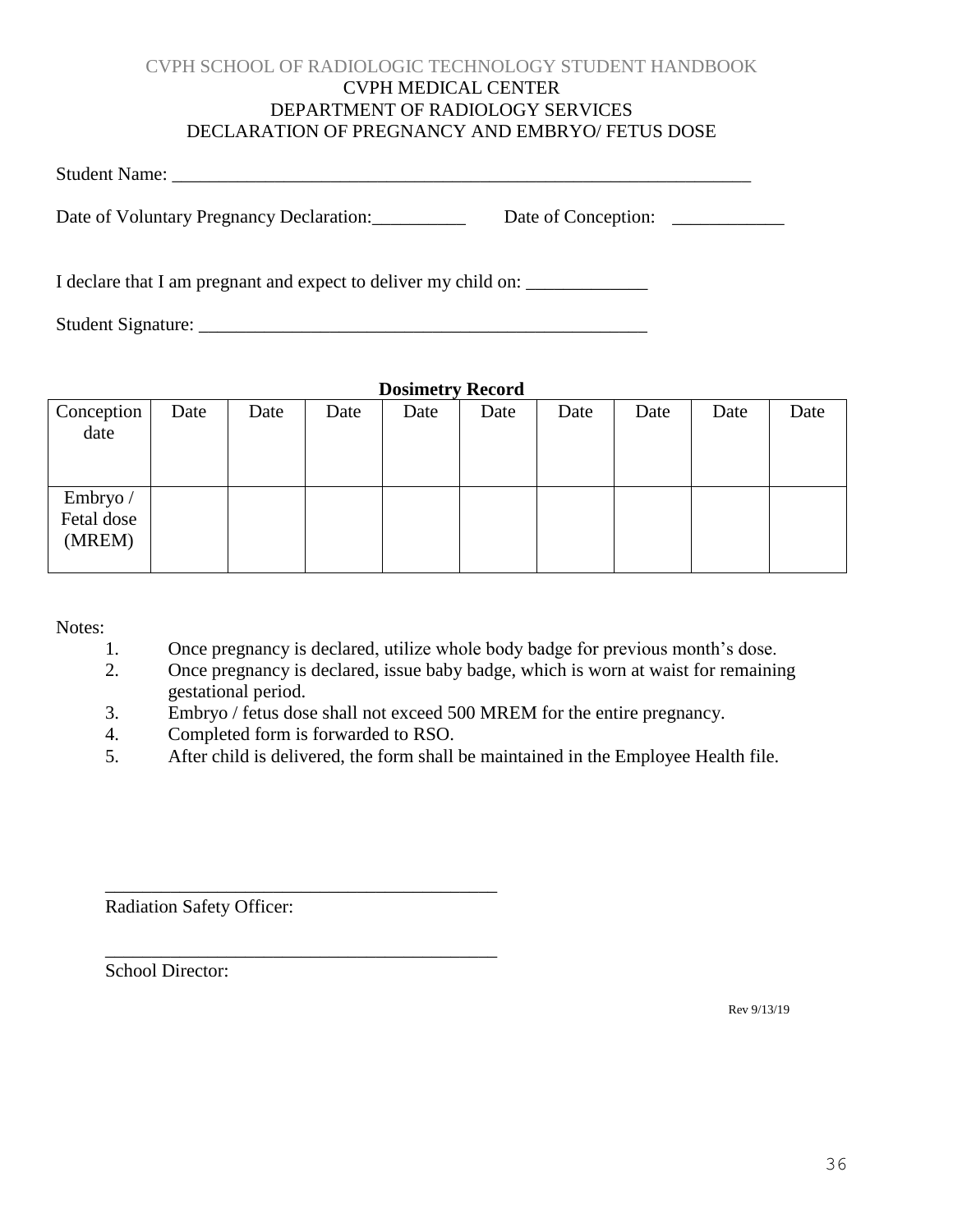#### **Substance Abuse Policy**

Students are taught how to access Policy Manager from any hospital computer during General Orientation. Drug and alcohol abuse policy # 210.4 is reviewed during Orientation.

Tests for substances may be requested of the Center for Occupational Health and Wellness only when the School Program Director or Medical Advisor has a reasonable suspicion, based on specific facts, to conclude that the individual to be tested is currently under the influence or is impaired by drugs or alcohol. Every effort must be made to differentiate between substance abuse symptoms and manifestations of other physical illness, depression and the usual stress associated with every day work life.

 If testing is positive or student refuses to submit to testing, student may be terminated from the program.

If testing is negative for drugs or alcohol, student will be treated for the illness that is causing the condition that lead to the investigation.

#### **Standard Precautions / Infection Control**

During the student orientation, using Policy Manager, the following policies will be reviewed:

- a) Infection Control Guidelines for Employees {405.1}
- b) Infection Control Policy/procedures Related to precautions and Isolations {54}
- c) Reporting Communicable Diseases {10.5}
- d) Exposure Control Plan to Prevent Blood Borne Agent Transmission in the workplace {10.2}
- e) Blood/body Fluid Exposure Post Exposure Protocol (Needle stick) {10.8}

#### **GRADUATION**

Students are eligible for graduation from the School of Radiography when all courses and clinical competencies have been successfully completed with a minimum of twenty-four months of full-time attendance. Successful completion requires an average no lower than a 75% or a grade of "C" or better in each class taken at CVPH. All clinical competencies with a grade of 75% or better with all 36 mandatory competencies and at least 15 electives complete.

 Rev. 11/4/21, 9/25/20 bal All courses with Empire State College must be passed (minimum of 24 credits) and the mentor from Empire State College must clear the student for graduation. All classes at both the Hospital and Empire State College must be completed by the last Thursday of June of the second year in order to graduate with the class. A student's failure to complete these requirements will result in the student not being allowed to graduate with his/her class.

Graduation will be held on the last Thursday of June at 7:30 p.m. in the hospital auditoriums. CVPH Medical Center provides each student with invitations to the graduation ceremony along with diplomas, flowers, and refreshments following the ceremony.